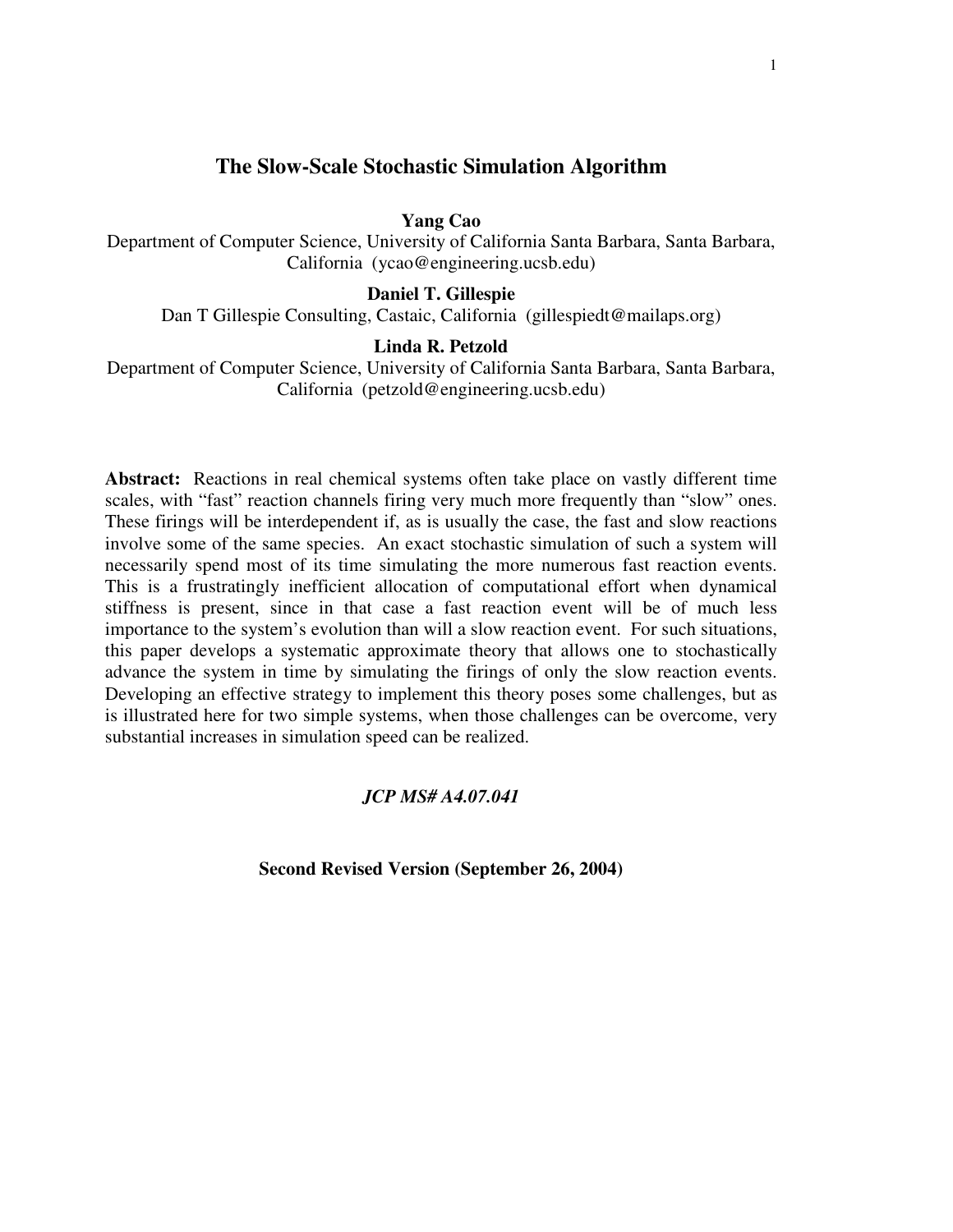### **I. INTRODUCTION**

In cellular systems, where the small number of molecules of a few reactant species sometimes necessitates a stochastic description of the system's temporal behavior, chemical reactions often take place on vastly different time scales. When that happens, a chronological log of successive reaction events, such as would be obtained from an application of the stochastic simulation algorithm  $(SSA)$ , would reveal that the overwhelming majority of the reaction events are firings of just a few reaction channels, the so-called "fast" reactions. But it is usually the case that the less frequent "slow" reactions will have a greater impact on the behavior of the system. Since the SSA treats all reaction events alike, it will spend the great majority of its time simulating the many relatively uninteresting fast reaction events. The question arises, is there legitimate a way to skip over the fast reactions, and explicitly simulate only the slow reactions?

If the fast and slow reactions do not involve the same species this is of course very easy to do. In that case we essentially have two dynamically independent systems, and even though they evolve in the same physical space they can be numerically simulated independently of each other. Much more common though are situations in which the fast and slow reactions share some species. And when, for instance, the population of a species that is a reactant in some slow reaction gets changed by firings of one or more fast reactions, then the slow reaction will be dependent on the fast reactions. In such a situation, it is not obvious how, or even if, we can legitimately simulate the slow reactions without also simulating the fast ones.

Attempts to solve this problem have been made by other investigators.<sup>2,3</sup> These attempts basically approximate the fast reactions using something akin to the deterministic reaction rate equation, and then try to treat the slow reactions stochastically. In the main, we agree that this is essentially what should be done. But subtle differences in the procedures advocated thus far underscore the fact that there are unresolved fundamental questions about how we should go about untangling the fast and slow parts of a system for separate treatment: Are the descriptors "fast" and "slow" more aptly applied to reactions or to species? Can one actually identify a fast sub-system that is physically meaningful, yet also mathematically more tractable than the full system? These are just two of the questions with which we shall try to come to terms in this paper.

Our aim here will not be to propose an *ad hoc* simulation recipe whose correctness can be assessed only by comparing its predictions with those of the exact SSA for a variety of test systems. Rather, we shall try to logically deduce what an *a priori* correct multi-scale stochastic simulation algorithm *ought* to do. We shall then demonstrate for two simple systems how such an algorithm might be implemented, although implementation strategies for more complicated systems will be left as an open issue.

## **II. FAST AND SLOW REACTION CHANNELS**

We consider a well-stirred chemical system in which *N* molecular species  $\{S_1, \ldots, S_N\}$  interact through *M* elementary reaction channels  $\{R_1, \ldots, R_M\}$ . The *state* of the system is  $X(t) \equiv (X_1(t),..., X_N(t))$ , where  $X_i(t)$  is the number of  $S_i$  molecules in the system at time  $t$ . Reaction channel  $R_j$  is characterized by a *propensity function*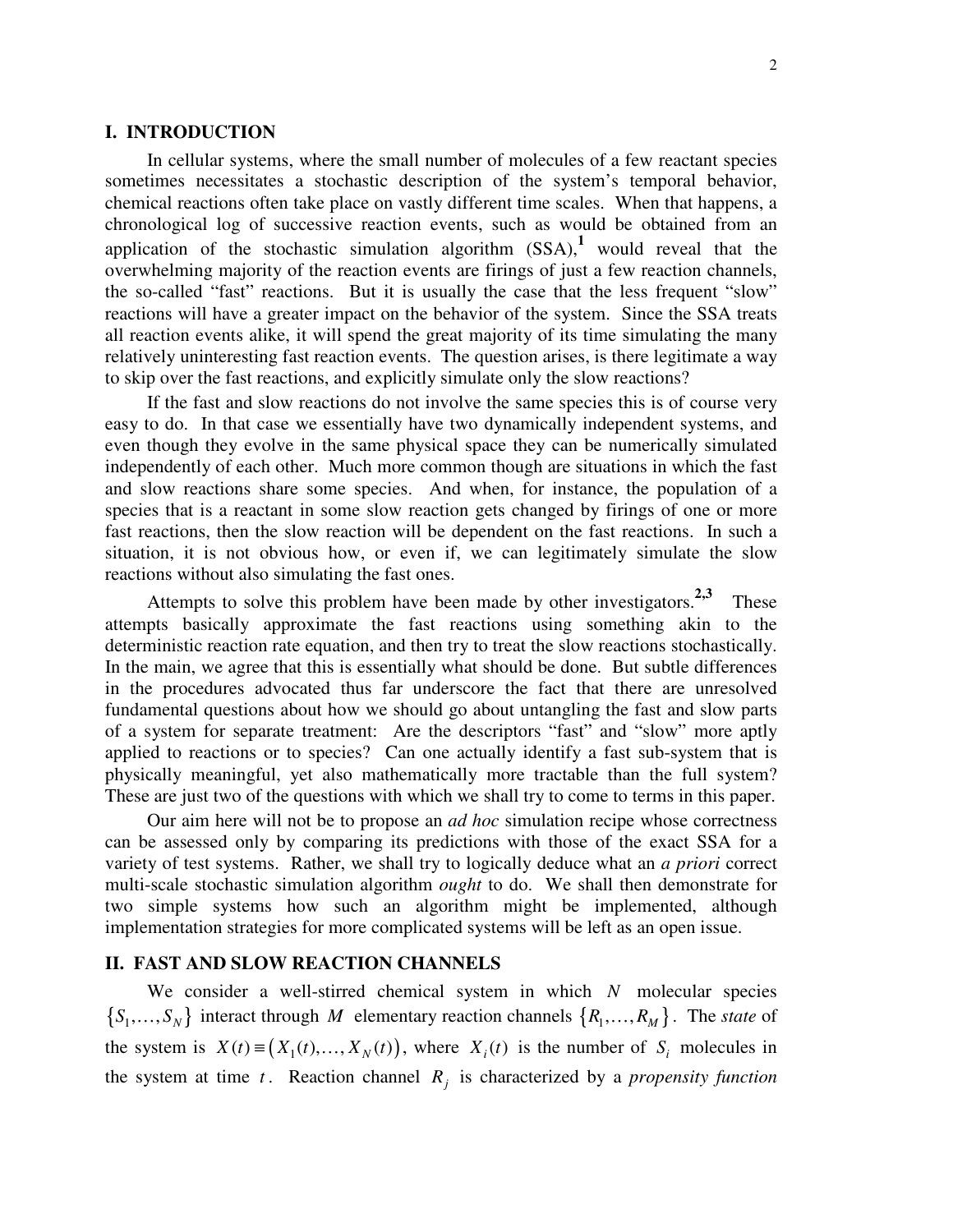$a_j(x)$ , where  $a_j(x)dt$  is the probability given  $X(t) = x$  that one  $R_j$  reaction will occur in the infinitesimal time interval  $[t, t + dt)$ , and a *state-change vector*  $v_j = (v_{1j},...,v_{Nj})$ , where  $V_{ij}$  is the change in the  $S_i$  population induced by one  $R_j$  event.

Our interest here will be exclusively with systems in which some "relatively unimportant" fast reaction channels are firing much more frequently than all the other slow reaction channels. But the procedure we shall use to identify which reaction channels are "fast" and which are "slow" is subtle, and has *two stages*. In the first stage, we make a *provisional* partitioning of the reactions based the usual values of their propensity functions: Reactions whose propensity functions are usually much larger than the propensity functions of all the other reactions are called "fast", and all the other reactions are called "slow". To distinguish between these two classes of reactions, we relabel them thusly:

$$
R^{\text{f}} \equiv \left\{ R^{\text{f}}_1, \dots, R^{\text{f}}_{M_{\text{f}}} \right\}, \text{ the set of } \text{fast reactions}, \tag{1a}
$$

$$
Rs \equiv \{R_1s, \dots, R_{M_s}^s\}, \text{ the set of slow reactions},
$$
 (1b)

with  $M_f + M_s = M$ . This naturally induces a similar re-labeling of the corresponding propensity functions, the fast ones being  $a_1^1, \ldots, a_{M_f}^1$ f  $f$  $a_1^f, \ldots, a_{M_f}^f$  and the slow ones being  $a_1^s, \ldots, a_{M_s}^s$ s  $a^s$  $a_1^{\rm s},\ldots,a_{M_{\rm s}}^{\rm s}$ .

The overall result of this partitioning of the reactions will be that the expected time to the occurrence of the next fast reaction will usually be very much smaller than the expected time to the occurrence of the next slow reaction. *But this partitioning of the reactions on the basis of their propensity function values is tentative and provisional.* As will be explained in Sec. V, we may later find it necessary to change some reaction assignments in order to satisfy some other more critical conditions. Securing the satisfaction of these latter conditions (stated in Sec. V) will constitute the second and final stage of our procedure for partitioning the reactions into fast and slow subsets.

## **III. FAST AND SLOW SPECIES**

Having partitioned and re-labeled the *M reactions*, we now make a similar partitioning and re-labeling of the *N species*:  $S = (S^f, S^s)$ , where

$$
Sf \equiv \left\{ S_1^f, \dots, S_{N_f}^f \right\}, \text{ the set of } fast \text{ species}, \tag{2a}
$$

$$
S^s \equiv \left\{ S_1^s, \dots, S_{N_s}^s \right\}, \text{ the set of slow species, } \tag{2b}
$$

with  $N_f + N_s = N$ . This will of course give rise to a like partitioning of the state vector  $X(t) = (X^f(t), X^s(t))$ , and also the generic state space variable  $x = (x^f, x^s)$ , into fast and slow parts, and their components will be similarly subscripted. Our criterion for making this species partitioning is simple and sharp: We define a "fast species" to be any species whose population gets changed by some fast reaction, and a "slow species" to be any species whose population does not get changed by any fast reaction. Note the asymmetry in this definition: a slow species cannot get changed by a fast reaction , but a fast species can get changed by a slow reaction.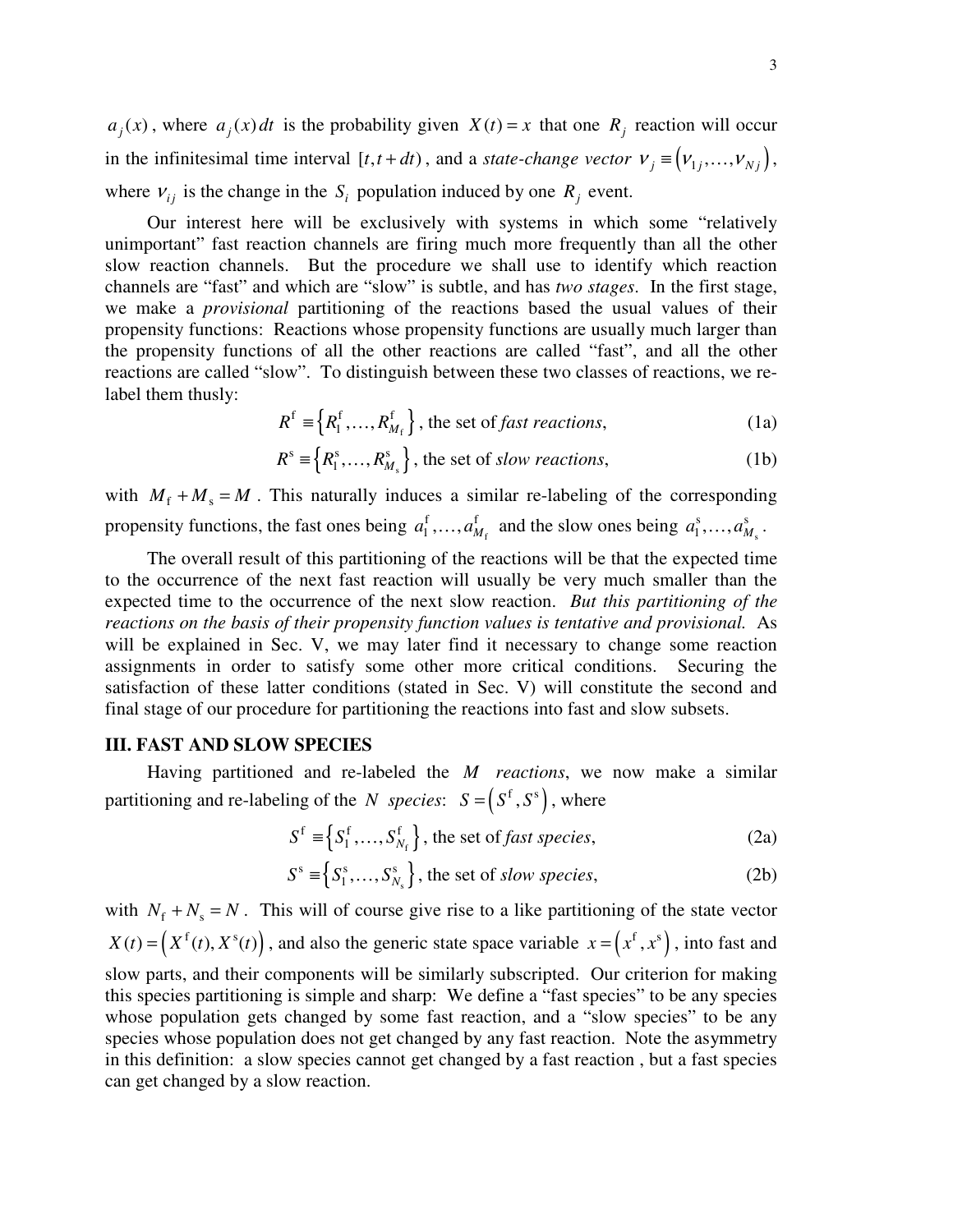The fast and slow reaction propensity functions will depend in general on *both* fast and slow species:

$$
a_j^{\{f\}}(x) = a_j^{\{f\}}(x^{\{f\}}, x^{\{g\}}), \quad j = 1, \dots, M_f,
$$
\n(3a)

$$
a_j^s(x) = a_j^s(x^f, x^s), \quad j = 1, ..., M_s.
$$
 (3b)

The corresponding fast and slow reaction *state-change vectors* now appear as

$$
\nu_j^{\text{f}} \triangleq (\nu_{1j}^{\text{ff}}, \dots, \nu_{N_{\text{f}}j}^{\text{ff}}), \quad j = 1, \dots, M_{\text{f}}, \tag{4a}
$$

$$
\nu_j^s \triangleq (\nu_{1j}^{fs}, \dots, \nu_{N_f}^{fs}, \nu_{1j}^{ss}, \dots, \nu_{N_sj}^{ss}), \quad j = 1, \dots, M_s, \tag{4b}
$$

where  $v_{ij}^{\sigma\rho}$  is by definition the change in the number of molecules of species  $S_i^{\sigma}$  $(\sigma = f, s)$  induced by one reaction  $R_f^{\rho}$  ( $\rho = f, s$ ). Since by definition slow species do not get changed by fast reactions,  $v_{ij}^{\text{sf}} \equiv 0$ ; accordingly, we have dropped those zero components from the  $R_j^f$  state-change vector  $v_j^f$  in Eq. (4a), and we henceforth regard  $v_j^f$  to be a vector with the same dimensionality ( $N_f$ ) as the fast species state vector  $X^f$ . This will be important for our later analysis.

### **IV. THE VIRTUAL FAST PROCESS**

The full system state vector  $X(t) = \left( X^f(t), X^s(t) \right)$  evolves as a self-contained, pastforgetting, and hence *Markovian* process; accordingly, it obeys the Markovian chemical master equation (CME), and it can be simulated by the Markovian stochastic simulation algorithm (SSA). But this will usually not be true for the individual component processes  $X^f(t)$  and  $X^s(t)$ , because they are coupled; e.g.,  $X^f(t)$  will be Markovian only if it evolves completely independently of  $X^s(t)$ , and that will never be the case in situations of interest to us. Since non-Markovian processes are notoriously difficult to work with, we now introduce a new *virtual* fast process  $\hat{X}^f(t)$ , which *is* Markovian.

By definition,  $\hat{X}^{\text{f}}(t)$  is composed of the same fast species state variables as  $X^{\text{f}}(t)$ , but it evolves *only* through the fast reactions  $R^f$ . In other words,  $\hat{X}^f(t)$  is  $X^f(t)$  with all the slow reactions turned off. Switching off the slow reactions gives us a Markov process  $\hat{X}^{\text{f}}(t)$  for two reasons: First, the fast state variables now get changed *only* by the fast reactions. And second, any  $x^s$  that appears explicitly as an argument (for a catalyst species) in a fast reaction propensity function  $a_j^f(x^f, x^s)$  will now be a *constant parameter* instead of a dynamical variable.  $\hat{X}^f(t)$  thus obeys the *virtual fast CME*,

$$
\frac{\partial \hat{P}(x^{\text{f}},t | x_0, t_0)}{\partial t} = \sum_{j=1}^{M_{\text{f}}} \left\{ a_j^{\text{f}} (x^{\text{f}} - v_j^{\text{f}}, x_0^{\text{s}}) \hat{P}(x^{\text{f}} - v_j^{\text{f}}, t | x_0, t_0) - a_j^{\text{f}} (x^{\text{f}}, x_0^{\text{s}}) \hat{P}(x^{\text{f}}, t | x_0, t_0) \right\},\tag{5}
$$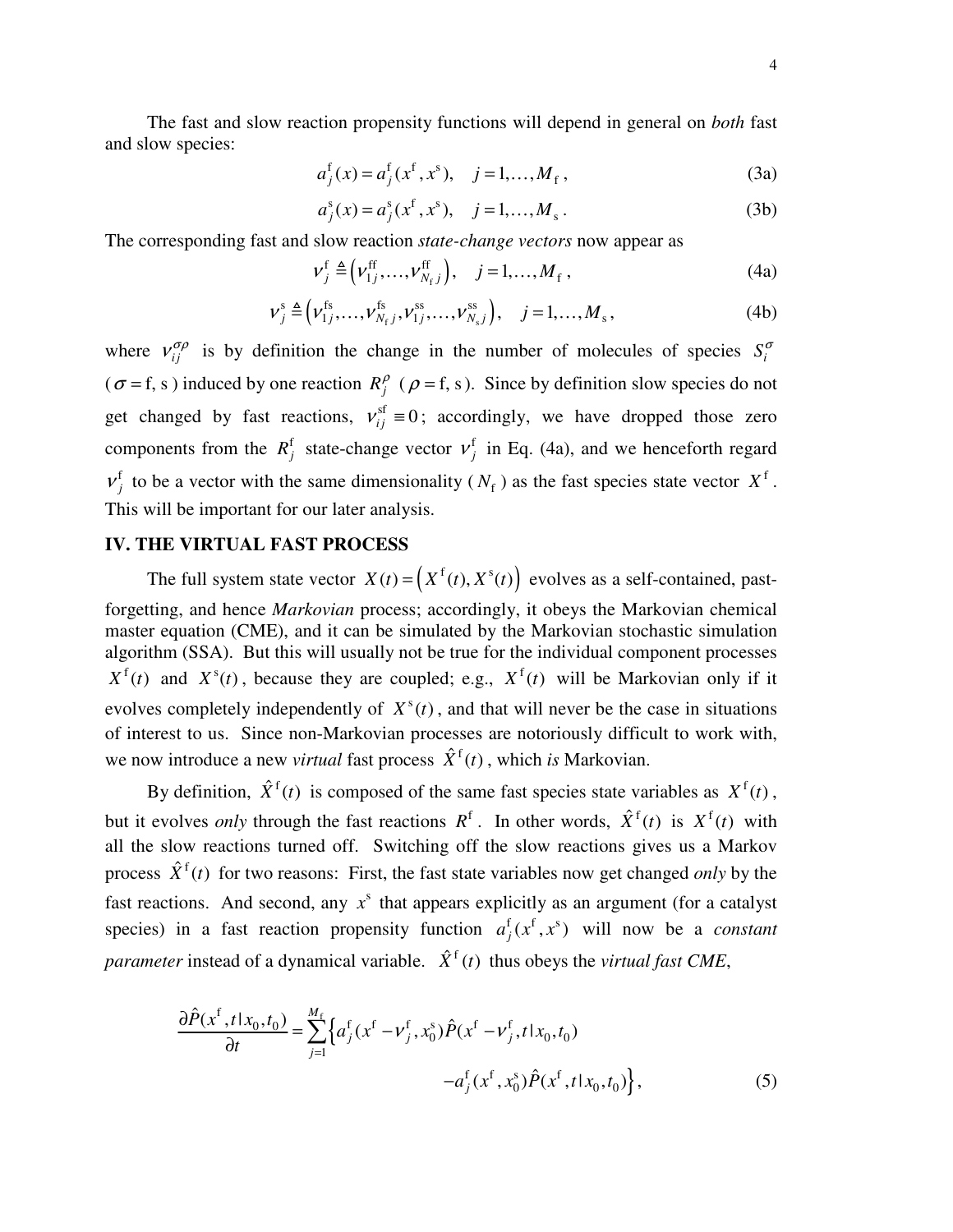where

$$
\hat{P}(x^{\text{f}}, t | x_0, t_0) \triangleq \Pr\left\{\hat{X}^{\text{f}}(t) = x^{\text{f}} | X(t_0) = x_0\right\}.
$$
\n(6)

Equation (5) is an "ordinary" CME, since  $v_j^f$  lies in the same space as  $x^f$ , and all sources of change in  $\hat{X}^f(t)$  are accounted for on the right hand side.

 $\hat{X}^{\text{f}}(t)$  will obviously be a more tractable process than  $X(t)$  since it has fewer species and fewer reaction channels. But  $\hat{X}^f(t)$  will also be more tractable than  $X^f(t)$ ; that's because in practice there is usually no simpler way of solving for  $X^f(t)$  than solving for the full process  $X(t)$ . But  $\hat{X}^f(t)$ , although Markovian, is not a physically real process, since in reality we can't "turn off" the slow reactions. We shall see shortly though that, under certain restrictive conditions which will be approximately realized for our purposes here,  $\hat{X}^{\text{f}}(t)$  can provide an acceptable *approximation* to  $X^{\text{f}}(t)$ .

# **V. STOCHASTIC STIFFNESS**

The existence of fast and slow reactions and species is quite common in real chemical systems, and in the context of a traditional deterministic ODE analysis it often gives rise to the problem of *stiffness*. Stiffness is technically defined as the presence in the system of dynamical modes that evolve on widely different time scales, with the *fastest* mode being *stable*. We can translate the latter stability requirement into the stochastic context by requiring  $\hat{X}^{\text{f}}(t)$  to be a "stable process"; technically this means that the limit

$$
\lim_{t \to \infty} \hat{P}(x^f, t | x_0, t_0) \equiv \hat{P}(x^f, \infty | x_0)
$$
\n<sup>(7)</sup>

exists independently of  $t$  and  $t_0$ . Equation (7) does not mean that the state of the system eventually stops changing with time, but only that our best estimate of the system's state eventually stops changing with time. The function  $\hat{P}(x^{\text{f}})$  $\hat{P}(x^f, \infty | x_0)$  gives the probability that  $\hat{X}^{\text{f}}(\infty)$  will equal  $x^{\text{f}}$ , given the initial value  $x_0$ . In principle, this function can be calculated by solving the time-stationary form of the virtual fast CME (5), namely

$$
0 = \sum_{j=1}^{M_f} \left\{ a_j^f(x^f - v_j^f, x_0^s) \hat{P}(x^f - v_j^f, \infty | x_0) - a_j^f(x^f, x_0^s) \hat{P}(x^f, \infty | x_0) \right\}.
$$
 (8)

As a set of purely *algebraic* equations, (8) will be much easier to work with than the set *differential* equations (5); thus, it should always be easier to compute the properties of  $\hat{X}^{\text{f}}(\infty)$  than the properties of  $\hat{X}^{\text{f}}(t)$  for some finite *t*. Of course, this is not to say that solving (8) exactly for  $\hat{P}(x^f)$  $\hat{P}(x^f, \infty | x_0)$  will always be practicable.

In the preceding sections, we have described a fairly straightforward procedure for partitioning the system into fast and slow reactions and fast and slow species, and then extracting from those partitionings a virtual fast process  $\hat{X}^{\text{f}}(t)$ . But in practice, we will be motivated to do all this *only* in circumstances where *dynamical stiffness* is causing a problem, namely, the burying of "important" slow reaction events in a vast multitude of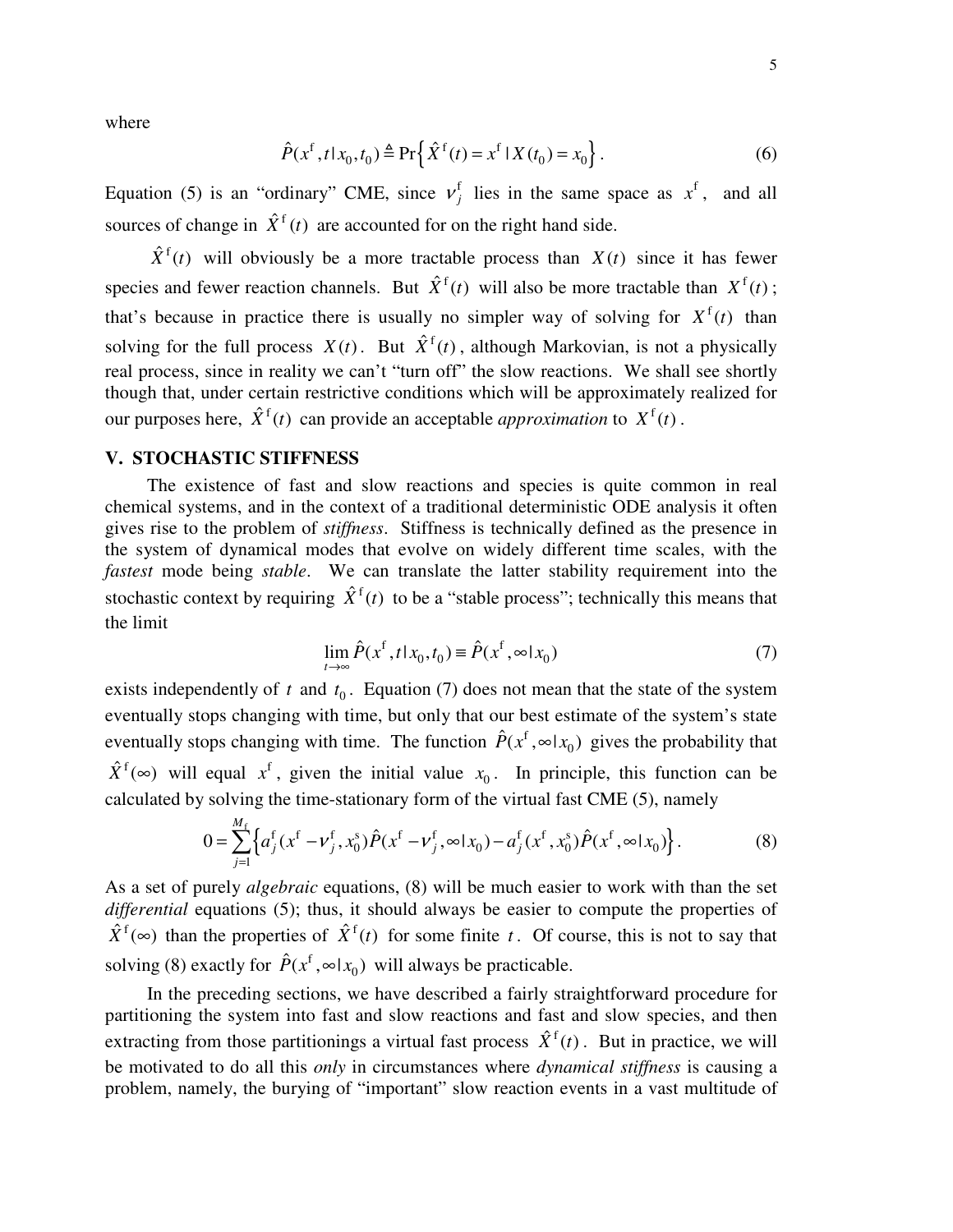"unimportant" fast reaction events. In order to focus our analysis on that special circumstance – and to exclude circumstances in which the fast reaction events are no less important than the slow ones – we now impose *two key requirements* on our system. *These requirements may force us to change our initial tentative designations of fast and slow reactions based on propensity function values*.

Our first requirement is that the virtual fast process  $\hat{X}^f(t)$  must be *stable*; i.e. f  $\hat{P}(x^f, ∞|x_0)$  in Eq. (7) must exist as a well behaved, time-independent probability function. Our second requirement is that the relaxation of  $\hat{X}^{f}(t)$  to its stationary asymptotic form,  $\hat{X}^{\text{f}}(t) \rightarrow \hat{X}^{\text{f}}(\infty)$ , must happen *very quickly* on the time scale of the *slow* reactions. A more precise way of stating this second requirement is to say that "the relaxation time of the virtual fast process" must be very much less than "the expected time to the next slow reaction"; later we shall see how these two times can be quantitatively estimated for two specific systems.

The two requirements we have just imposed mean the system has to be "stiff" in a *stochastic* context; i.e., it must evolve on widely different time scales, with the fastest evolving mode being stable. We shall often refer to these two conditions as the "stiffness conditions". If satisfying these conditions can be accomplished only by making some changes in the way we originally partitioned the reactions into fast and slow subsets, then we make those changes, regardless of the values of propensity functions. On the other hand, if these conditions *cannot* be satisfied by making such changes, we shall take that as a sign that the fast reactions are no less important than the slow ones, so it is not a good idea to try skipping over the fast reactions.

## **VI. THE SLOW-SCALE PROPENSITY FUNCTIONS**

Thus far we have simply made some definitions – of fast and slow reactions, fast and slow species, and a virtual fast process – all framed in a setting of "dynamical stiffness" as described by the two conditions set forth in Sec. V. We are now ready to establish the key result of this paper.

Recall that the  $R_j^s$  propensity function  $a_j^s(x^f, x^s)$  is defined so that, if the system is in the state  $(x^f, x^s)$  at time *t*, then  $a_j^s(x^f, x^s) dt$  gives the probability that one  $R_j^s$ reaction will occur in the next *infinitesimal* time interval  $[t, t + dt)$ . We would like to find an "effective"  $R^s_j$  propensity function, one whose product with a *finite* time  $\mathcal{A}_s$ , which is stipulated to be *very small* on the time scale of the *slow* reactions but *very large* on the time scale of the *fast* reactions, provides an acceptable approximation to the probability that one  $R_j^s$  reaction will occur in the next finite time interval  $[t, t+A_s)$ .

The simplest choice for this effective propensity function would of course be the propensity function itself; i.e., we could just estimate the probability in question as  $s \sim f \sim$ s  $a_j^s(x^t, x^s) \Delta s$ . The problem with that doing that is that it ignores the evolution of the fast state variable during  $[t, t + \Delta, )$ . A possible refinement would be to replace  $x^f$  in  $s_f$  f  $s^s$  $a_j^s(x^f, x^s) \Delta$  with a *sample* of the random variable  $\hat{X}^f(\infty)$ .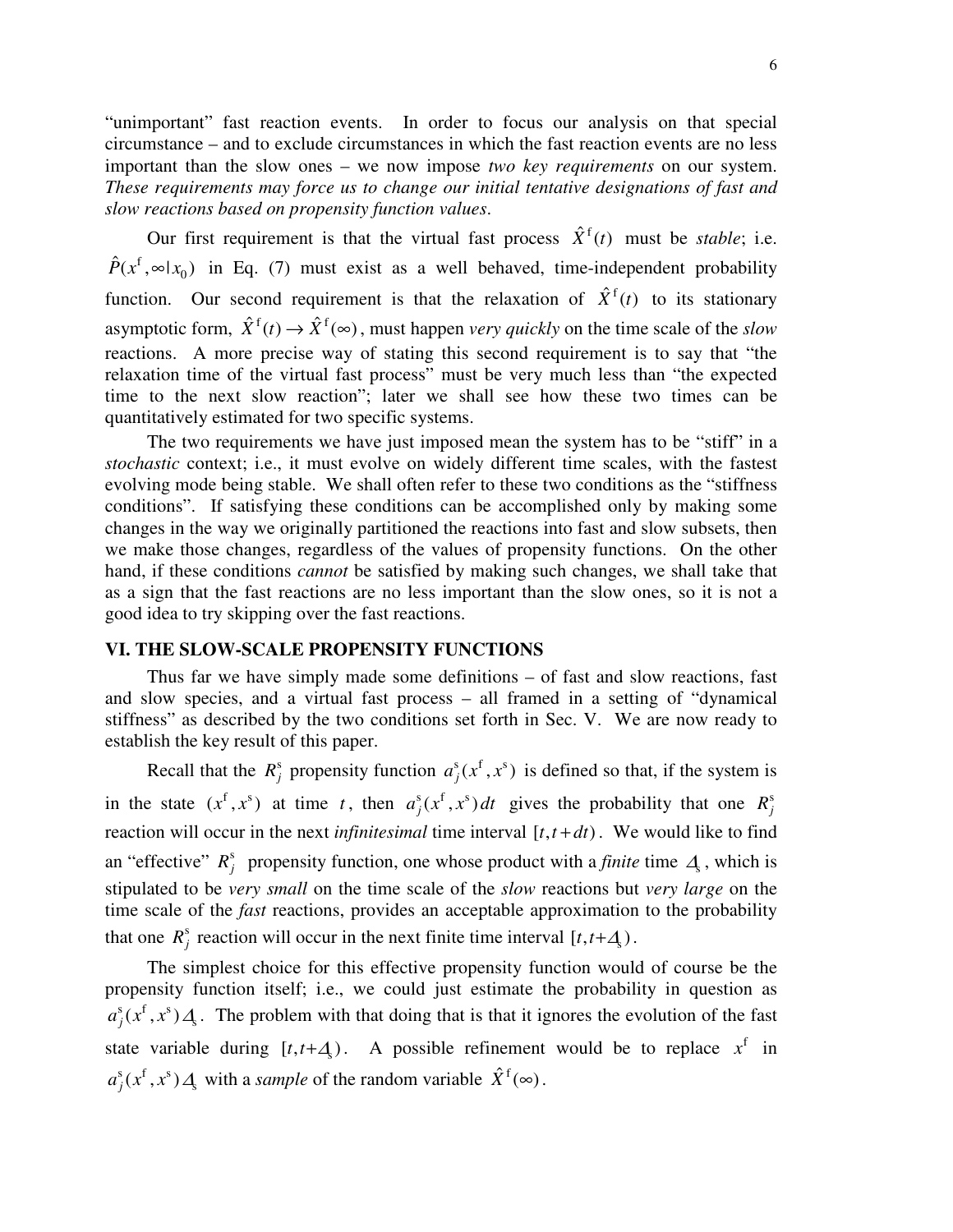Although there will be circumstances in which either of these approximations will be satisfactory, there will also be circumstances in which neither will suffice. We shall show that a more carefully reasoned analysis leads to the following result.

*The Slow-Scale Approximation:* Let the system be in state  $(x^f, x^s)$  at time *t*. And let the fast and slow time scales of the system be well separated, in the sense that the relaxation time of the (stable) virtual fast process  $\hat{X}^f(t)$  is very small compared to the expected time to the next slow reaction. Then if  $\mathcal{A}_s$  is a time increment that is large compared to the former time but small compared to the latter, the probability that one  $R_j^s$ reaction will occur in the time interval  $[t, t + \Delta s]$  can be well approximated by  $s_f \sim s \cdot r$  $\overline{a}_{j}^{\rm s}(x^{\rm s}; x^{\rm t})$  $\overline{\mathcal{A}}_{\rm s}$  , where

$$
\overline{a}_{j}^{s}(x^{s};x^{f}) \triangleq \sum_{x^{f'}} \hat{P}(x^{f'}, \infty | x^{f}, x^{s}) a_{j}^{s}(x^{f'}, x^{s}),
$$
\n(9)

 $\hat{P}$  being the probability density function of  $\hat{X}^{\text{f}}(\infty)$ .

We shall call the function  $\overline{a}_{j}^{s}(x^{s};x^{f})$  defined in (9) the *slow-scale propensity* function for reaction channel  $R_j^s$ . It is evidently the average of the regular  $R_j^s$  propensity function over the fast variables, treated as though they were distributed according to the asymptotic virtual fast process  $\hat{X}^f(\infty)$ . Note that  $\overline{a}_j^s(x^s; x^f)$  depends in general on the values of *both* the fast and slow state variables at the *beginning* of the interval  $[t, t + \Delta_s]$ . We shall now give an analytical justification of the fundamental property that the Slow-Scale Approximation attributes to the function defined in (9). In the next section, we shall see how that property allows us to approximately simulate the evolution of the system *one slow reaction at a time*.

*Justification:* With the system in state  $(x^f, x^s)$  at time *t*, divide the time interval  $[t, t + \Delta s]$  into infinitesimally small subintervals, and consider a typical such subinterval,  $[t', t' + dt')$ . In the interval  $[t, t')$  just preceding this infinitesimal subinterval, fast reactions may have been firing but slow reactions, to a good approximation, have *not*; because, by hypothesis it is very unlikely for any slow reaction to occur in the entire interval  $[t, t + \Delta s]$ . Since fast reactions do not alter the populations of the slow species, we therefore have  $X(t') \approx (X^f(t'), x^s)$ ; hence, the probability that one  $R^s_j$  reaction will occur in the infinitesimal subinterval  $[t', t'+dt')$  is approximately  $a_j^s(X^f(t'), x^s)dt'$ .

Since there is a nil probability of *more* than one slow reaction occurring in the interval  $[t, t + \Delta s]$ , we can regard occurrences of an  $R_j^s$  reaction in *all* of the infinitesimal subintervals of  $[t, t + \Delta_s]$  as mutually exclusive events. We can then invoke the addition law of probability, and compute the probability that an  $R_j^s$  reaction will occur in *any* of those infinitesimal subintervals as the *sum* of the individual probabilities. Therefore, the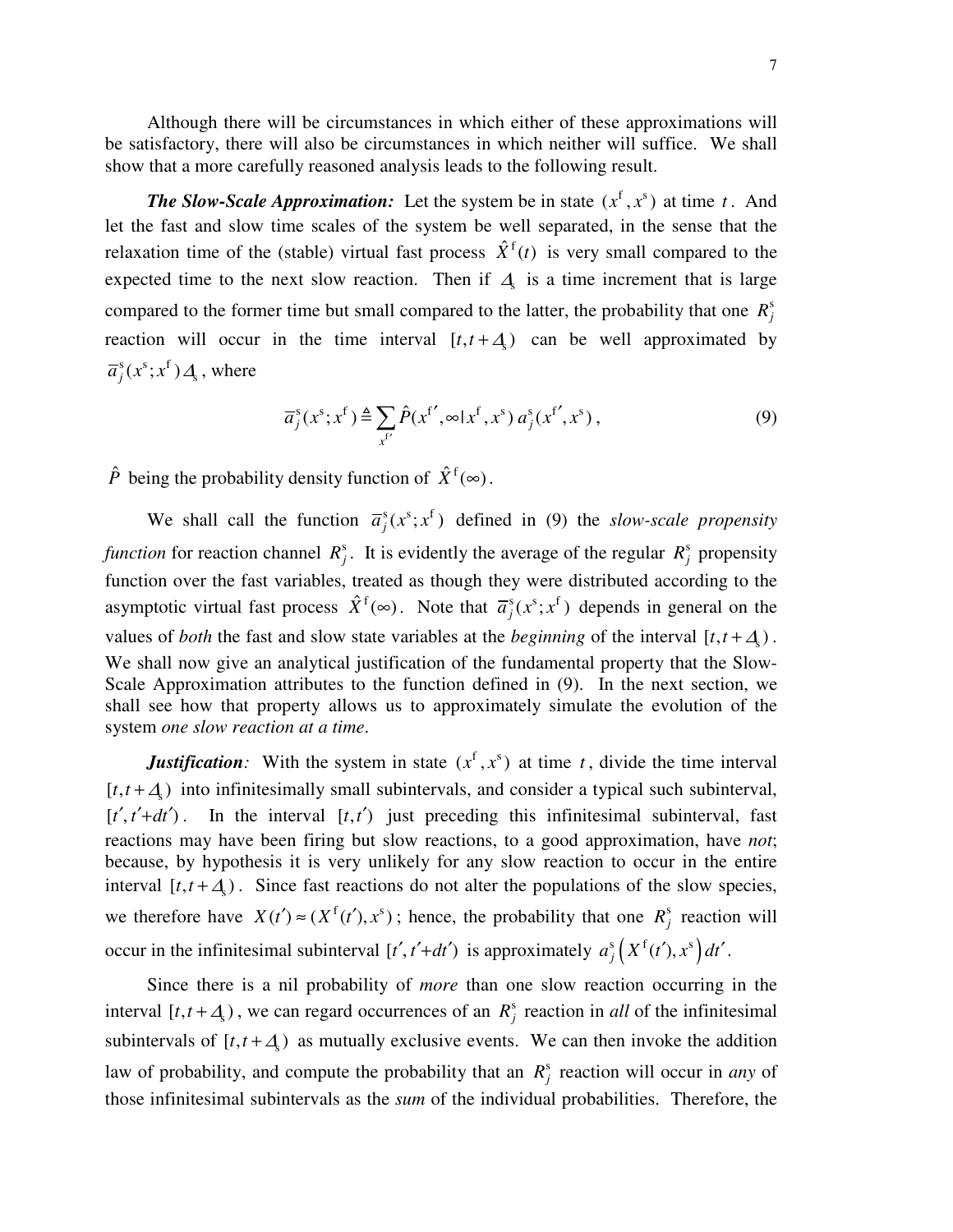probability that one  $R_j^s$  reaction will occur in the entire interval  $[t, t + \Delta_s]$  is (approximately)

$$
\int_t^{t+A} a_j^s\left(X^{\{f}(t'),x^s\right)dt' \approx \left(\frac{1}{A}\int_t^{t+A} a_j^s\left(\hat{X}^{\{f}(t'),x^s\right)dt'\right)A.
$$

The replacement of  $X^f(t')$  with  $\hat{X}^f(t')$  in the last step here is justified because those two processes will be the same if the slow reactions are not firing, and to a good approximation they are *not* over the interval  $[t, t + \Delta$ <sub>s</sub>).

Finally, we invoke the hypothesized fact that  $\Delta$ <sub>s</sub>, although very small on the time scale of the slow process  $X^s(t')$ , is *very large* compared to the time it takes the virtual fast process  $\hat{X}^f(t')$  to relax to its asymptotic form  $\hat{X}^f(\infty)$ . In that case, the quantity in parentheses on the right approximates the  $\Delta \rightarrow \infty$  *temporal average* of the function  $a_j^s(\hat{X}^f(t'), x^s)$ . And following a practice that is very common in statistical physics, we can estimate this *temporal* average by the *ensemble* average with respect to the *asymptotic* virtual fast process,  $\hat{X}^{\text{f}}(\infty)$ : <sup>4</sup>

$$
\frac{1}{4}\int_t^{t+4} a_j^s\left(\hat{X}^{\text{f}}(t'), x^s\right) dt' \approx \sum_{x^{t'}} \Pr\left\{\hat{X}^{\text{f}}(\infty) = x^{t'}\right\} a_j^s(x^{t'}, x^s).
$$

Since  $Pr\left\{ \hat{X}^f(\infty) = x^{f'} \right\} = \hat{P}(x^{f'}, \infty | x^f, x^s)$ , the quantity on the right is the function defined in (9); therefore, by virtue of the previous equation, we conclude that the probability that one  $R_j^s$  reaction will occur in the time interval  $[t, t + \Delta_s]$  is indeed as asserted by the Slow-Scale Approximation.

#### **VII. THE SLOW-SCALE SSA**

We are assuming now that our system is such that there exists a "quasiinfinitesimal" time interval  $d<sub>s</sub>t$ , which is essentially an *infinitesimal* on the time scale of the slow reactions but *very large* compared to the relaxation time of the virtual fast process. The Slow-Scale Approximation tells us that in this circumstance, given  $X(t) = (x^f, x^s)$ , the probability that one  $R^s_j$  reaction will occur in  $[t, t + d_s t)$  is approximately given by  $\overline{a}_{i}^{s}(x^{s};x^{f})$  $\overline{a}_j^s(x^s; x^f) d_s t$ , where  $\overline{a}_j^s(x^s; x^f)$  is defined in (9). With this result, we can now proceed using arguments that parallel those used in deriving the standard SSA: **1**

First defining

$$
\overline{a}_{0}^{s}(x^{s};x^{f}) \triangleq \sum_{j=1}^{M_{s}} \overline{a}_{j}^{s}(x^{s};x^{f}), \qquad (10)
$$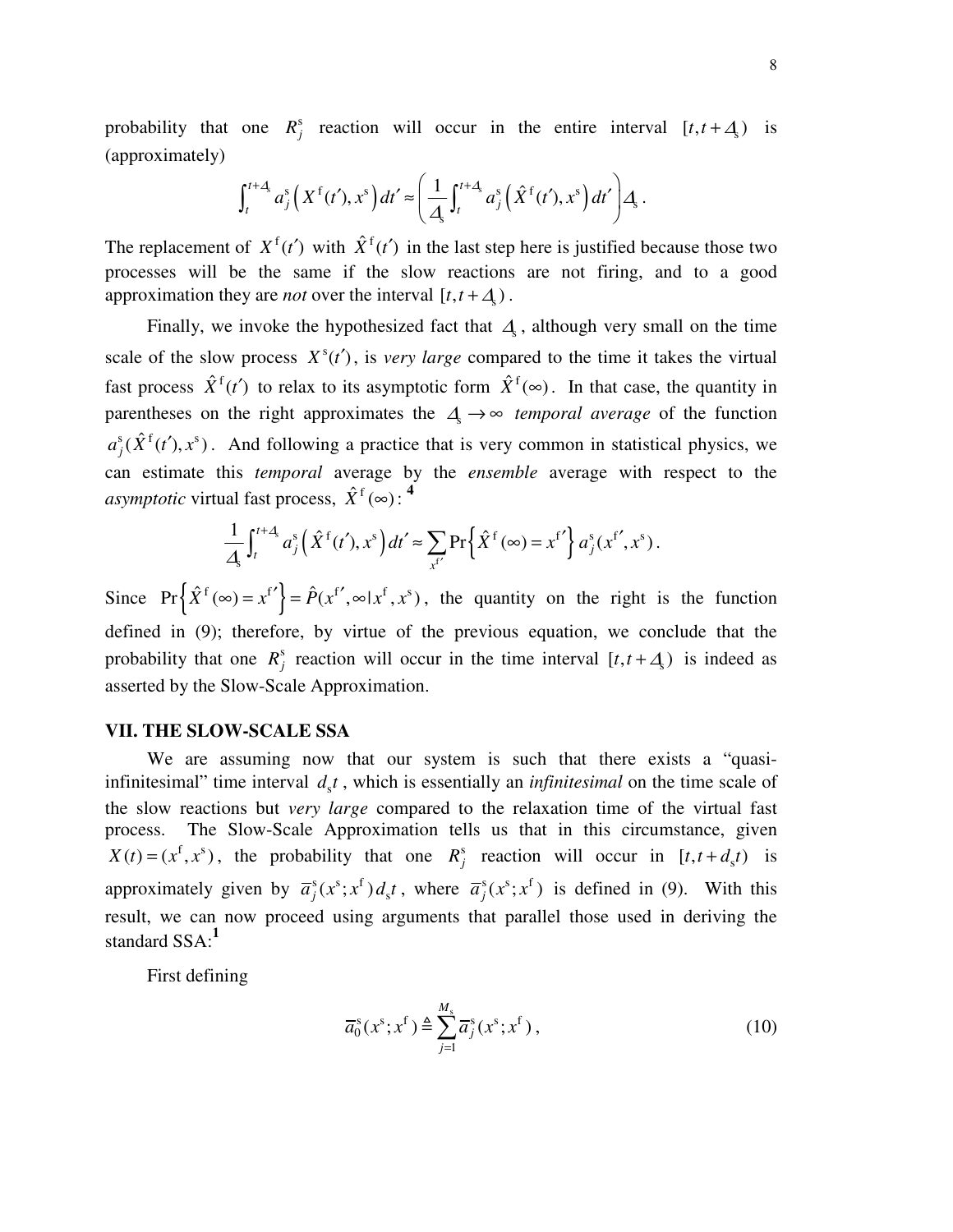we can prove that the probability that the next slow reaction will occur in the quasiinfinitesimal time interval  $[t + \tau, t + \tau + d_s \tau)$  *and* will be an  $R_j^s$  reaction is (approximately)

$$
\overline{p}_j^s(\tau, j|x^f, x^s, t) d_s \tau = \exp\left(-\overline{a}_0^s(x^s; x^f) \tau\right) \times \overline{a}_j^s(x^s; x^f) d_s \tau, \quad j = 1, \dots, M_s. \tag{11}
$$

From this we can go on to show that, given  $X(t) = (x^f, x^s)$ , the time  $\tau$  to the *next* slow reaction and the index *j* of that reaction can be (approximately) generated by the following two formulas, wherein  $r_1$  and  $r_2$  are unit-interval uniform random numbers:

$$
\tau = \frac{1}{\overline{a}_0^s(x^s; x^f)} \ln\left(\frac{1}{r_1}\right),\tag{12a}
$$

$$
j = \text{ the smallest integer satisfying } \sum_{j'=1}^{j} \overline{a}_{j'}^s(x^s; x^f) \ge r_2 \overline{a}_0^s(x^s; x^f). \tag{12b}
$$

With this ability to estimate the time to and the index of the next slow reaction, we can now construct an approximate general procedure for stochastically simulating the evolution of the system *one slow reaction at a time* (explanatory details will follow):

### *The Slow-Scale SSA*:

*Preparation*: Set all parameter values. Partition the system into fast and slow reactions and species. Identify the virtual fast process, and compute on the basis of Eq. (8) its stationary probability function  $\hat{P}(x^{f'}, \infty | x^f, x^s)$ .

*Initialization*: Given the initial state  $X(t_0) = (x_0^f, x_0^s)$ , initialize the time and state variables by setting  $t = t_0$ ,  $x^f = x_0^f$  $x^f = x_0^f$ , and  $x^s = x_0^s$  $x^{\rm s} = x_0^{\rm s}$ .

- **1.** With the system in state  $(x^f, x^s)$  at time *t*, compute  $\overline{a}_j^s(x^s; x^f)$  for  $j = 1, ..., M_s$ according to Eq. (9).
- **2.** Compute  $\overline{a}_0^s(x^s; x^f)$  $\overline{a}_0^s(x^s; x^t)$  in Eq. (10), and then generate values for  $\tau$  and *j* according to Eqs. (12).
- **3.** Advance the system to the next slow reaction by replacing  $t \leftarrow t + \tau$ , and

$$
x_i^s \leftarrow x_i^s + \nu_{ij}^{ss} \quad (i = 1, ..., N_s), \tag{13a}
$$

$$
x_i^f \leftarrow x_i^f + \nu_{ij}^{fs} \quad (i = 1, ..., N_f), \tag{13b}
$$

$$
x^f \leftarrow \text{sample of } \hat{P}(x^{f'}, \infty | x^f, x^s). \tag{14}
$$

**4.** Record  $X(t) = (x^f, x^s)$  as desired. Then return to Step 1, or else stop.

The most difficult part of the above procedure will be computing  $\hat{P}(x^{f'}, \infty | x^f, x^s)$ ; indeed, this will usually have to be done *approximately*, since the stationary virtual CME (8) can be solved exactly for only a few very simple systems. There are two reasons why we want this function. First, it enables the computation in Step 1 of the slow-scale propensity functions according to Eq. (9); however, we shall see shortly that this never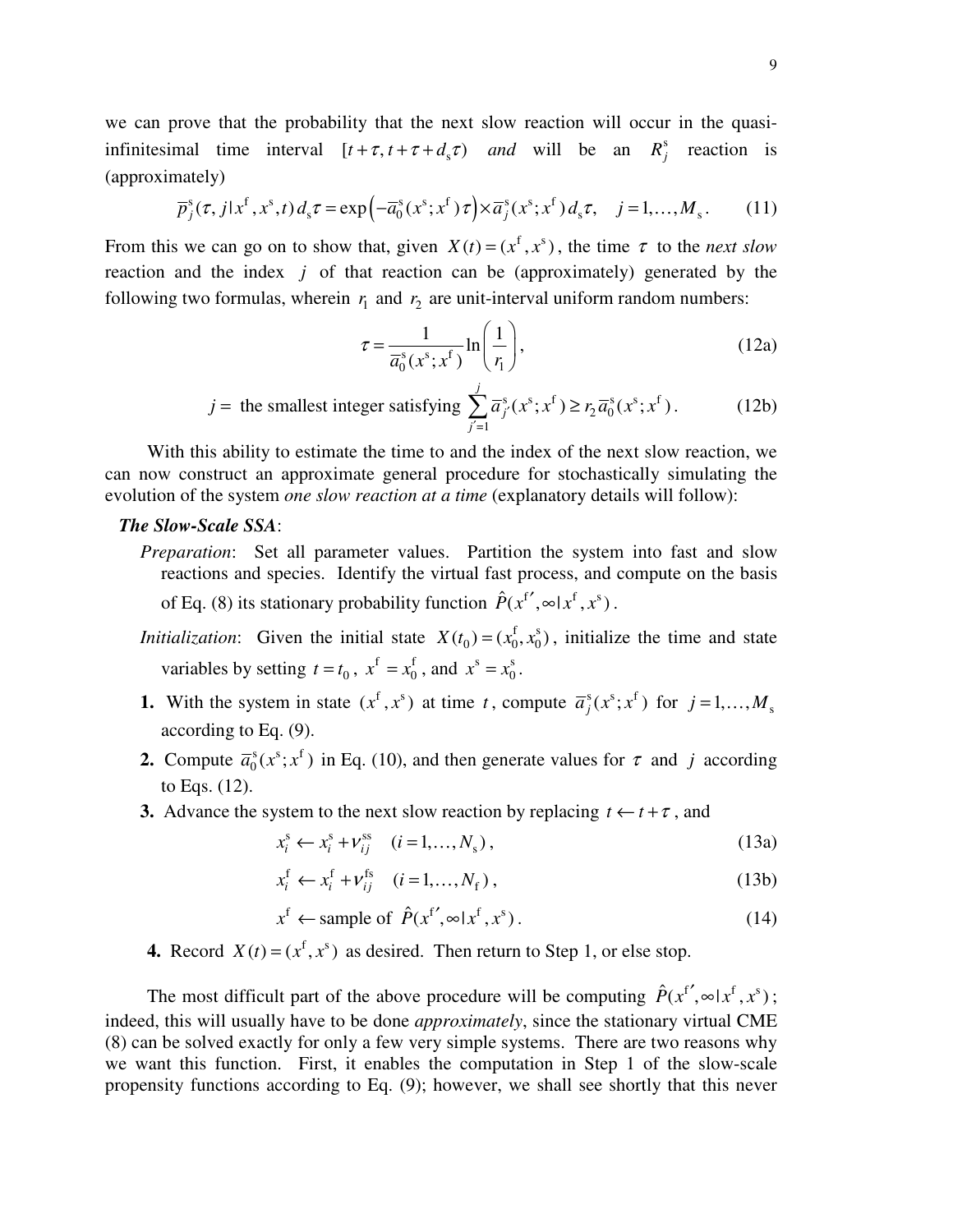requires knowing more than just the *first two moments* of  $\hat{P}(x^{f'}, \infty | x^f, x^s)$ . The second reason why we want  $\hat{P}(x^{f'}, \infty | x^f, x^s)$  is to complete the updating of the fast state variables in (14). But as we shall see later, the operation (14) often can be carried out satisfactorily knowing only the first two moments of  $\hat{P}(x^{f'}, \infty | x^f, x^s)$ . And since the operation (14) has no effect on the rest of the algorithm, it could be omitted entirely if a read-out of the fast variables is not required.

The computation of the slow-scale propensity functions  $\overline{a}_{j}^{s}(x^{s};x^{f})$  in Step 1 will depend on the forms of the (true)  $R^s_j$  propensity functions  $a^s_j(x)$ . But in terms of the moments of the virtual fast state variables, there are actually only five possibilities:

- If 
$$
a_j^s(x)
$$
 is independent of  $x^f$ , then  $\overline{a}_j^s(x^s; x^f) = a_j^s(x^s)$ . (15a)

- If 
$$
a_j^s(x) = c_j^s x_i^f
$$
, then  $\overline{a}_j^s(x^s; x^f) = c_j^s \left\langle \hat{X}_i^f(\infty) \right\rangle$ . (15b)

- If 
$$
a_j^s(x) = c_j^s x_i^f x_{i'}^s
$$
, then  $\overline{a}_j^s(x^s; x^f) = c_j^s x_{i'}^s(\hat{X}_i^f(\infty))$ . (15c)

- If 
$$
a_j^s(x) = c_j^s \frac{1}{2} x_i^f(x_i^f - 1)
$$
, then  $\overline{a}_j^s(x^s; x^f) = c_j^s \frac{1}{2} \langle \hat{X}_i^f(\infty) \left( \hat{X}_i^f(\infty) - 1 \right) \rangle$ . (15d)

- If 
$$
a_j^s(x) = c_j^s x_i^f x_i^f
$$
 for  $i \neq i'$ , then  $\overline{a}_j^s(x^s; x^f) = c_j^s \left\langle \hat{X}_i^f(\infty) \hat{X}_i^f(\infty) \right\rangle$ . (15e)

Here we have used the averaging notation

$$
\left\langle f\left(\hat{X}^{\{f\}}\left(\infty\right)\right)\right\rangle \triangleq \sum_{x^{f'}} \hat{P}(x^{f'}, \infty | x^{f}, x^{s}) f(x^{f'}).
$$
 (16)

The four cases (15b-e) refer, respectively, to the  $R_j^s$  forms  $S_i^f$  $S_i^{\text{f}} \rightarrow \cdots$ ,  $S_i^{\text{f}} + S_{i'}^{\text{s}}$  $S_i^{\text{f}} + S_{i'}^{\text{s}} \rightarrow \cdots,$  $f$ ,  $f$  $S_i^{\text{f}} + S_i^{\text{f}} \rightarrow \cdots$ , and  $S_i^{\text{f}} + S_i^{\text{f}}$  $S_i^f + S_i^f \rightarrow \cdots$ . An inspection of the above results shows that in order to compute *any* slow-scale propensity function, we will never need more than the first two moments of  $\hat{X}^{\text{f}}(\infty)$ .

In Step 3, the state update is carried out separately for the slow state variables and the fast state variables. The slow state variable update formula (13a) simply increases each slow species component  $x_i^s$  $x_i^s$  by  $v_{ij}^{ss}$ , reflecting the fact that one  $R_j^s$  reaction has occurred in  $[t, t + \tau]$ . Of course, many fast reactions have also occurred in that time interval, but by construction they have no effect on the slow state variables.

The updating of the fast state variables is accomplished in two stages: In (13b) the fast state variables are changed to reflect the occurrence of the one  $R_j^s$  reaction. Then, in (14), the fast state variables are all "relaxed" to their stationary values. Although (14) overwrites (13b), that overwrite will be influenced by the outcome of (13b). The end result of this two-step procedure is, however, *not* the fast variables *immediately* after the  $R_j^s$  reaction, but rather the fast variables a "short time" later than that – specifically, a time after the  $R_j^s$  reaction that is short on the time scale of the slow reactions but long on the time scale of the fast reactions. As will be explained more fully later, this slightly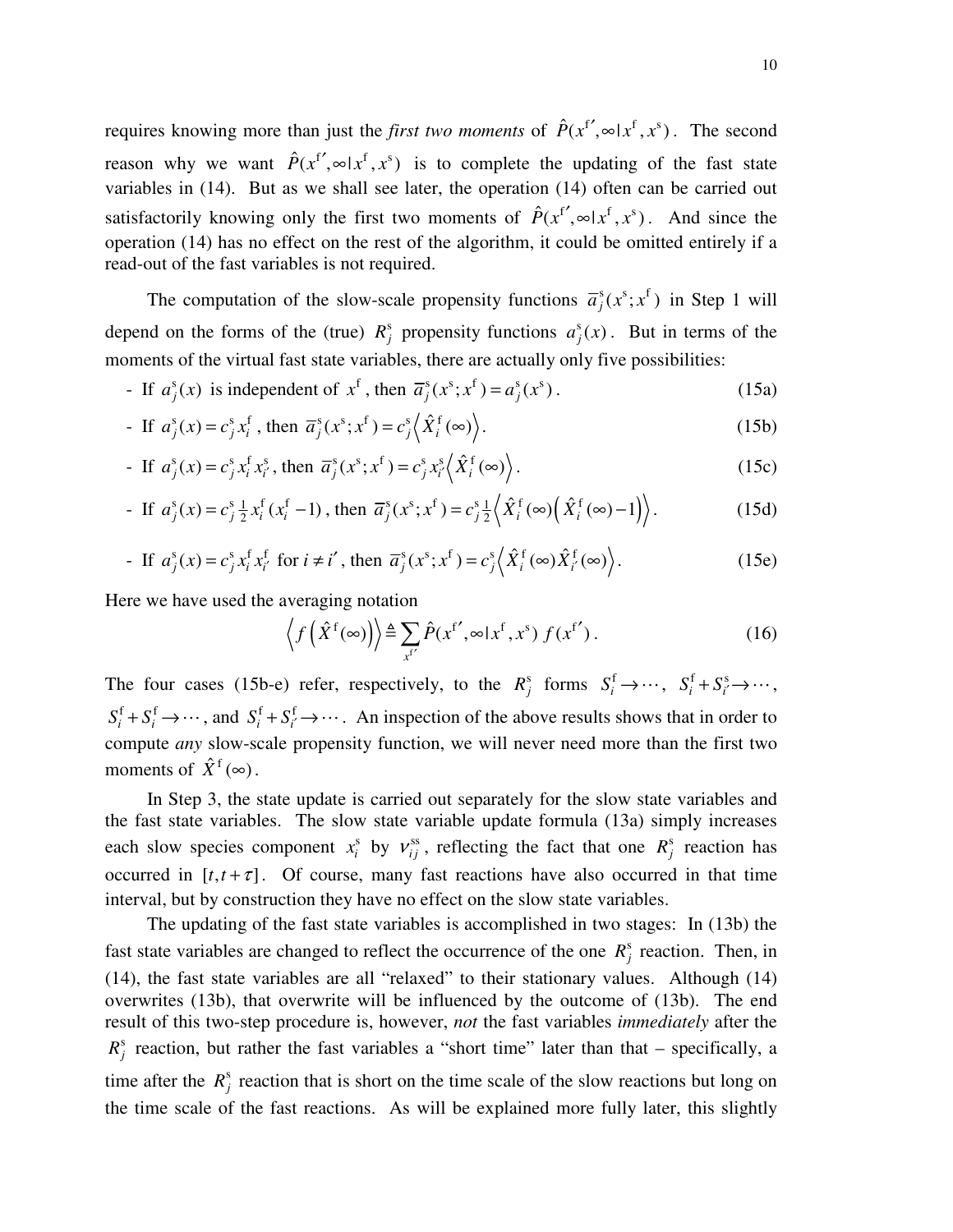delayed sampling of the fast variables is necessitated by the fact that times in the immediate neighborhood of a slow reaction are usually not unbiased sampling times for the fast variables.

In the following two sections, we shall illustrate the foregoing theory for two very simple virtual fast processes. For each we shall first calculate the asymptotic moments in Eqs. (15), so that we will be able to compute the slow-scale propensity function for *any* slow reaction that might accompany these fast reactions. These asymptotic moment calculations can be done exactly for our first fast process, but we shall have to resort to approximations for the second. We shall then couple each of these virtual fast processes with one or two simple slow reactions in order to illustrate how the full Slow-Scale SSA gets implemented.

# **VIII. EXAMPLE 1: THE FAST REVERSIBLE ISOMERIZATION**

One of the simplest stable fast processes arises from the reversible isomerization,

$$
S_1 \xleftarrow{c_1} S_2. \tag{17}
$$

Assuming these two reactions are the only "fast" reactions, the virtual fast process  $\hat{X}^{\text{f}}(t)$ will then be  $(X_1(t), X_2(t))$  with propensity functions and state-change vectors

$$
a_1(x) = c_1 x_1, \quad v_1 = (-1, +1) a_2(x) = c_2 x_2, \quad v_2 = (+1, -1)
$$
\n(18)

What distinguishes this "virtual" fast process  $\hat{X}^f(t)$  from the "real" fast process  $X^{f}(t)$  is that the virtual process obeys the following *conservation relation*, which expresses the constancy of the total number of isomers:

$$
\hat{X}_1(t) + \hat{X}_2(t) = x_\text{T} \quad \text{(constant)}\,. \tag{19}
$$

This relation greatly simplifies the analysis of the virtual fast process, because it reduces that problem to a single independent state variable. In contrast, for  $X^f(t)$  the sum in Eq. (19) will *not* generally be constant, owing to the presence of slow channels that can change the  $S_1$  or  $S_2$  populations independently.

When  $\hat{X}_2(t)$  is eliminated in favor of  $\hat{X}_1(t)$  by means of Eq. (19),  $\hat{X}_1(t)$  takes the form of a bounded "birth-death" Markov process (see Appendix A) with "stepping functions"

$$
W_{-}(x_1') = c_1 x_1', \quad W_{+}(x_1') = c_2(x_1 - x_1'). \tag{20}
$$

By analytically iterating the recursion formula (A2) (taking  $x^* = 0$ ), the asymptotic probability distribution of this process can be calculated exactly. In this way,  $\hat{X}_1(\infty)$  is found to be the *binomial* random variable  $\mathcal{B}(q, x_T)$ , whose probability function is

$$
\hat{P}(x_1', \infty | x_1, x_2) = \frac{x_1!}{x_1'! (x_1 - x_1')} q^{x_1'} (1 - q)^{x_1 - x_1'}, \quad (x_1' = 0, 1, ..., x_T),
$$
\n(21)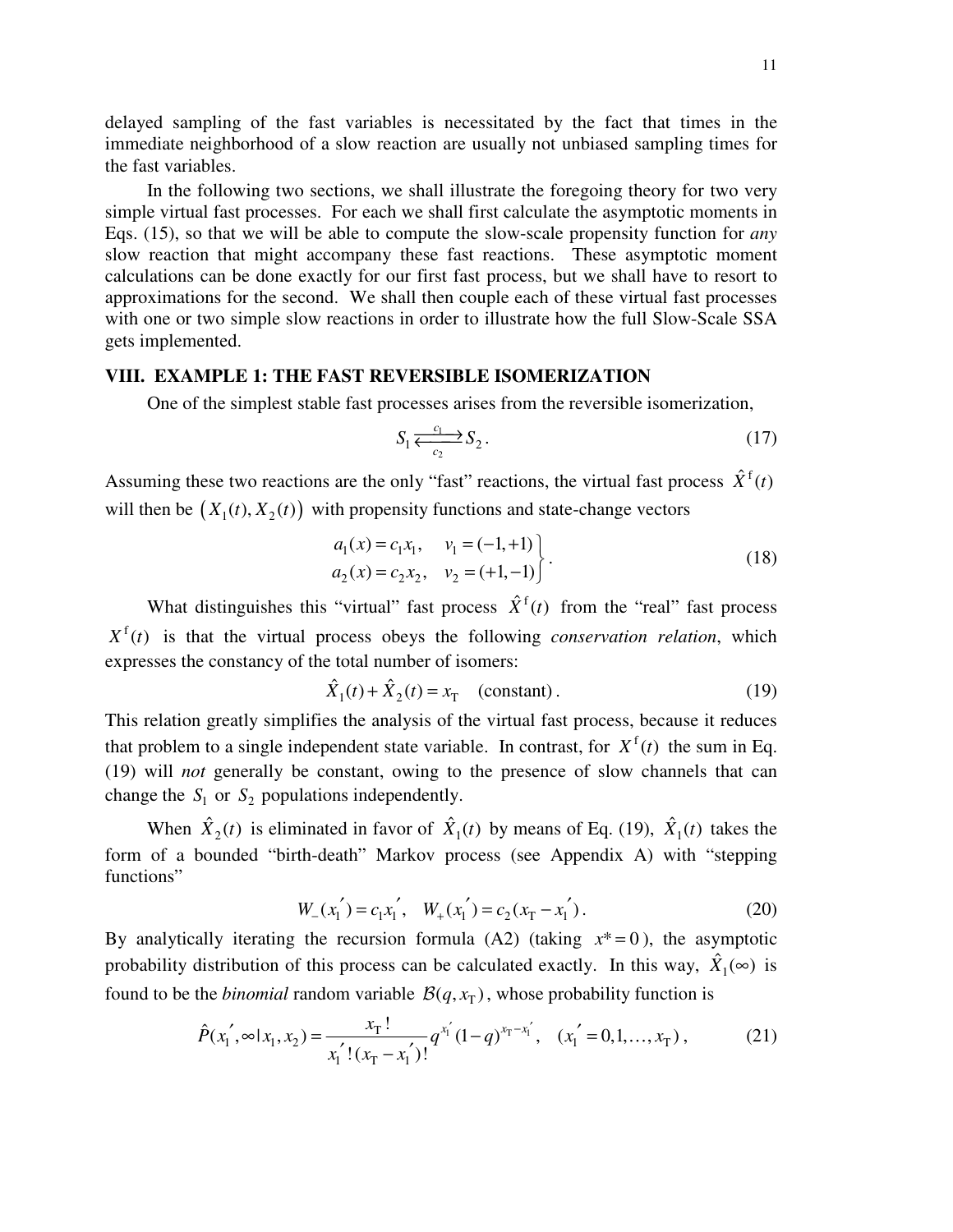$$
q \equiv \frac{c_2}{c_1 + c_2},\tag{22}
$$

where

and 
$$
x_T = x_1 + x_2
$$
. (23)

Note that  $\hat{P}(x_1', \infty | x_1, x_2)$  does indeed depend on the fast state vector  $(x_1, x_2)$  at the "initial" time *t* , through the sum of its two components.

The mean and variance of the binomial random variable  $\mathcal{B}(q, x_T)$  can be directly evaluated from the definition (A4), and the results are well known to be

$$
\left\langle \hat{X}_1(\infty) \right\rangle = x_{\rm T} q = \frac{c_2 x_{\rm T}}{c_1 + c_2},\tag{24a}
$$

$$
\text{var}\left\{\hat{X}_1(\infty)\right\} = x_\text{T}q(1-q) = \frac{c_1c_2x_\text{T}}{(c_1+c_2)^2} \,. \tag{24b}
$$

Using Eqs. (24), along with the relation  $\hat{X}_2(\infty) = x_T - \hat{X}_1(\infty)$ , it is now a simple matter to deduce the following results for use in Eqs. (15), which allow us to compute all possible slow-scale propensity functions with respect to this virtual fast process:

$$
\left\langle \hat{X}_1(\infty) \right\rangle = \frac{c_2 x_T}{c_1 + c_2}, \quad \left\langle \hat{X}_2(\infty) \right\rangle = \frac{c_1 x_T}{c_1 + c_2},\tag{25a}
$$

$$
\left\langle \hat{X}_1(\infty) \left( \hat{X}_1(\infty) - 1 \right) \right\rangle = \frac{c_2^2}{\left( c_1 + c_2 \right)^2} x_\text{T} \left( x_\text{T} - 1 \right),\tag{25b}
$$

$$
\left\langle \hat{X}_2(\infty) \left( \hat{X}_2(\infty) - 1 \right) \right\rangle = \frac{c_1^2}{\left( c_1 + c_2 \right)^2} x_\Gamma \left( x_\Gamma - 1 \right),\tag{25c}
$$

$$
\langle \hat{X}_1(\infty) \hat{X}_2(\infty) \rangle = \frac{c_1 c_2}{(c_1 + c_2)^2} x_\text{T} (x_\text{T} - 1).
$$
 (25d)

Notice that all of these asymptotic moments of the virtual fast process depend on the values  $(x_1, x_2)$  of the fast state variables at the initial time *t* through their sum  $x_T$ .

The stationary means in Eqs. (25a) are exactly what we would get by solving the stationary (equilibrium) deterministic *reaction rate equation* (RRE) for reactions (17), namely  $c_1 X_1 = c_2 X_2$  with  $X_1 + X_2 = x_T$ . This happens because reactions (17) are linear. Although the stationary RRE cannot give us the exact second-order moments in Eqs. (25b-d), it turns out that the stationary RRE solution affords excellent approximations to those in the common circumstance that  $x_T \gg 1$ ; because in that case, the last factor  $(x_T - 1)$  in each of Eqs. (25b-d) can be well approximated by  $x_T$ , and the stationary RRE solutions (25a) can then be invoked to obtain

$$
x_{\rm T} \gg 1: \begin{cases} \left\langle \hat{X}_i(\infty) \left( \hat{X}_i(\infty) - 1 \right) \right\rangle \approx \left\langle \hat{X}_i(\infty) \right\rangle^2 & (i = 1, 2), \\ \left\langle \hat{X}_1(\infty) \hat{X}_2(\infty) \right\rangle \approx \left\langle \hat{X}_1(\infty) \right\rangle \left\langle \hat{X}_2(\infty) \right\rangle. \end{cases} \tag{26}
$$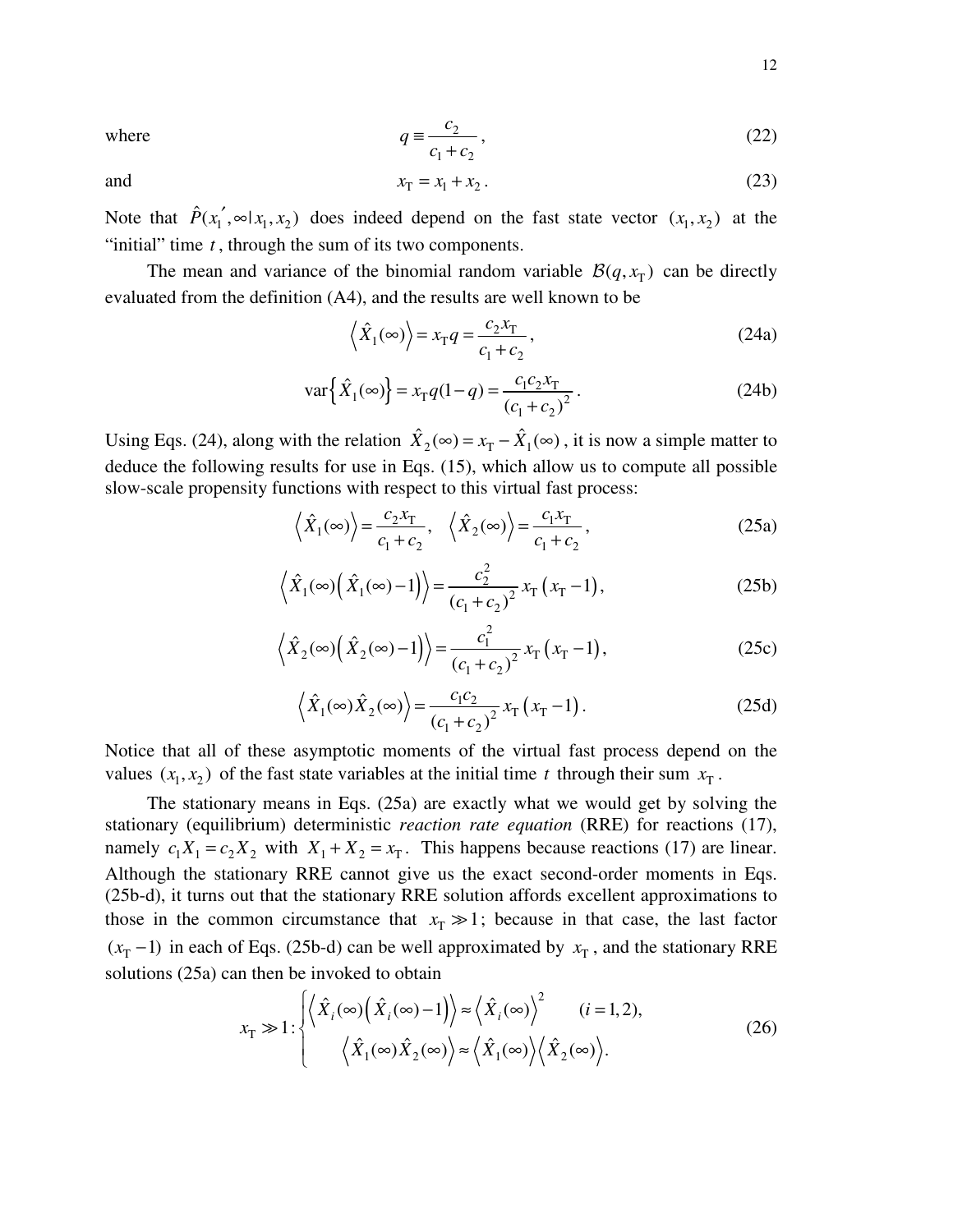So we see that, in the common circumstance  $x_T \gg 1$ , *any* slow-scale propensity function can be well approximated in terms of the solution of the stationary RRE for reactions (17). Whether the stationary RRE will serve us as well for *nonlinear* fast processes remains to be seen.

There are several different time scales associated with this virtual fast process. Since in state  $(x_1, x_2)$  the probability that either  $R_1$  or  $R_2$  will fire in the next infinitesimal time *dt* is  $(c_1x_1 + c_2x_2) dt$ , then

mean time to next fast reaction 
$$
=
$$
  $\frac{1}{c_1 x_1 + c_2 x_2}$ . (27a)

The *asymptotic* mean time to the next fast reaction can then be obtained by replacing  $x_1$ and  $x_2$  here with their stationary means in (25a). That gives

asymptotic mean time to next fast reaction 
$$
= \frac{c_1 + c_2}{2c_1c_2(x_1 + x_2)}.
$$
 (27b)

The other time scale of interest to us is the time scale on which the virtual fast process relaxes to its  $t = \infty$  stationary form. It has been shown elsewhere<sup>5</sup> that the mean and variance of  $\hat{X}_1(t)$  and  $\hat{X}_2(t)$  for reactions (17) exponentially approach their  $t = \infty$  values in a time of order

relaxation time 
$$
\approx \frac{1}{c_1 + c_2}
$$
. (28)

Indeed, since in this linear case the means satisfy the deterministic RRE, we have

$$
\frac{d\left\langle \hat{X}_1(t) \right\rangle}{dt} = -c_1 \left\langle \hat{X}_1(t) \right\rangle + c_2 \left( x_\text{T} - \left\langle \hat{X}_1(t) \right\rangle \right) = -(c_1 + c_2) \left\langle \hat{X}_1(t) \right\rangle + c_2 x_\text{T},
$$

for which the solution is easily shown to be

$$
\langle \hat{X}_1(t) \rangle = \langle \hat{X}_1(\infty) \rangle + (x_{01} - \langle \hat{X}_1(\infty) \rangle) e^{-(c_1+c_2)t},
$$

in agreement with Eq. (28).

As is clear from the statement of the Slow-Scale Approximation in Sec. VI, the key requirement for applying the Slow-Scale SSA is that the relaxation time of the virtual fast process must be much smaller than the average time to the next slow reaction. Estimating the latter time as the reciprocal of the sum of the *slow-scale* propensity functions, *the condition for using the Slow-Scale SSA in this case is thus*

$$
c_1 + c_2 \gg \sum_{j=1}^{M_s} \overline{a}_j^s(x).
$$
 (29)

To illustrate the application of the foregoing results, let us suppose that the fast reactions (17) are occurring in conjunction with the single slow reaction,

$$
S_2 \xrightarrow{c_3} S_3, \tag{30}
$$

for which

$$
a_3(x) = c_3 x_2, \quad v_3 = (0, -1, +1).
$$
 (31)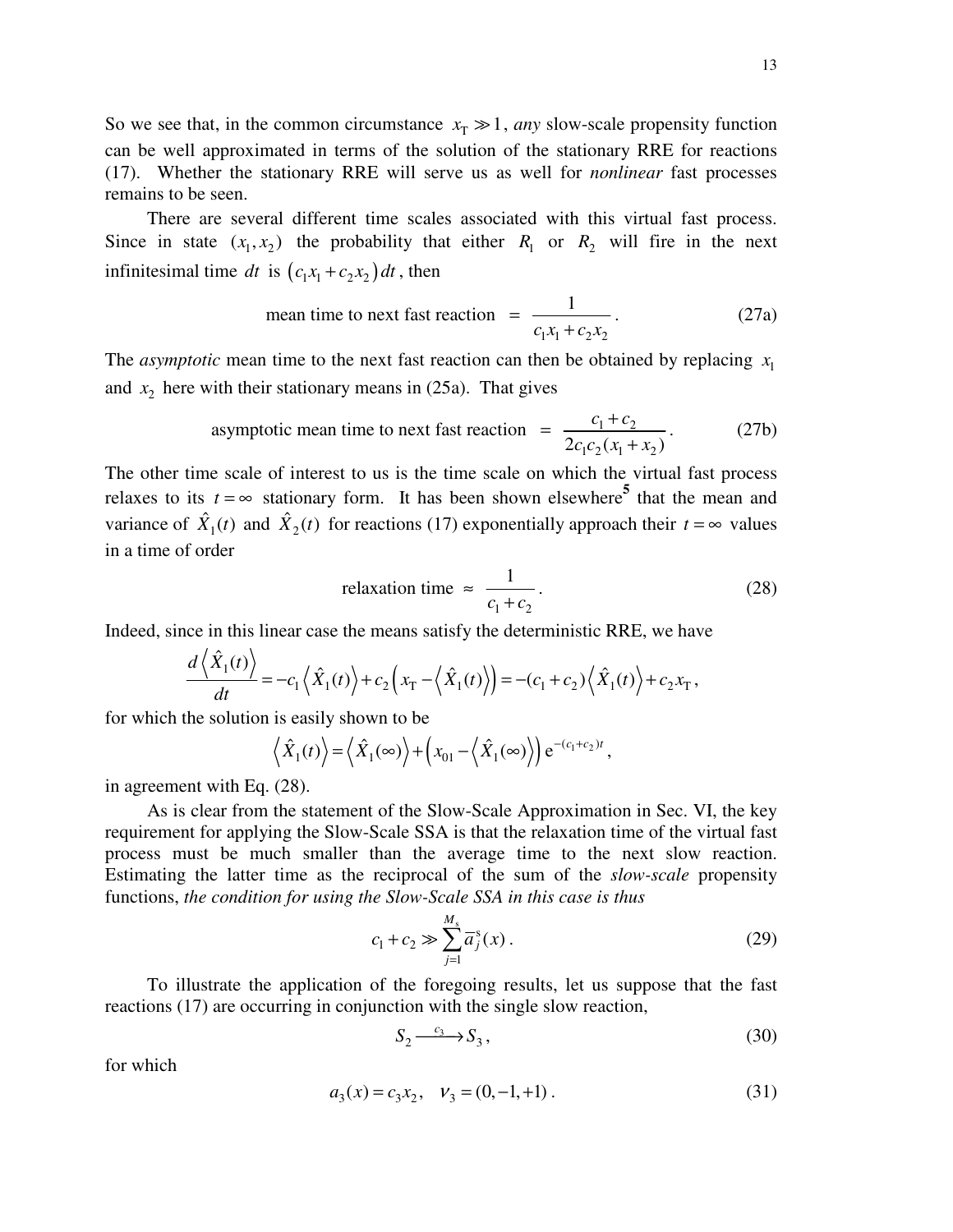Thus, the fast reactions are  $R_1$  and  $R_2$ , the slow reaction is  $R_3$ , the fast species are  $S_1$ and  $S_2$ , and the slow species is  $S_3$ . (Note that the only reactant in the slow reaction is a fast species.) By Eqs. (15b) and (25a), the slow-scale propensity function for this reaction is

$$
\overline{a}_3(x_3; x_1, x_2) = c_3 \left\langle \hat{X}_2(\infty) \right\rangle = \frac{c_3 c_1 (x_1 + x_2)}{c_1 + c_2}.
$$
\n(32)

According to condition (29), we should be able to invoke this slow-scale propensity function whenever

$$
c_1 + c_2 \gg \frac{c_3 c_1 (x_1 + x_2)}{c_1 + c_2}.
$$
\n(33)

Assuming this condition holds, the Slow-Scale SSA for reactions (17) and (30) then goes as follows:

*Initialize*: Given 
$$
X(t_0) = (x_{10}, x_{20}, x_{30})
$$
, set  $t \leftarrow t_0$  and  $x_i \leftarrow x_{i0}$   $(i = 1, 2, 3)$ .

*Step* 1. In state  $(x_1, x_2, x_3)$  at time *t*, compute

$$
\overline{a}_3(x_3; x_1, x_2) = \frac{c_3 c_1(x_1 + x_2)}{c_1 + c_2}.
$$

*Step 2*. Draw a unit-interval uniform random number *r* , and compute

$$
\tau = \frac{1}{\overline{a}_3(x_3; x_1, x_2)} \ln\left(\frac{1}{r}\right).
$$

*Step* 3. Advance to the next  $R_3$  reaction by replacing  $t \leftarrow t + \tau$  and

$$
x_3 \leftarrow x_3 + 1,
$$
  
\n
$$
x_2 \leftarrow x_2 - 1,
$$
  
\nWith  $x_T = x_1 + x_2$ ,  
\n
$$
x_1 \leftarrow \text{ sample of } \mathcal{B}\left(\frac{c_2}{c_1 + c_2}, x_T\right),
$$
  
\n
$$
x_2 \leftarrow x_T - x_1.
$$

*Step* 4. Record  $(t, x_1, x_2, x_3)$  if desired. Then return to Step 1, or else stop.

In Step 3, the  $x_3$  update implements (13a), the first  $x_2$  update implements (13b), and the bracketed procedure implements  $(14)$ . Note that the first  $x_2$  update affects the subsequent  $x_1$  and  $x_2$  updates in brackets through the variable  $x_T$ . An examination of the full algorithm will reveal that the entire bracketed procedure in Step 3 can be omitted if a readout of the two fast species populations is not required. Making that omission will not affect the simulation of the slow species population, which in many cases will be the only one of practical interest.

Figure 1 shows the results of two simulation runs of reactions (17) and (30) for the following set of parameter values: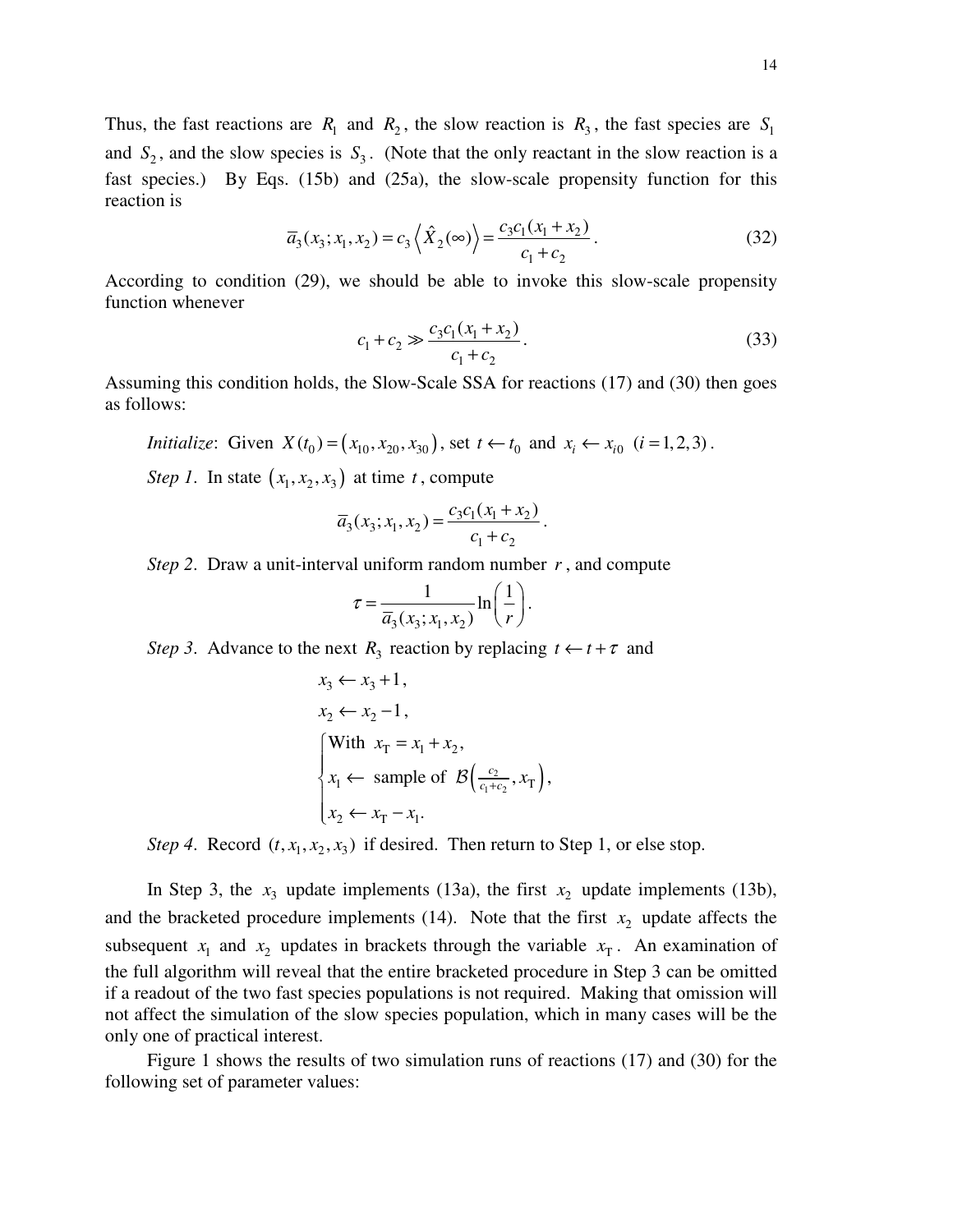$$
c_1 = 1, c_2 = 2, c_3 = 5 \times 10^{-5}; x_{10} = 1200, x_{20} = 600, x_{30} = 0.
$$
 (34)

Figure 1a was obtained using the exact SSA, and Fig. 1b was obtained using the approximate Slow-Scale SSA. Both figures plot the populations of all three species at the time of each  $R_3$  event. But successive dots in Fig. 1a are separated by an average of about 76,000 simulated reactions, whereas the dots in Fig. 1b show all of the simulated reactions. On the scale of these figures, the two plots appear to be statistically indistinguishable. The accuracy of the Slow-Scale SSA run in Fig. 1b should hinge on how well condition (33) is satisfied. For the parameter values in (34), we find that the left side of (33) is initially two orders of magnitude larger than the right side, and that imbalance gradually improves as the simulation progresses (since  $x_1 + x_2$  decreases by 1 with each  $R_3$  reaction). The gain in computational efficiency of the Slow-Scale SSA over the exact SSA in this case is striking: The exact SSA run of Fig. 1a simulated over 40 million reactions, whereas the Slow-Scale SSA run in Fig. 1b simulated only 521 reactions (all  $R_3$ ). The SSA simulation took over 20 minutes to execute, while the Slow-Scale SSA took only a fraction of a second.

Figures 2 and 3 show two more simulation runs of reactions (17) and (30), but now for the parameter values

$$
c_1 = 10
$$
,  $c_2 = 4 \times 10^4$ ,  $c_3 = 2$ ;  $x_{10} = 2000$ ,  $x_{20} = x_{30} = 0$ . (35)

These parameter values have the interesting consequence that the average population of the fast species  $S_2$ , as computed from Eq. (25a), is initially 0.5, and it decreases as the simulation progresses (since  $x_T = x_1 + x_2$  decreases). The physical implication of this can be seen in the exact SSA run of Fig. 2a, where the populations of all three species are plotted out immediately after each  $R_3$  reaction. Most of the time the  $S_2$  population is 0, sometimes it is 1, occasionally it is 2, and only rarely is it anything more. An  $S_2$ molecule here has a very short lifetime (on average  $1/(c_2 + c_3) \approx 0.5$ ), usually turning into an S<sub>1</sub> molecule but occasionally (on average a fraction  $c_3/(c_2+c_3) \approx 10^{-5}$  $c_3/(c_2 + c_3) \approx 10^{-5}$  of the time) turning into an  $S_3$  molecule.

In Fig. 2b we show a *re-plotting* of the  $X_2$  trajectory for this SSA run, with the  $S_2$ population now being sampled *immediately before* each  $R_3$  reaction; it is of course the trajectory in Fig. 2a increased by exactly 1. In Fig. 2c we show yet another re-plotting of the *X*<sup>2</sup> trajectory, with the samplings now taken at *equally spaced time intervals*. The differences in the three  $X_2$  trajectories in Fig. 2, which again are all taken from the same SSA run, illustrate an important point: *The occurrence times of the slow reactions will not be statistically independent of the fast species populations.* In this case, an  $S_2$ population of *n* will be *n* times more likely to experience an  $R_3$  reaction than an  $S_2$ population of 1. (This effect is also present in the  $X_1$  trajectory, but it is not noticeable because that population is so large.) Although all three  $S_2$  population plots in Fig. 2 are "correct", the equal-time plot in Fig. 2c would seem to be the most "typical."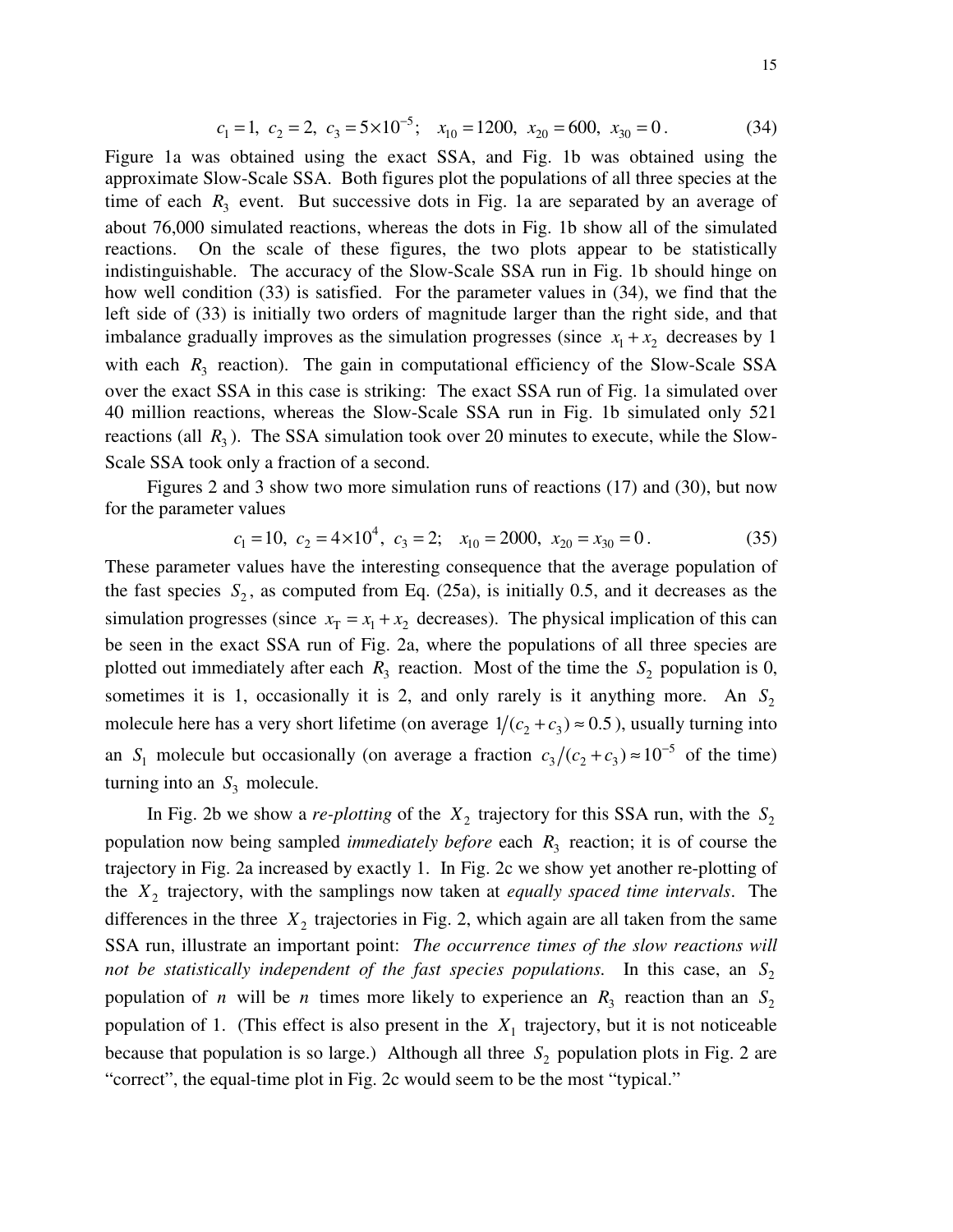For the parameter values (35), condition (33) is satisfied by 4 orders of magnitude initially, and even more as the simulation progresses; therefore, the Slow-Scale SSA should be applicable. Figure 3 shows the results of a Slow-Scale SSA simulation. We observe that the trajectories for the  $S_1$  and  $S_3$  populations match those in the exact SSA run of Fig. 2 extremely well. But whereas the SSA run had to simulate over 23 million reactions, the Slow-Scale SSA run simulated only 587, with commensurate differences in the run times. The  $S_2$  population trajectory in Fig. 3 evidently matches the equal-time SSA trajectory in Fig. 2c very well, and much better than either of the trajectories in Figs. 2a or 2b. This agreement with the "typical"  $S_2$  trajectory in Fig. 2c justifies our twostage updating scheme (13b) and (14) for the fast variables in the general Slow-Scale SSA, which "relaxes" those fast variables after each slow reaction before sampling them. There does not seem to be a feasible way for the Slow-Scale SSA to accurately reproduce the fast state variables *immediately* after a slow reaction, but that should never pose a practical problem since those values are atypical anyway.

### **IX. EXAMPLE 2: THE FAST REVERSIBLE DIMERIZATION**

Suppose the fast reactions are the reversible dimerization,

$$
S_1 + S_1 \xrightarrow{c_1 \atop c_2} S_2. \tag{36}
$$

Assuming these two reactions are the only fast reactions, the virtual fast process  $\hat{X}^{\text{f}}(t)$ will be  $(\hat{X}_1(t), \hat{X}_2(t))$ , with propensity functions and state-change vectors

$$
a_1(x) = c_1 \frac{1}{2} x_1(x_1 - 1), \quad v_1 = (-2, +1) a_2(x) = c_2 x_2, \qquad v_2 = (+2, -1) \tag{37}
$$

This virtual fast process obeys the conservation relation

$$
\hat{X}_1(t) + 2\hat{X}_2(t) = x_\text{T} \quad \text{(a constant)},\tag{38}
$$

which simply asserts the constancy of the total number of monomeric  $(S_1)$  units.

When  $\hat{X}_1(t)$  is eliminated in favor of  $\hat{X}_2(t)$  by means of Eq. (38),  $\hat{X}_2(t)$  takes the form of a birth-death Markov process (see Appendix A) with stepping functions

$$
W_{-}(x_2) = c_2 x_2, \quad W_{+}(x_2) = c_1 \frac{1}{2} (x_1 - 2x_2)(x_1 - 2x_2 - 1).
$$
 (39)

It follows from Eq. (38) that this birth-death process is bounded above by

$$
x_{2\text{Max}} = [x_{\text{T}}/2],\tag{40}
$$

where  $[\cdots]$  denotes "the greatest integer in".

When Eqs. (39) and (40) are substituted into Eq. (A2), the resulting recursion relation for the probability density function of  $\hat{X}_2(\infty)$  unfortunately does not yield a tractable analytic expression, as it did for the example in the preceding section. Nor do Eqs. (A4) yield tractable formulas for the mean and variance of  $\hat{X}_2(\infty)$ . But a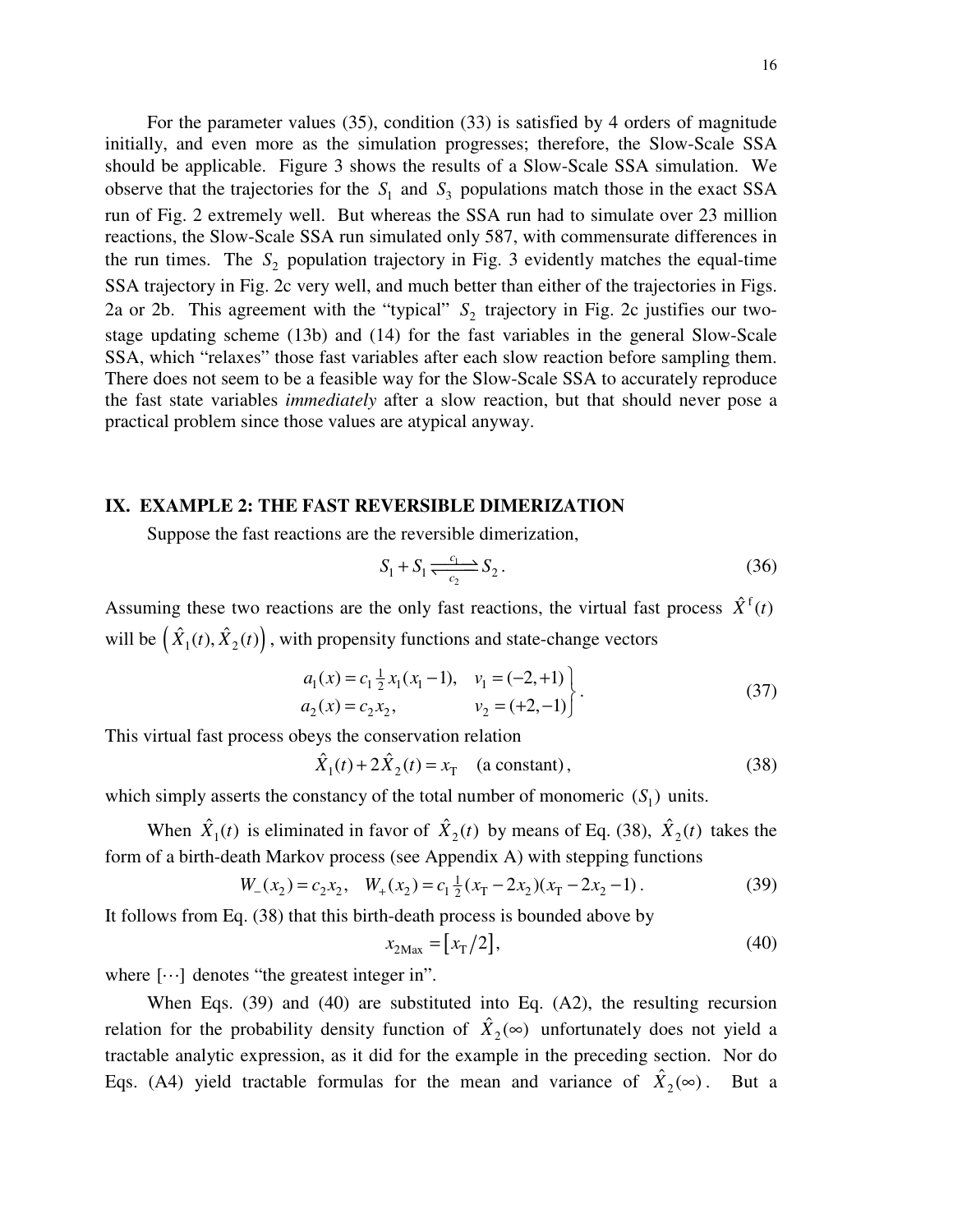knowledge of  $\langle \hat{X}_2(\infty) \rangle$  and  $var \{ \hat{X}_2(\infty) \}$  is all that is needed in order to evaluate any slow-scale propensity functions that might accompany the fast reactions (36). For, since Eq. (38) implies that  $\hat{X}_1(\infty) = x_T - 2\hat{X}_2(\infty)$ , then knowing  $\langle \hat{X}_2(\infty) \rangle$  and  $var\{\hat{X}_2(\infty)\}$  we can compute in succession the asymptotic moments

$$
\langle \hat{X}_1(\infty) \rangle = x_\text{T} - 2 \langle \hat{X}_2(\infty) \rangle, \tag{41a}
$$

$$
\text{var}\left\{\hat{X}_1(\infty)\right\} = 4\,\text{var}\left\{\hat{X}_2(\infty)\right\},\tag{41b}
$$

$$
\left\langle \hat{X}_{i}^{2}(\infty)\right\rangle = \text{var}\left\{\hat{X}_{i}(\infty)\right\} + \left\langle \hat{X}_{i}(\infty)\right\rangle^{2} \quad (i = 1, 2), \tag{41c}
$$

$$
\left\langle \hat{X}_i(\infty) \left( \hat{X}_i(\infty) - 1 \right) \right\rangle = \left\langle \hat{X}_i^2(\infty) \right\rangle - \left\langle \hat{X}_i(\infty) \right\rangle \quad (i = 1, 2), \tag{41d}
$$

$$
\langle \hat{X}_1(\infty) \hat{X}_2(\infty) \rangle = x_\text{T} \langle \hat{X}_2(\infty) \rangle - 2 \langle \hat{X}_2^2(\infty) \rangle. \tag{41e}
$$

On account of Eqs. (15), these are all we need to evaluate any slow-scale propensity function. But how can we obtain estimates of  $\langle \hat{X}_2(\infty) \rangle$  and  $var \{ \hat{X}_2(\infty) \}$ ? It turns out that there are several approximate ways of doing that, as we shall now elaborate.

The simplest way would be to assume that  $\hat{X}_2(t)$  is a *deterministic* process governed by the reaction rate equation (RRE). In that case,  $\langle \hat{X}_2(\infty) \rangle$  would coincide with the stationary or equilibrium solution of the RRE, and  $var{\hat{X}_2(\infty)}$  would be zero. The stationary RRE for reactions (36) reads  $\frac{1}{2}c_1X_1^2$  $\frac{1}{2}c_1X_1^2 = c_2X_2$ , where we have invoked the usual RRE assumption that the population numbers involved are  $\gg 1$ . With the conservation relation (38), the stationary RRE becomes

$$
\frac{1}{2}c_1(x_T - 2X_2)^2 = c_2X_2.
$$
 (42)

The only root of this quadratic equation satisfying  $X_2 \le x_T/2$ , as required by Eq. (38), is

$$
X_2^{RRE} = \frac{1}{4} \left\{ \left( 2x_T + \frac{c_2}{c_1} \right) - \sqrt{\left( 2x_T + \frac{c_2}{c_1} \right)^2 - 4x_T^2} \right\}.
$$
 (43)

We might therefore try approximating  $\langle \hat{X}_2(\infty) \rangle \approx X_2^{\text{RRE}}$  $\langle \hat{X}_2(\infty) \rangle \approx X_2^{\text{RRE}}$ . But the RRE also implies that  $var\{\hat{X}_2(\infty)\}=0$ , and that might be too inaccurate in some circumstances.

A different way of estimating  $\langle \hat{X}_2(\infty) \rangle$  and  $var \{ \hat{X}_2(\infty) \}$  would be to make use of the birth-death process formulas (A5)-(A8). As discussed in Appendix A, any *relative maximum* of the probability density function of  $\hat{X}_2(\infty)$  can be computed as the greatest integer in a *down-going root* of the function

$$
\alpha(x_2) \triangleq W_+(x_2 - 1) - W_-(x_2),
$$
  
=  $2c_1x_2^2 - (c_1(2x_1 + 3) + c_2)x_2 + \frac{1}{2}c_1(x_1 + 2)(x_1 + 1).$  (44)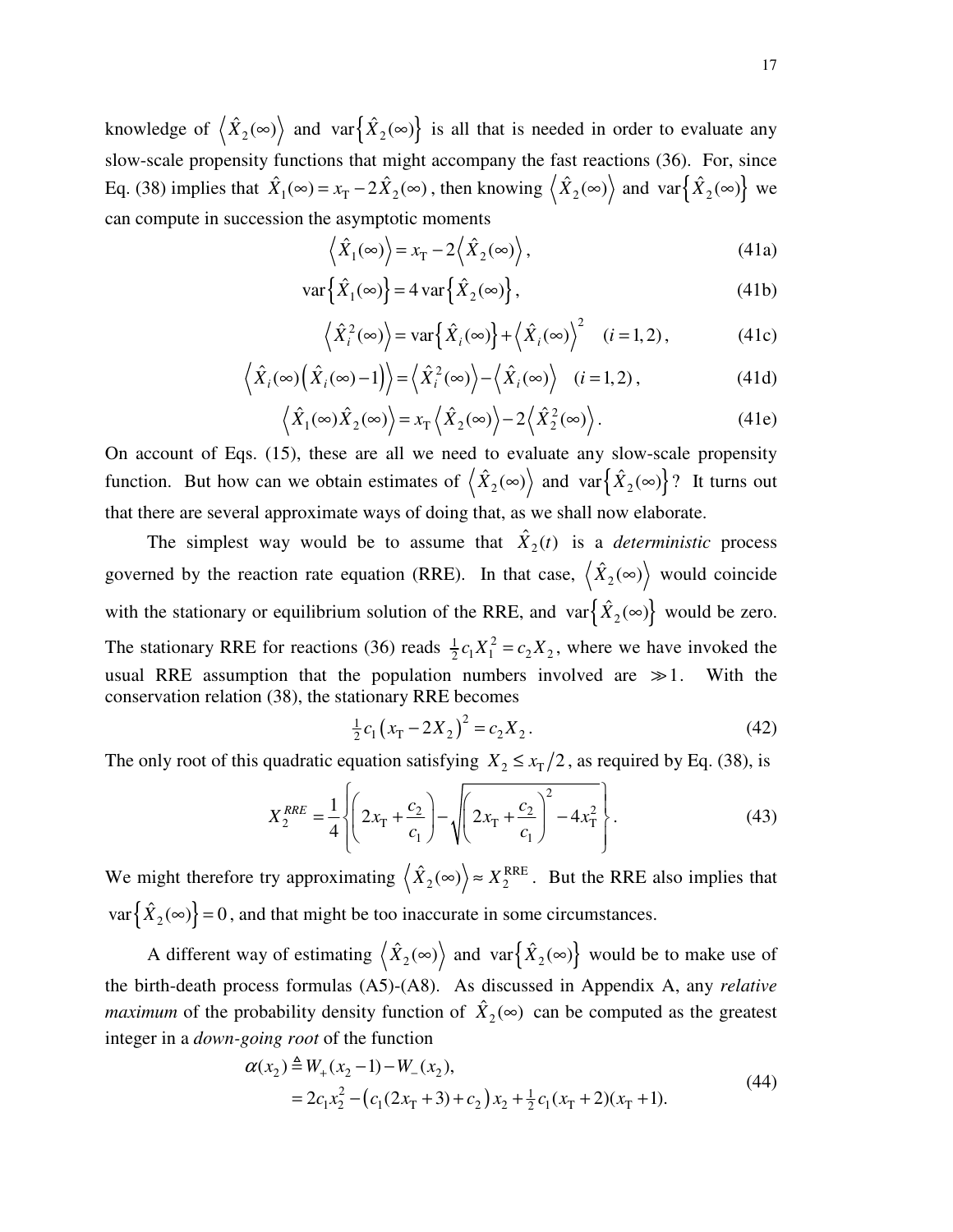Since  $\alpha$  here is a concave-up parabola, it can have at most one down-going root, which will necessarily be the smaller one. Using the quadratic formula, we find that root to be

$$
x_2^{\text{dgr}} = \frac{1}{4} \left\{ \left( 2x_T + 3 + \frac{c_2}{c_1} \right) - \sqrt{\left( 2x_T + 3 + \frac{c_2}{c_1} \right)^2 - 4(x_T + 2)(x_T + 1)} \right\}.
$$
 (45a)

Therefore, the probability density function of  $\hat{X}_2(\infty)$  has a single relative maximum at

$$
\hat{x}_2 = \left[ x_2^{\text{dgr}} \right]. \tag{45b}
$$

which, by definition, is the *stable state* of the birth-death process  $\hat{X}_2(t)$ . A related useful result is that the *Gaussian variance* of any stable state, which is defined as the variance of the "best Gaussian fit" to the corresponding peak in the probability density function of  $\hat{X}_2(\infty)$ , is given by formula (A7). Using Eqs. (39) and (44), that formula is

$$
\sigma_{\rm G}^2(\hat{x}_2) = \frac{c_2 \hat{x}_2}{-4c_1 \hat{x}_2 + c_1 (2x_{\rm T} + 3) + c_2}.
$$
\n(46)

Since there is *only one* stable state, we could reasonably approximate

$$
\left\langle \hat{X}_2(\infty) \right\rangle \approx x_2^{\text{dgr}},\tag{47a}
$$

$$
\text{var}\{X_2(\infty)\} \approx \sigma_G^2(\hat{x}_2). \tag{47b}
$$

The error in Eq. (47a) arises from the fact that it identifies the mean of  $\hat{X}_2(\infty)$  with the most likely value of  $\hat{X}_2(\infty)$ ; however, in many cases that error will be quite small. A comparison of Eqs. (45a) and (43) shows that those two estimates of  $\langle \hat{X}_2(\infty) \rangle$  should be very close to each other in the common case that  $x_T \gg 1$ . But surely, the variance estimate (47b) should be better than the estimate of zero that is predicted by the RRE.

A bonus of this "alpha-function approach" is that it gives us, through Eq. (A8), the following estimate of the time required for  $\hat{X}_2(t)$  to relax to  $\hat{X}_2(\infty)$ :

$$
\hat{t} = \frac{1}{-4c_1\hat{x}_2 + c_1(2x_1 + 3) + c_2}.
$$
\n(48)

Any application of the Slow-Scale SSA will require that this time be small on the time scales of all slow reactions that accompany the fast reactions (36).

A third way to estimate  $\langle \hat{X}_2(\infty) \rangle$  and  $var \{ \hat{X}_2(\infty) \}$  is to make use of the *stationary moment equations* (B4) and (B5), which are derived in Appendix B. Equation (B4) for  $i = 2$  reads

$$
0 = \nu_{21} \langle a_1 \rangle + \nu_{22} \langle a_2 \rangle,
$$
  
= (+1) \langle c\_1 \frac{1}{2} (\hat{X}\_1(\infty) (\hat{X}\_1(\infty) - 1)) \rangle + (-1) \langle c\_2 \hat{X}\_2(\infty) \rangle.

Substituting  $\hat{X}_1(\infty) = x_T - 2\hat{X}_2(\infty)$  from the conservation relation (38) and then simplifying, we get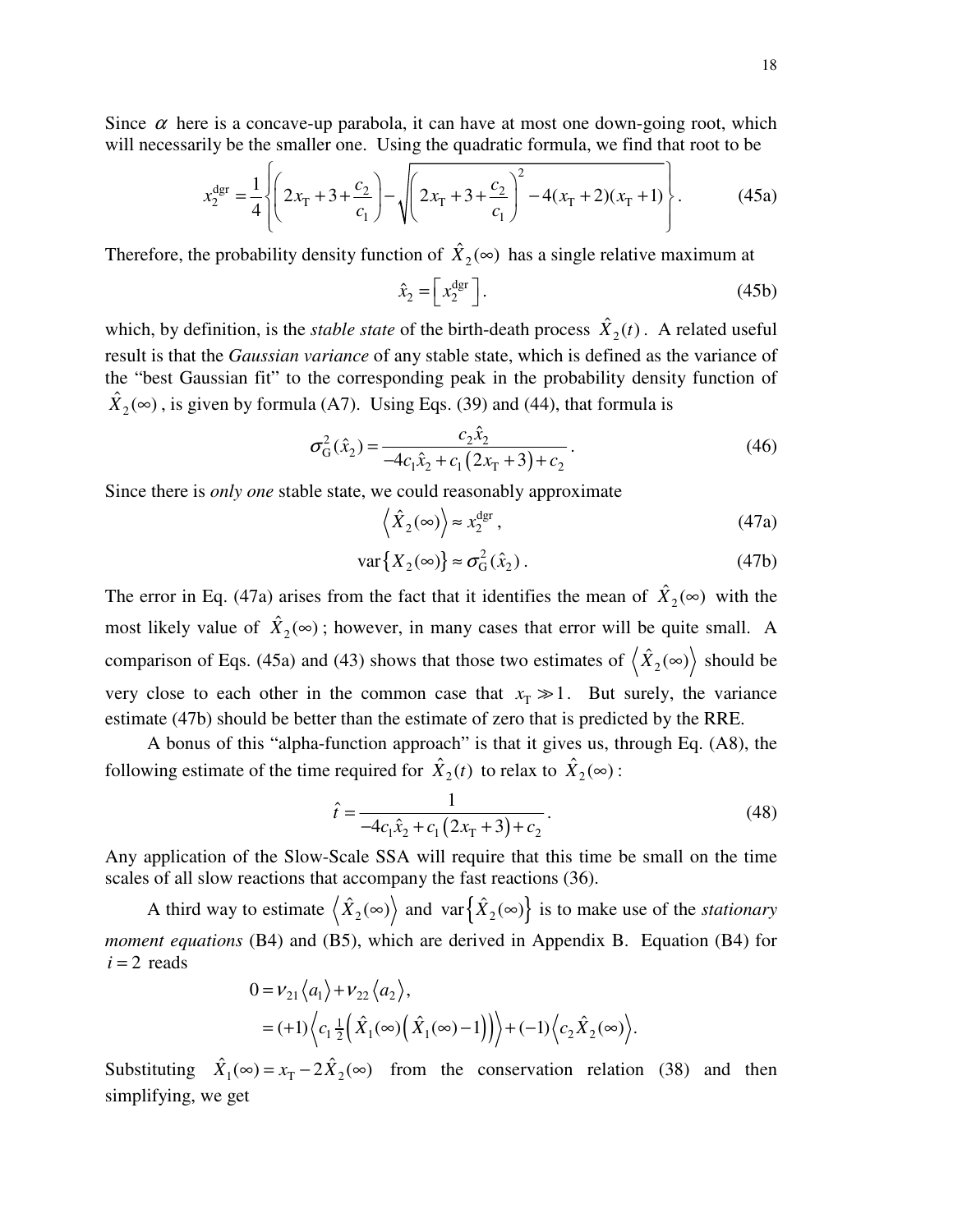$$
0 = 2\left\langle \hat{X}_2^2(\infty) \right\rangle - \left(2x_T - 1 + \frac{c_2}{c_1} \right) \left\langle \hat{X}_2(\infty) \right\rangle + \frac{1}{2}x_T(x_T - 1). \tag{49a}
$$

And Eq. (B5) for  $i = i' = 2$  reads

$$
0 = 2\left[\nu_{21}\left\langle \hat{X}_2(\infty)a_1 \right\rangle + \nu_{22}\left\langle \hat{X}_2(\infty)a_2 \right\rangle\right] + \nu_{21}^2 \left\langle a_1 \right\rangle + \nu_{22}^2 \left\langle a_2 \right\rangle,
$$
  
\n
$$
= 2\left[ (+1)\left\langle \hat{X}_2(\infty)c_1 \frac{1}{2}\hat{X}_1(\infty)\left(\hat{X}_1(\infty) - 1\right) \right\rangle + (-1)\left\langle \hat{X}_2(\infty)c_2 \hat{X}_2(\infty)\right\rangle\right]
$$
  
\n
$$
+ (+1)^2 \left\langle c_1 \frac{1}{2}\hat{X}_1(\infty)\left(\hat{X}_1(\infty) - 1\right) \right\rangle + (-1)^2 \left\langle c_2 \hat{X}_2(\infty)\right\rangle.
$$

Again substituting  $\hat{X}_1(\infty) = x_T - 2\hat{X}_2(\infty)$  and simplifying, we get

$$
0 = 4\left\langle \hat{X}_2^3(\infty) \right\rangle - 2\left(2x_T - 2 + \frac{c_2}{c_1}\right) \left\langle \hat{X}_2^2(\infty) \right\rangle
$$
  
+ 
$$
\left(x_T^2 - 3x_T + 1 + \frac{c_2}{c_1}\right) \left\langle \hat{X}_2(\infty) \right\rangle + \frac{1}{2}x_T(x_T - 1).
$$
 (49b)

Although Eqs. (49) are exact, they evidently constitute two equations in *three* unknowns,  $\hat{X}_{2}(\infty)\Big\rangle ,~\Big\langle \hat{X}_{2}^{2}\Big\rangle$  $\langle \hat{X}_2^2(\infty) \rangle$ , and  $\langle \hat{X}_2^3 \rangle$  $\langle \hat{X}_2^3(\infty) \rangle$ . We could continue to develop higher order moment equations, but there would always be one more unknown than equation. To break this open ended chain, we will have to make some sort of *approximation*. For example, we could treat  $\hat{X}_2(\infty)$  as a *normal* random variable with some mean  $m_2$  and some variance  $\sigma_2^2$ :  $\hat{X}_2(\infty) = \mathcal{N}(m_2, \sigma_2^2)$  $\hat{X}_2(\infty) = \mathcal{N}(m_2, \sigma_2^2)$ . Under that assumption, the first three moments of  $\hat{X}_2(\infty)$ will be given in terms of the mean and variance by Eqs. (B9). When those formulas are substituted into Eqs. (49), we get the following two equations in the *two* unknowns,  $m_2$ and  $\sigma_2^2$ :

$$
0 = 2(\sigma_2^2 + m_2^2) - \left(2x_T - 1 + \frac{c_2}{c_1}\right) m_2 + \frac{1}{2}x_T(x_T - 1),
$$
\n(50a)

$$
0 = 4m_2 \left(3\sigma_2^2 + m_2^2\right) - 2\left(2x_T - 2 + \frac{c_2}{c_1}\right)\left(\sigma_2^2 + m_2^2\right) + \left(x_T^2 - 3x_T + 1 + \frac{c_2}{c_1}\right)m_2 + \frac{1}{2}x_T\left(x_T - 1\right).
$$
\n(50b)

Since Eqs. (50) are *nonlinear* in the unknowns, a *numerical* solution method is indicated; however, once the solutions are in hand, we simply take

$$
\langle \hat{X}_2(\infty) \rangle \approx m_2, \tag{51a}
$$

$$
\text{var}\left\{\hat{X}_2(\infty)\right\} \approx \sigma_2^2. \tag{51b}
$$

We may expect that the approximations (51) will be reasonably close to the alphafunction approximations (47), since both involve normal approximations.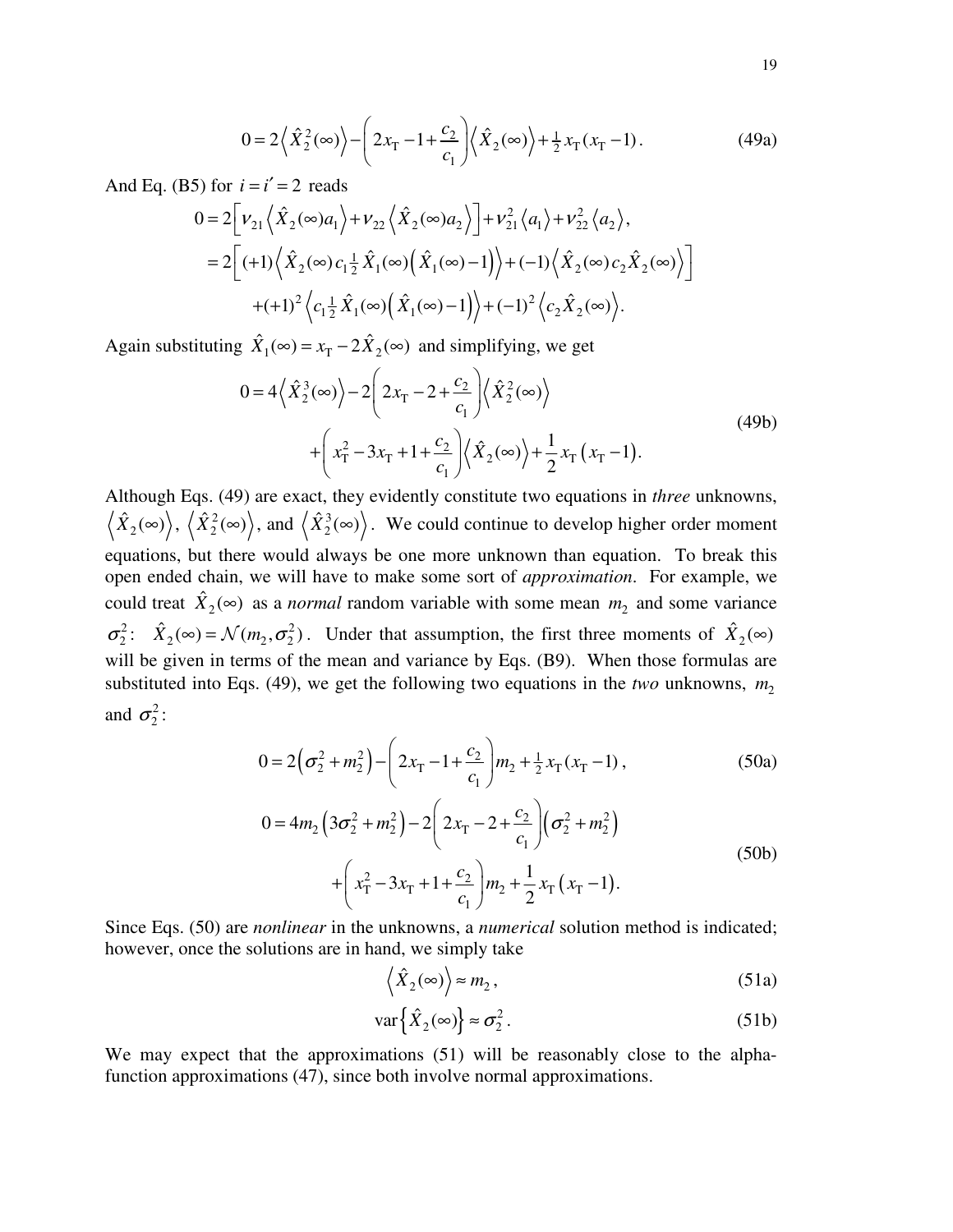Finally, we can *combine* features of the above approaches to obtain a couple of "hybrid" estimation methods: If we simply assume that the RRE estimate of the mean in Eq. (43) is sufficiently accurate, we could use it in place of  $\hat{x}_2$  in Eq. (46), or in place of  $m<sub>2</sub>$  in Eq. (49a), to deduce the variance. Thus, combining Eqs. (43) and (46), we have the estimates

$$
\left\langle \hat{X}_2(\infty) \right\rangle \approx X_2^{\text{RRE}},\tag{52a}
$$

$$
\text{var}\left\{\hat{X}_2(\infty)\right\} \approx \frac{c_2 X_2^{\text{RRE}}}{-4c_1 X_2^{\text{RRE}} + c_1 (2x_1 + 3) + c_2}.
$$
\n(52b)

And combining Eqs. (43) and (50a), we have the estimates

$$
\langle \hat{X}_2(\infty) \rangle \approx X_2^{\text{RRE}}, \tag{53a}
$$

$$
\text{var}\left\{\hat{X}_2(\infty)\right\} \approx -\left(X_2^{\text{RRE}}\right)^2 + \frac{1}{2} \left(2x_T - 1 + \frac{c_2}{c_1}\right) X_2^{\text{RRE}} - \frac{1}{4}x_T(x_T - 1). \tag{53b}
$$

We thus have *four different ways* of approximately estimating  $\langle \hat{X}_2(\infty) \rangle$  and  $var\{\hat{X}_2(\infty)\}\.$  To test these, we have made some numerical calculations for the case

$$
c_1 = 1, \quad c_2 = 200, \quad x_T = 2000 \,. \tag{54}
$$

Figure 4 shows, as the curve with open circles, the *exact* probability density function  $\hat{P}(x_2, \infty | x_T)$  of  $\hat{X}_2(\infty)$ , as computed numerically from the recursion relation (A2). This function is really defined on the entire interval  $0 \le x_2 \le 1000$ , but its value is exceedingly small outside the  $x_2$  interval shown. A parallel exact evaluation of the first two moments of  $\hat{X}_2(\infty)$  according to formula (A4) yielded the mean and variance values shown in the first row of Table 1. In Fig. 4, a *normal* density function with that mean and variance is shown as the solid curve, and it evidently fits the exact curve quite well; the fit is evidently much better than that provided by the *binomial* curve, shown dotted, which has the same mean and upper limit 1000. This suggests that the normal approximations that were made in the several estimation strategies discussed above should be reasonable.

The second row in Table 1 shows the estimates of the mean and variance of  $\hat{X}_2(\infty)$ given by the alpha-function formulas (47), along with the estimate of the relaxation time  $\hat{t}$  provided by formula (48). The third row in Table 1 shows the estimates of  $\langle \hat{X}_2(\infty) \rangle$ and var $\left\{ \hat{X}_2(\infty) \right\}$  given by the normally approximated stationary moment equations (50)-(51). The fourth row in Table 1 shows the estimates given by the hybrid formulas (52), and the last row shows the estimates given by the hybrid formulas (53).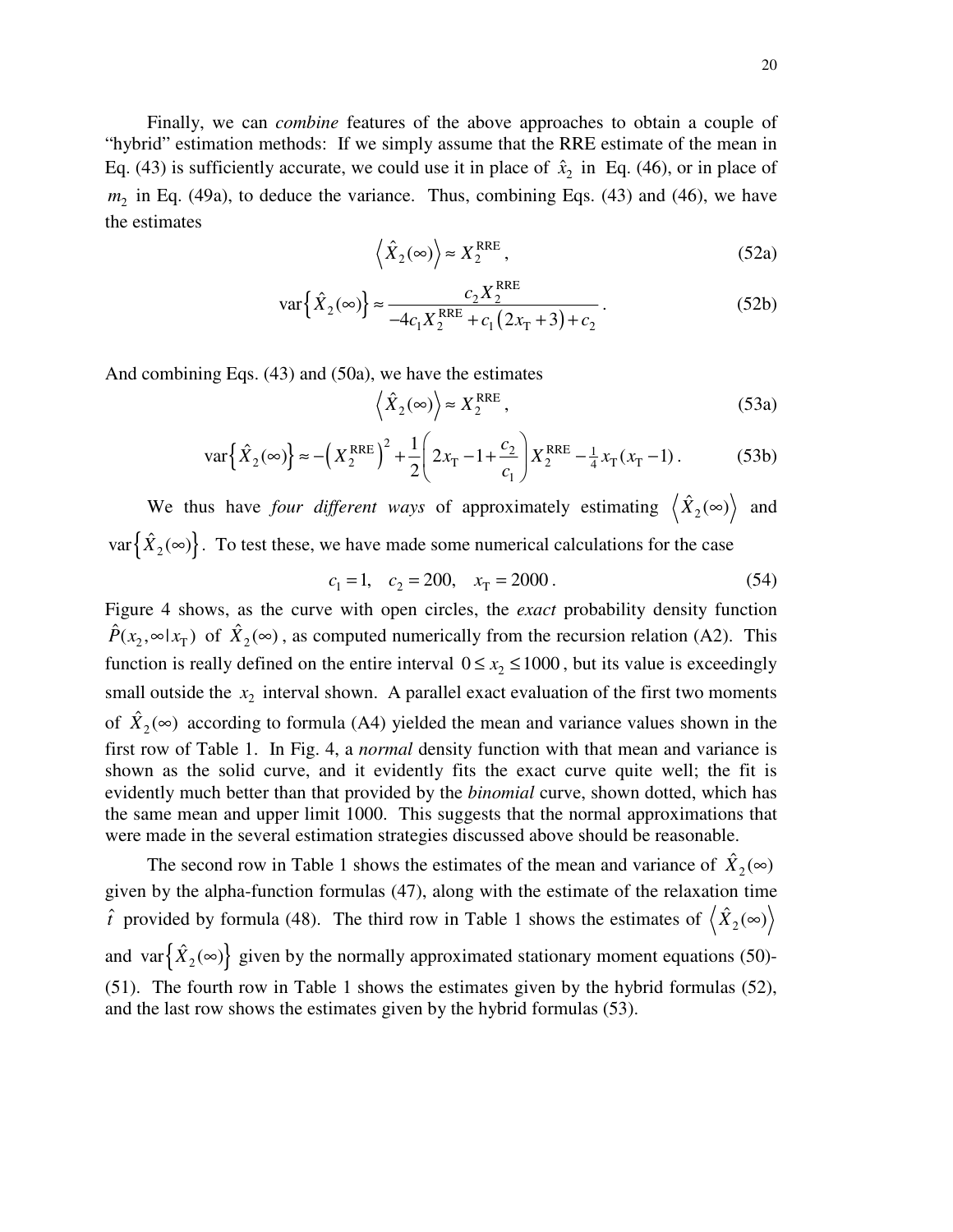|                      | $\left\langle \hat{X}_{2}(\infty)\right\rangle$ | var $\{\hat{X}_2(\infty)\}\$ | î                    |
|----------------------|-------------------------------------------------|------------------------------|----------------------|
| exact values         | 729.811                                         | 113.996                      |                      |
| Eqs. $(47)$ , $(48)$ | 730.477                                         | 113.796                      | $7.8 \times 10^{-5}$ |
| Eqs. $(50)-(51)$     | 729.811                                         | 114.055                      |                      |
| Eqs. $(52)$          | 729.844                                         | 113.716                      |                      |
| Eqs. $(53)$          | 729.844                                         | 135.078                      |                      |

**Table 1**. For the fast reactions (36) with parameter values (54).

The results in Table 1 imply that, at least for these parameter values, the first three approximation methods, namely the alpha function method, the normally approximated stationary moment equation method, and the hybrid alpha function / RRE method, all give excellent approximations to  $\langle \hat{X}_2(\infty) \rangle$  and  $var \{ \hat{X}_2(\infty) \}$ . The slight but tolerable error in the alpha function method mean (in the second row of figures in Table 1) is undoubtedly due to that estimate being the most likely value of  $\hat{X}_2(\infty)$  instead of the mean. The surprisingly large error in the estimate of  $var\{\hat{X}_2(\infty)\}\$ in the second hybrid method (in last row in Table 1) suggests that we should not use that method. An investigation of the source of this error revealed that the normally approximated second stationary moment equation (53b) is extremely sensitive to the value of  $X_2^{\text{RRE}}$ ; thus, comparing the figures in rows 3 and 5 of Table 1, we see that changing the value of  $X_2^{\text{RRE}}$  in Eq. (53b) from 729.811 to 729.844, a change of only 0.005%, induces an 18% change in the value of var $\{\hat{X}_2(\infty)\}\,$ , from 114.005 to 135.078. In contrast, the alpha function formula (52b), is not nearly so sensitive to the value of  $X_2^{\text{RRE}}$ : For formula (52b), a 0.9% change in the value of  $X_2^{\text{RRE}}$  induces only a 0.07% change in the computed value of  $var\{\hat{X}_2(\infty)\}$ .

In view of the comparable accuracy of the first three methods, computational simplicity would dictate using the third one, namely Eqs. (52), to compute  $\langle \hat{X}_2(\infty) \rangle$  and  $var\{\hat{X}_2(\infty)\}\$ in a slow-scale simulation. Once those values are substituted into Eqs. (41), we will have all we need to evaluate *any* slow-scale propensity function associated with the fast reactions (36).

Now let us suppose that the two fast reactions (36) are occurring in conjunction with the two *slow* reactions

$$
S_1 \xrightarrow{c_3} \emptyset, \quad S_2 \xrightarrow{c_4} S_3,\tag{55}
$$

for which

$$
a_3(x) = c_3 x_1, \quad v_3 = (-1, 0, 0)
$$
  
\n
$$
a_4(x) = c_4 x_2, \quad v_4 = (0, -1, 1)
$$
\n(56)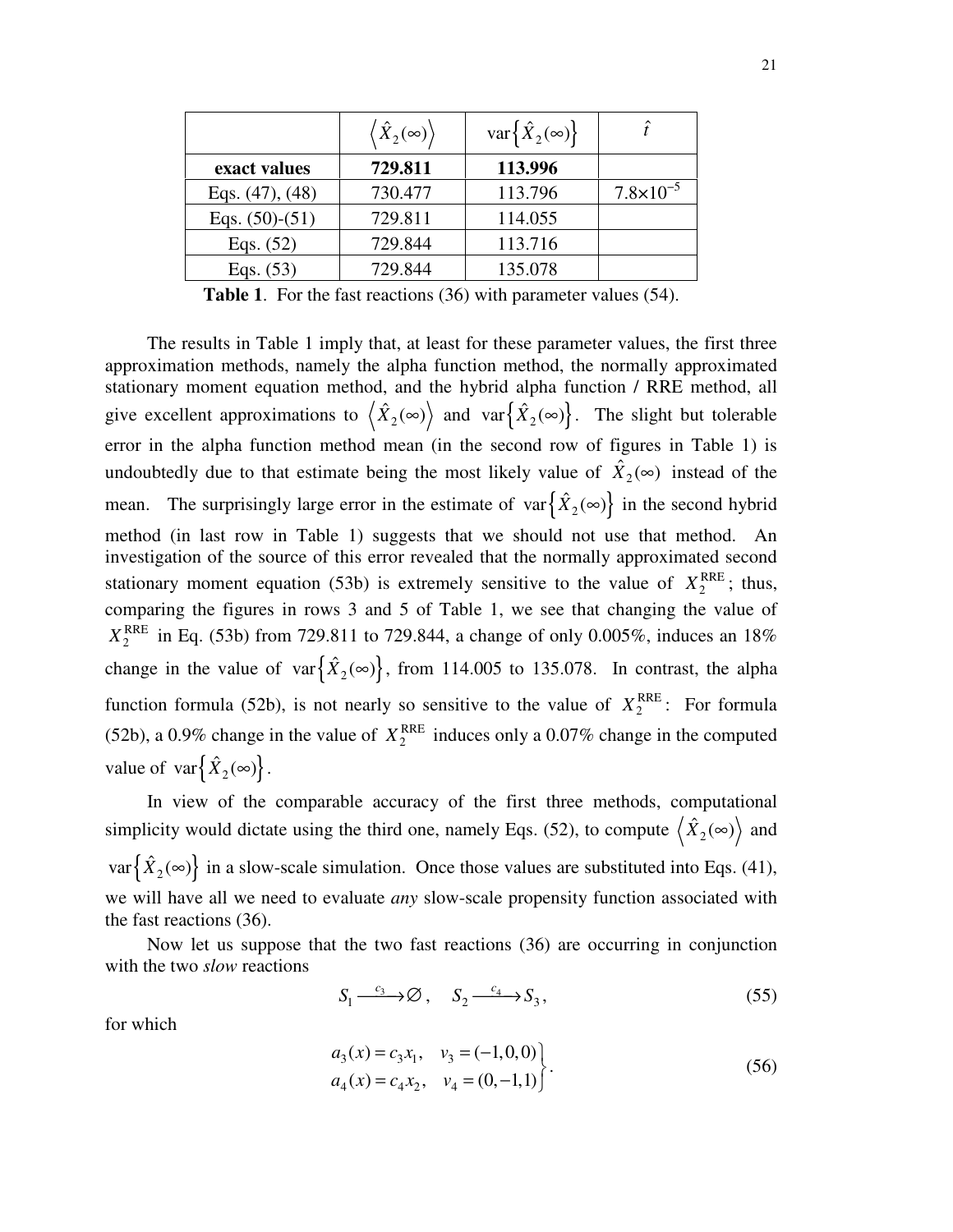In words, a molecule of the monomer species  $S_1$  can spontaneously decay, and a molecule of the unstable dimer species  $S_2$  can spontaneously convert to a stable form  $S_3$ . The four reactions (36) and (55) have been considered in earlier works as the "dimerdecay" model, **5,6** although the reaction channels were indexed differently. In the present context, the fast reactions are  $R_1$  and  $R_2$ , the slow reactions are  $R_3$  and  $R_4$ , the fast species are  $S_1$  and  $S_2$ , and the slow species is  $S_3$ . Note that all the reactants for the slow reactions happen to be fast species.

From Eqs. (15b), (52a), and (41a), we compute the slow-scale propensity functions for reactions (55) as

$$
\overline{a}_3(x_3; x_1, x_2) = c_3 \left\langle \hat{X}_1(\infty) \right\rangle \approx c_3 \left( x_1 - 2X_2^{RRE} \right),\tag{57a}
$$

$$
\overline{a}_4(x_3; x_1, x_2) = c_4 \left\langle \hat{X}_2(\infty) \right\rangle \approx c_4 X_2^{RRE} . \tag{57b}
$$

Here,  $x_T = x_1 + 2x_2$ , and  $X_2^{RRE}$  is given by Eq. (43). We are assuming here that the stationary solution of the RRE for the virtual fast process provides an acceptable approximation to the *means* of the fast variables, an assumption that the results in Table 1 support.

The key requirement for being able to apply the Slow-Scale SSA is that the relaxation time for the virtual fast process should be much smaller than the average time to the next slow reaction. We can estimate the relaxation time  $\hat{t}$  of the virtual fast process by Eq. (48), replacing  $\hat{x}_2$  therein with  $X_2^{RRE}$ . The mean time to the next slowscale reaction can be estimated as the reciprocal of the sum of the propensity functions of the slow reactions,  $(c_3x_1+c_4x_2)^{-1}$  $c_3x_1 + c_4x_2$ <sup>-1</sup>, with  $x_1$  and  $x_2$  replaced by their respective relaxed values  $x_T - 2X_2^{RRE}$  and  $X_2^{RRE}$ . The condition that this latter time be much larger than  $\hat{t}$ then becomes

$$
-4c_1X_2^{RRE} + c_1(2x_T + 3) + c_2 \gg c_3(x_T - 2X_2^{RRE}) + c_4X_2^{RRE}.
$$
 (58)

Assuming condition (58) holds, the Slow-Scale SSA for reactions (36) and (55) is as follows:

*Initialize*: Given 
$$
X(t_0) = (x_{10}, x_{20}, x_{30})
$$
, set  $t \leftarrow t_0$  and  $x_i \leftarrow x_{i0}$   $(i = 1, 2, 3)$ .

Compute  $x_T = x_1 + 2x_2$ , and then compute  $X_2^{RRE}$  from Eq. (43).

*Step 1*. In state  $(x_1, x_2, x_3)$  at time *t*, compute

$$
\overline{a}_3(x_3; x_1, x_2) = c_3\left(x_1 - 2X_2^{RRE}\right), \quad \overline{a}_4(x_3; x_1, x_2) = c_4X_2^{RRE}.
$$

Step 2. Compute  $\bar{a}_0(x_3; x_1, x_2) = \bar{a}_3(x_3; x_1, x_2) + \bar{a}_4(x_3; x_1, x_2)$ . Then, with  $r_1$  and  $r_2$ independent unit-interval uniform random numbers, compute

$$
\tau = \frac{1}{\overline{a}_0(x_3; x_1, x_2)} \ln\left(\frac{1}{r_1}\right),\,
$$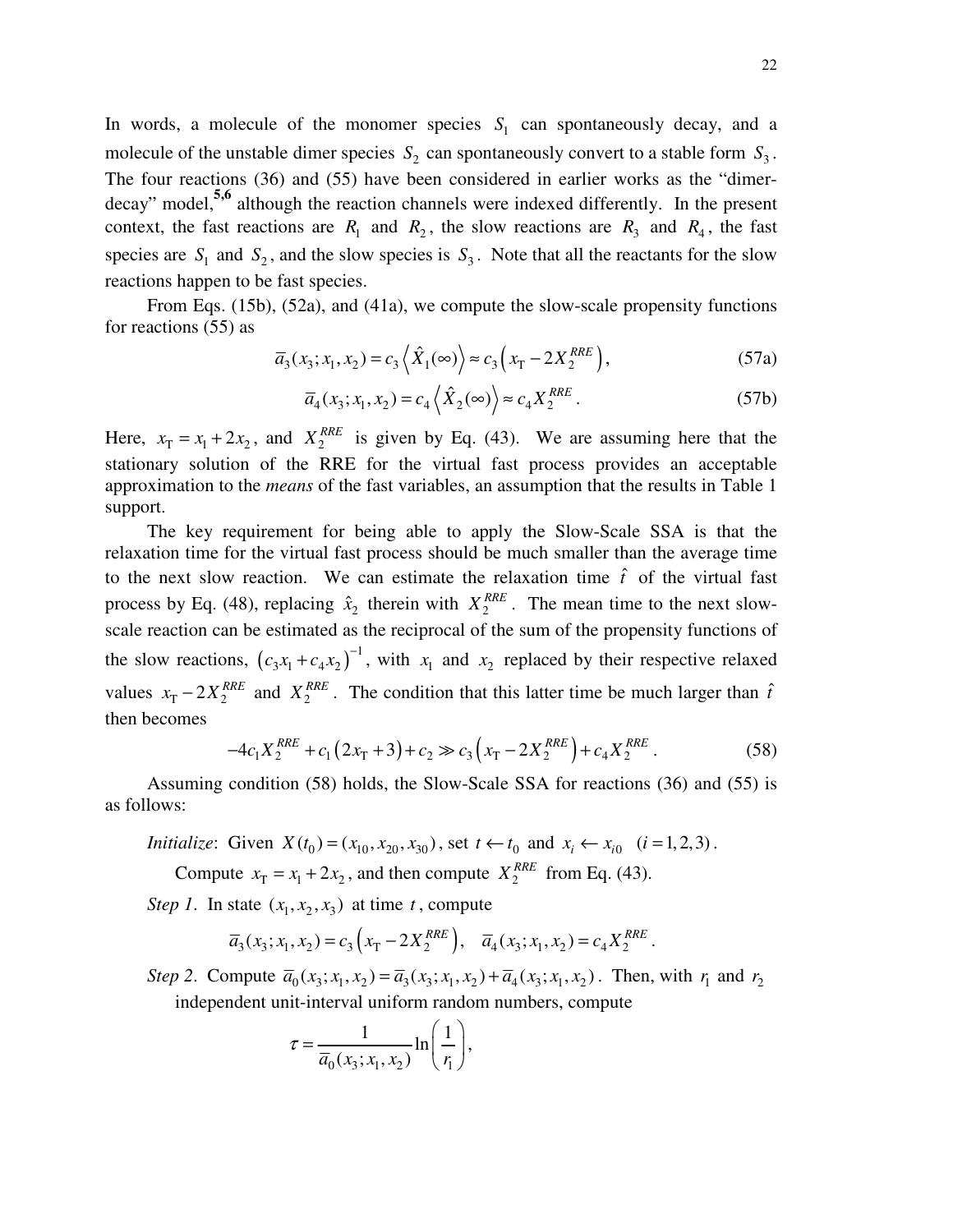$$
j = \begin{cases} 3, & \text{if } \bar{a}_3(x_3; x_1, x_2) \ge r_2 \bar{a}_0(x_3; x_1, x_2), \\ 4, & \text{otherwise.} \end{cases}
$$

*Step* 3. Advance to the next slow reaction by replacing  $t \leftarrow t + \tau$  and

$$
x_i \leftarrow x_i + v_{ij} \quad (i = 1, 2, 3),
$$
\n
$$
x_{\text{T}} \leftarrow x_1 + 2x_2,
$$
\n
$$
X_2^{\text{RRE}} \leftarrow \text{Eq. (43)},
$$
\n
$$
\left\{\text{compute var}\left\{\hat{X}_2(\infty)\right\} \text{ from Eq. (52b)},
$$
\n
$$
x_2 \leftarrow \text{round}\left\{\text{sample } \mathcal{N}\left(X_2^{\text{RRE}}, \text{var}\left\{\hat{X}_2(\infty)\right\}\right)\right\} \text{ in } [0, [x_{\text{T}}/2]],
$$
\n
$$
x_1 \leftarrow x_{\text{T}} - 2x_2.
$$

*Step* 4. Record  $(t, x_1, x_2, x_3)$  if desired. Then return to Step 1, or else stop.

Some clarifying comments are in order regarding the procedures in Step 3: The  $x_i$ update implements (13a) and (13b). As a consequence of those updates for  $i = 1$  and 2 (the fast species), the recalculation of  $x_T$  results in  $x_T$  getting reduced by 1 if  $j = 3$ , or 2 if  $j = 4$ , and this necessitates the re-evaluation of  $X_2^{\text{RRE}}$ . The bracketed procedure implements (16), under the assumption that  $\hat{X}_2(\infty)$  can be decently approximated as a *normal* random variable with mean (52a) and variance (52b) – an assumption that is supported by the results in Fig. 4. But to keep  $x_1$  and  $x_2$  nonnegative integers, we round the normal sample value for  $x<sub>2</sub>$  to the nearest integer and then force it to be not less than 0 and not greater than the greatest integer in  $x_T/2$ .

Notice that the evolution of  $x_3$  depends on  $x_1$  and  $x_2$  *only* through the quantity  $x_T$ , a quantity that does not get changed by the bracketed procedure. Therefore, the entire bracketed procedure can be omitted if a readout of the two fast species populations is not required. In that case, the coding can be slightly simplified by deleting all references to the variables  $x_1$  and  $x_2$ , and treating  $x_T$  as a state variable that gets reduced by 1 whenever  $R_3$  fires or 2 whenever  $R_4$  fires.

To test the foregoing simulation algorithm, we choose the reaction constant values

$$
c_1 = 1, \quad c_2 = 200, \quad c_3 = 0.02, \quad c_4 = 0.004,
$$
 (59a)

along with the initial values

$$
x_{10} = 540, \quad x_{20} = 730, \quad x_{30} = 0. \tag{59b}
$$

These initial values for the  $S_1$  and  $S_2$  population give  $x_T = 2000$ , and they approximately satisfy the RRE for the virtual fast process; thus, we initially have  $X_2^{\text{RRE}} \approx 730$ . The LHS of (58) then evaluates to  $\approx 1283$ , and the RHS of (58) evaluates to  $\approx$ 13. Condition (58) is therefore reasonably well satisfied, at least initially, so the Slow-Scale SSA should be applicable.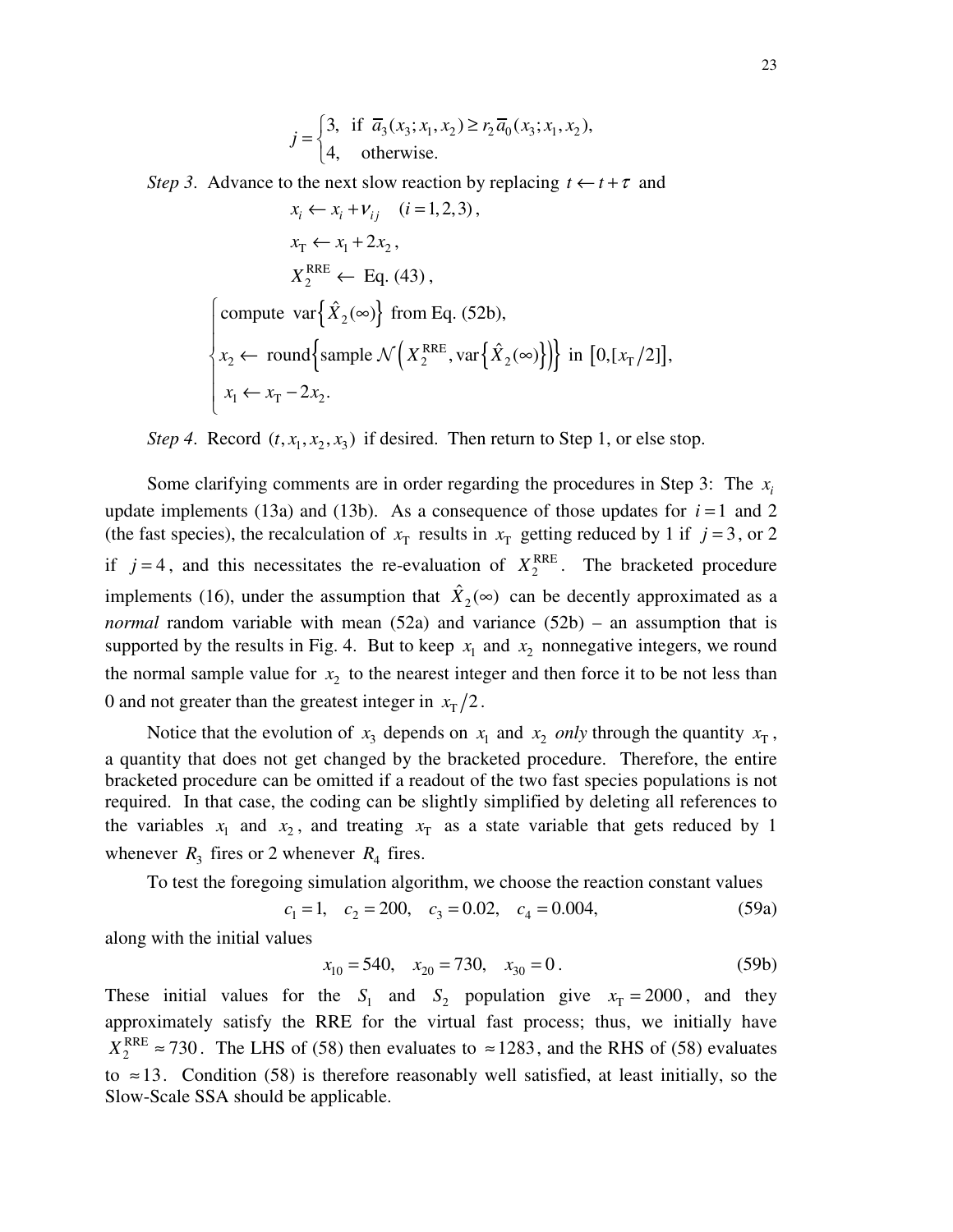We first show, in Fig. 5a, the results of an exact SSA run for this system. The populations of the three species are plotted out immediately after each occurrence of a slow reaction  $(R_3$  or  $R_4$ ). During the time interval shown in the figure, there were  $2.483 \times 10^7$  reactions in all, and 1,742 of those were slow reactions; thus, successive slow reactions are separated by, on average,  $1.4\times10^4$  fast reactions.

Figure 5b shows the results of a simulation made using the Slow-Scale SSA as detailed above. The populations here are plotted out after *every simulated* reaction. The trajectories in Figs. 5a and 5b are, for all practical purposes, statistically indistinguishable. But whereas the exact SSA simulation in Fig. 5a took 17 minutes to simulate  $2.483\times10^{7}$  reactions, the Slow-Scale SSA in Fig. 5b took a fraction of a second to simulate 1,741 reactions.

#### **X. SUMMARY AND CONCLUSIONS**

Our focus in this paper has been exclusively on chemical systems that exhibit a wide range of dynamical modes, the fastest of which is stable. The operational meanings of these terms are spelled out in Secs.  $II - V$ . We provisionally identify the fast reactions as those whose propensity functions have much larger values, at least most of the time, than the propensity functions of all the other slow reactions. We next identify the fast and slow species by declaring a fast species to be any whose population gets changed by at least one fast reaction; all the other species are called slow. Several subtleties attend these definitions of fast and slow reactions and species: A slow species cannot get changed by a fast reaction but a fast species can get changed by a slow reaction; the propensity functions of *both* fast and slow reactions can depend on *both* fast and slow species; and the population of a fast species need *not* be "large".

Our next step is to define the *virtual fast system* (or virtual fast process) to be the imaginary system composed of all the fast species and *only* the fast reactions; i.e., the *virtual* fast system is the *real* fast system with all the slow reactions switched off. Unlike the real fast process, the virtual fast process is Markovian, and hence potentially tractable. But for the systems of interest to us, this virtual fast process must satisfy two critical conditions: First, it must be *stable*; i.e., its  $t \rightarrow \infty$  probability distribution must exist and be independent of  $t$ . And second, in the current state, the relaxation time of the virtual fast process must be very much less than the expected time to the next slow reaction. If satisfying these conditions requires modifying our initial provisional roster of fast and slow reactions, then we do that (regardless of propensity function values). But we expect that these two conditions can be satisfied by any system whose deterministic reaction rate equations exhibit pronounced *stiffness*, and we know from experience that many important real world systems fall into that category.

In the context of the foregoing definitions and conditions, the key result of our work here is the Slow-Scale Approximation in Sec. VI. It asserts that for each slow reaction we can define a "slow-scale propensity function" (9) – as the *average* of the regular propensity function with respect to the *asymptotic virtual fast process* – which *approximately replaces* the regular propensity function on the time scale of the slow reactions. In Sec. VII we showed how these slow-scale propensity functions can be used to simulate the evolution of the system *one slow reaction at a time*, a simulation procedure that we dubbed the *Slow-Scale SSA*. This algorithm offers the potential for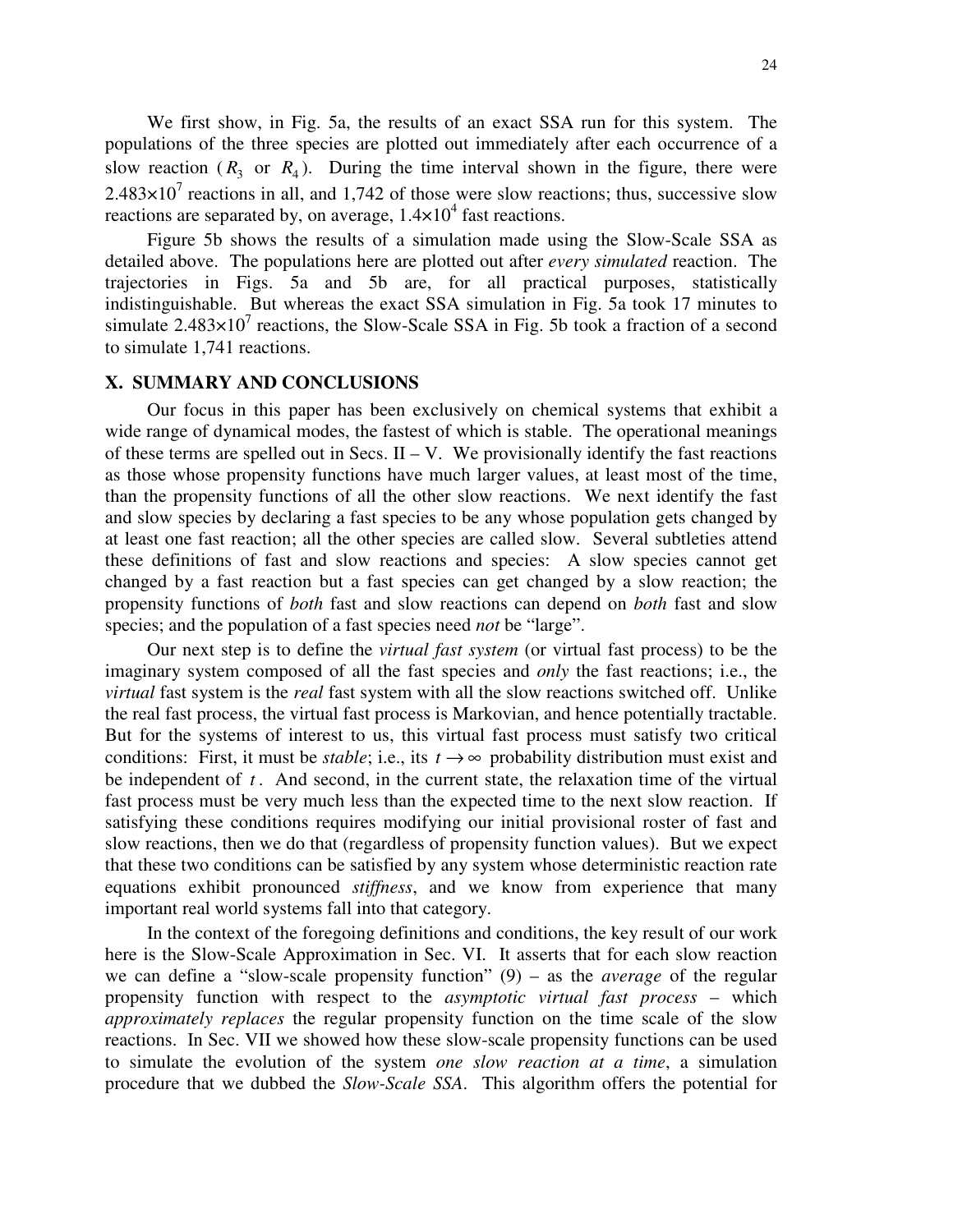substantial gains in computational speed over the exact SSA whenever the time scales of the fast and slow reactions are widely separated.

In Secs. VIII and IX we illustrated the use of the Slow-Scale SSA on two simple systems. The virtual fast processes for these two systems were, respectively, the reversible isomerization reactions and the reversible dimerization reactions. The asymptotic properties of the reversible isomerization were calculated exactly, but the asymptotic properties of the reversible dimerization could only be calculated approximately. For the latter effort, we proposed four different approximation procedures, three of which were found to be very accurate for the numerical example being considered. Coupling these two fast reactions with some simple slow reactions, we showed that for system parameter values that satisfy the hypothesis of the Slow-Scale Approximation, simulations carried out using the Slow-Scale SSA produced results that were practically indistinguishable from the results of the exact SSA, but did so roughly a thousand times faster (see Figs. 1, 2, 3, and 5).

Our two example fast processes were of course chosen for their simplicity, so that we could show how the Slow-Scale SSA works when the asymptotic properties of the virtual fast process can be estimated analytically. But fast reversible isomerizations and dimerizations are actually rather common in real cellular systems. For example, in the lambda-phage model of Arkin, *et al*., **7** two particular fast reversible dimerizations sometimes account for over 95% of the reaction activity. So it is worth emphasizing that the formulas we have derived here for the first two moments of fast reversible isomerization and dimerization reactions, such as Eqs. (24)-(25) for the isomerization reactions, allow evaluation of *any* slow-scale propensity function relative to those fast processes. In a separate paper now nearing completion, the present authors will show how the formulas obtained here for the fast reversible dimerization can be used to speed up the lambda-phage model simulation. That paper will also describe an alternative simulation-based procedure for generating random samples of the stationary virtual fast process for use in operation (14) of the Slow-Scale SSA.

Our work here has many parallels with the path-breaking papers of Haseltine and Rawlings,<sup>2</sup> and Rao and Arkin;<sup>3</sup> for instance, our provisional grouping of the reactions into fast and slow categories on the basis of propensity function values follows directly in the footsteps of Haseltine and Rawlings. **2** But our virtual fast system is defined differently, and we think more simply, than the fast system used by both Haseltine and Rawlings **2** and Rao and Arkin, **3** which was the *real* fast system *conditioned* on the slow system. The non-Markovian nature of that process makes a reliable analysis problematic. **8** In contrast, our virtual fast system, being Markovian, is much easier to analyze. And our Slow-Scale Approximation shows precisely how to make use of the stationary (asymptotic) properties of that virtual fast system to construct a reliable Slow-Scale SSA.

In some cases, our Slow-Scale SSA will be practically the same as the simulation strategies that emerge from References 2 and 3, after all the approximations invoked by those two approaches have been made. In these cases of commonality, the fast species populations effectively get replaced by the solution of the deterministic reaction rate equation for a system that is essentially our virtual fast system. Indeed, in the simulations reported in the preceding two sections, this is pretty much all that was done insofar as the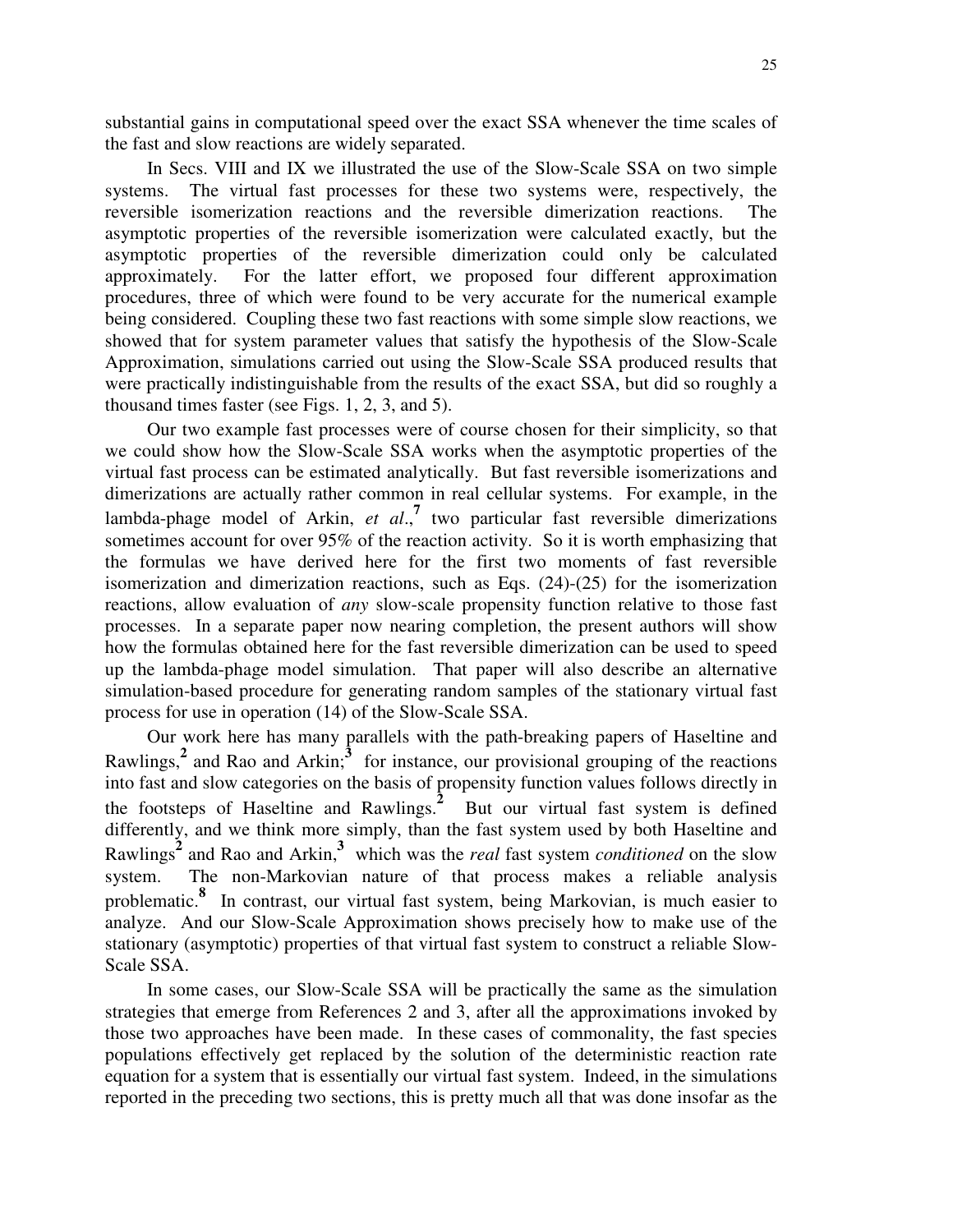evolution of the slow species is concerned. But we believe that our derivation of the Slow-Scale Approximation makes the theory underlying that replacement much more transparent. It provides a rational basis for deciding beforehand whether or not such a replacement is warranted, and it tells us what we should do when it is not. For instance, it enabled us to treat with confidence the system of Figs. 2 and 3, in which the critical fast species  $S_2$  has an average population that is less than one. By contrast, treating the fast reactions in that circumstance using the chemical Langevin equation or the reaction rate equation, along the lines suggested by Haseltine and Rawlings, **2** would have seemed questionable since those equations usually require the species populations to be large.

On the subject of population sizes, the simulation results in Figs 1 and 5 illustrate an often unappreciated point: The size of the fluctuations in a species population is not tied in any simple way to the size of the mean population of that species. Although it is true that larger populations tend to exhibit smaller relative fluctuations, the trajectories in Figs. 1 and 5 show that fluctuation ranges of individual species depend strongly on the details of the specific reactions involved, and there is no "universal critical population level" above which fluctuations can always be ignored and below which they cannot.

Another interesting feature of the simulation results in Figs. 1 and 5 is the way in which the population of the slow species  $S_3$  remains relatively smooth in spite of the large fluctuations in the population of the fast species  $S_2$  that gives rise to  $S_3$ . A similar phenomenon was observed some time ago by Kurata, et al. **9** in their studies of the heat shock response mechanism in *E. coli*, and it was pointed out<sup>10</sup> that that system seemed to be subjecting the fluctuations of one sparsely populated but critical fast species to a kind of "low pass filter". We believe the reason for this filtering effect can be discerned from our proof in Sec. VI of the Slow-Scale Approximation: It shows that the ensemble average of the slow reaction propensity function in Eq. (9) actually represents a *time integral* over that propensity function (which in turn arose by invoking the addition law of probability), and as is well known, temporal integration tends to filter out high frequency fluctuations. The integral is smoother than the integrand. So while it is true that slow-scale propensity functions depend on the fast variables, that dependence is through a time integral over the fast variables, which smoothes out their high frequency fluctuations.

The relation of the Slow-Scale SSA to leaping methods **5,6** remains to be fully explored, but one thing in that regard is already clear: For *stiff* systems, the Slow-Scale SSA is far superior to *explicit* leaping methods. <sup>6</sup> By way of illustration, we found that an explicit tau-leaping simulation of the reactions in Fig. 5, made with the accuracy control parameter chosen large enough to admit noticeable differences from an exact SSA simulation, gave initial leaps that spanned less than 100 reactions, as compared to leaps spanning over  $10^4$  reactions in the more accurate Slow-Scale SSA run of Fig. 5b. This is not surprising since it is now recognized **5** that explicit leaping methods perform poorly on stiff systems – and the parameter values (59a) make reactions (36) and (55) very stiff. Explicit leaps are limited by stability considerations to the time scale of the fastest mode in the system. *Implicit* tau-leaping, however, is another matter, since it is expressly designed to accommodate stiff systems. **<sup>5</sup>** Our future work will explore the connection between implicit tau-leaping and the Slow-Scale SSA.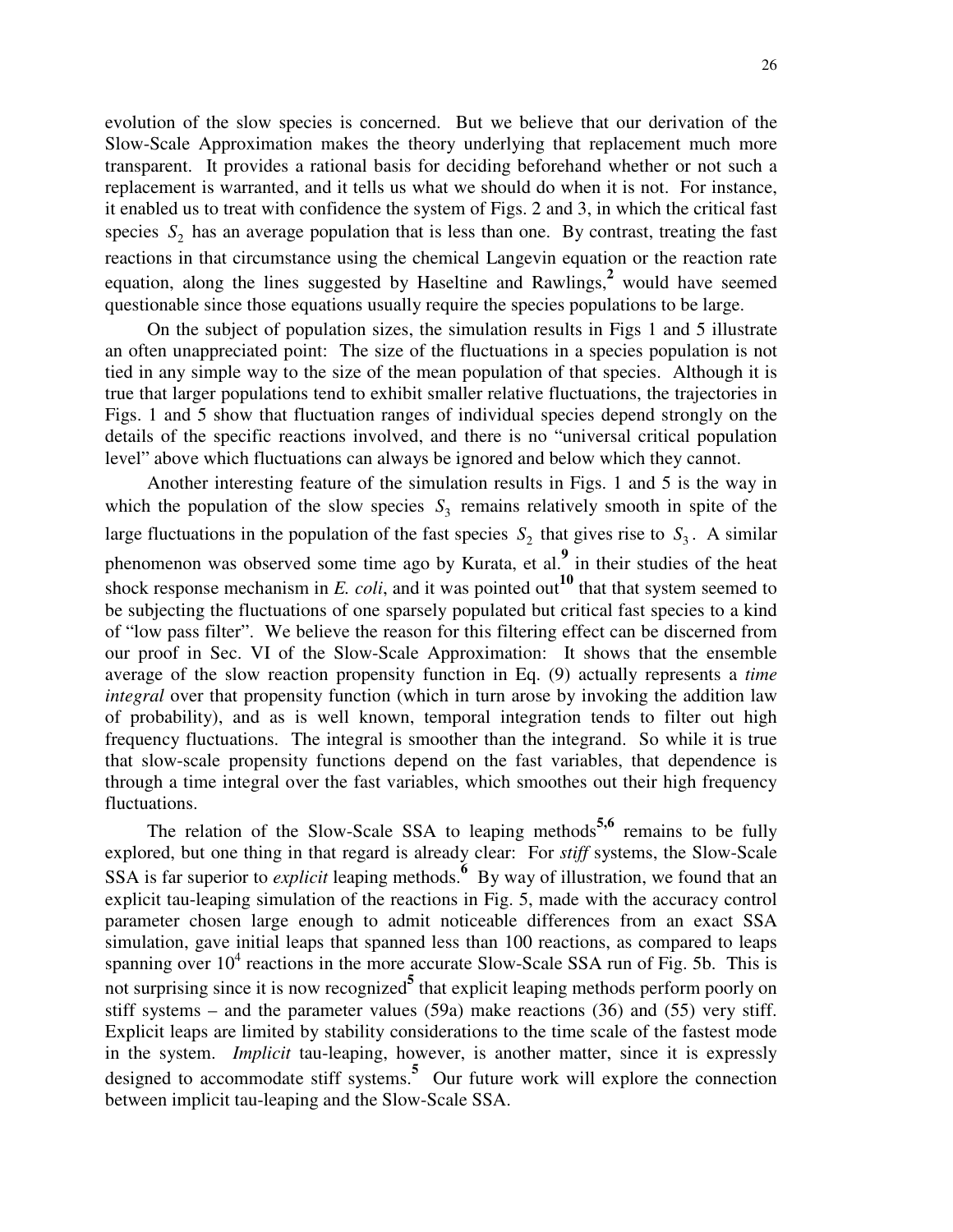Another topic for future work will be to explore how the several methods described in Sec. IX for computing the asymptotic properties of a virtual fast process can be extended to more complicated processes, such as processes with more than one independent state variable. Success in this effort will be critical to making the Slow-Scale SSA a broadly applicable methodology.

**ACKNOWLEDGEMENTS**: We are grateful to Muruhan Rathinam, Hana El-Samad, and John Doyle for insightful suggestions at various stages of this work. We thank Carol Gillespie for assistance in performing the numerical calculations and creating the figures. This work was supported in part by the U.S. Air Force Office of Scientific Research and the California Institute of Technology under DARPA award No. F30602-01-2-0558. DG received additional support from the Molecular Sciences Institute under contract No. 244725 with the Sandia National Laboratories and the Department of Energy's "Genomes to Life" Program. YC and LP received additional support from the Department of Energy under DOE award No. DE-FG03-00ER25430, and from the National Science Foundation under NSF award No. CTS-0205584, and from the Institute for Collaborative Biotechnologies though grant DAAD19-03-D-0004 from the U.S. Army Research Office.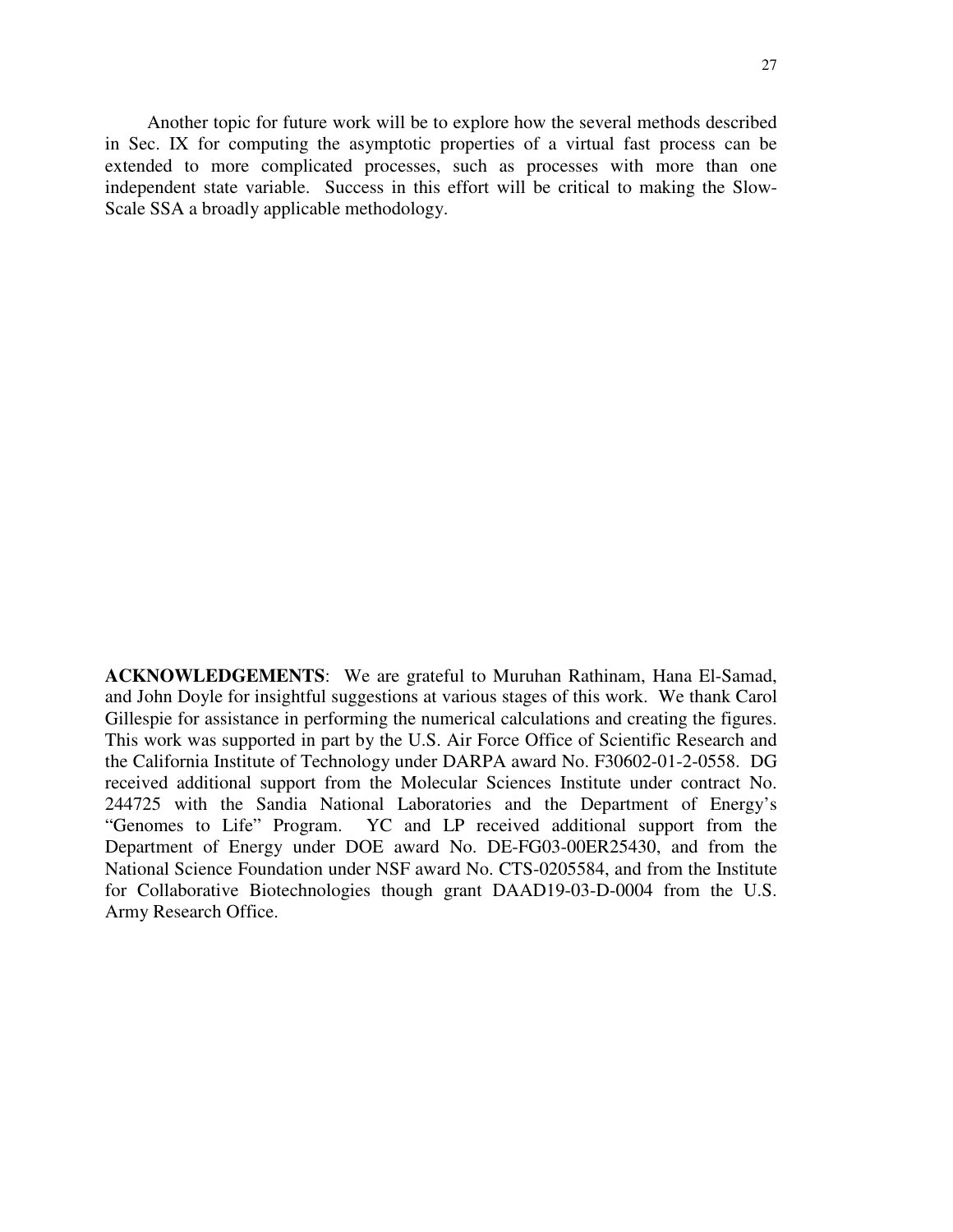## **APPENDIX A: STATIONARY PROPERTIES OF UNIVARIATE BIRTH-DEATH MARKOV PROCESSES**

A *univariate birth-death Markov process X* (*t*) is by definition a scalar jump Markov process that is confined to the non-negative integers and changes state only in steps of  $\pm 1$ .<sup>11</sup> The dynamics of such a process are governed by two "stepping functions"  $W_{\pm}$ . They are defined so that, if  $X(t) = x$ , then  $W_{\pm}(x)dt$  gives the probability that  $X(t+dt)$  will equal  $x \pm 1$  for any infinitesimal  $dt > 0$ . The stationary form of the master equation for such a process reads

$$
0 = [W_{-}(x+1)P(x+1,\infty) - W_{-}(x)P(x,\infty)] + [W_{+}(x-1)P(x-1,\infty) - W_{+}(x)P(x,\infty)].
$$

By rearranging the terms in this equation we can deduce that

$$
W_{-}(x)P(x,\infty) - W_{+}(x-1)P(x-1,\infty) = \text{constant},
$$

and a consideration of the case  $x=0$  shows that the constant must be zero; thus, the stationary solution of the master equation, when it exists, satisfies

$$
W_{-}(x)P(x,\infty) = W_{+}(x-1)P(x-1,\infty).
$$
 (A1)

Equation (A1) is called the *detailed balance* relation. It is evidently a recursion relation, since it allows us to calculate the values of  $P(x, \infty)$  for all x in terms of its value at any arbitrarily chosen  $x = x^*$  by

$$
P(x, \infty) = \begin{cases} \frac{W_{-}(x+1)}{W_{+}(x)} P(x+1, \infty), & \text{for } x = x^{*}-1, ..., 0, \\ \frac{W_{+}(x-1)}{W_{-}(x)} P(x-1, \infty), & \text{for } x = x^{*}+1, ..., L. \end{cases}
$$
(A2)

This expresses every  $P(x, \infty)$  as some *x*-dependent factor times  $P(x^*, \infty)$ , and the value of the latter can then determined by imposing the normalization condition,

$$
\sum_{x=0}^{L} P(x, \infty) = 1.
$$
 (A3)

To avoid computational underflow in numerically iterating the recursion (A2), one should choose  $x^*$  to be at or near a relative maximum of *P* and initially take  $P(x^*, \infty) = 0.1$ . The upper limit *L* assumed in Eqs. (A2) and (A3) could, from a strictly mathematical point of view, be  $\infty$ ; however, in the practical chemical problems with which we shall be concerned, where *x* represents the number of molecules of some species, *L* will always be finite. The *moments* of *X*( $\infty$ ) can be calculated from *P*(*x*, $\infty$ ) as

$$
\langle X^n(\infty) \rangle = \sum_{x=0}^{L} x^n P(x, \infty) \quad (n = 1, 2, \ldots). \tag{A4}
$$

Sometimes Eq. (A2) can be iterated analytically, as in Example 1 of the text. Other times, the upper  $x$ -limit  $L$  may be small enough that the iteration can be accomplished numerically. More often than not, though, the iteration gives results that are too complicated to be of practical use. But it is possible to extract from Eq. (A2) some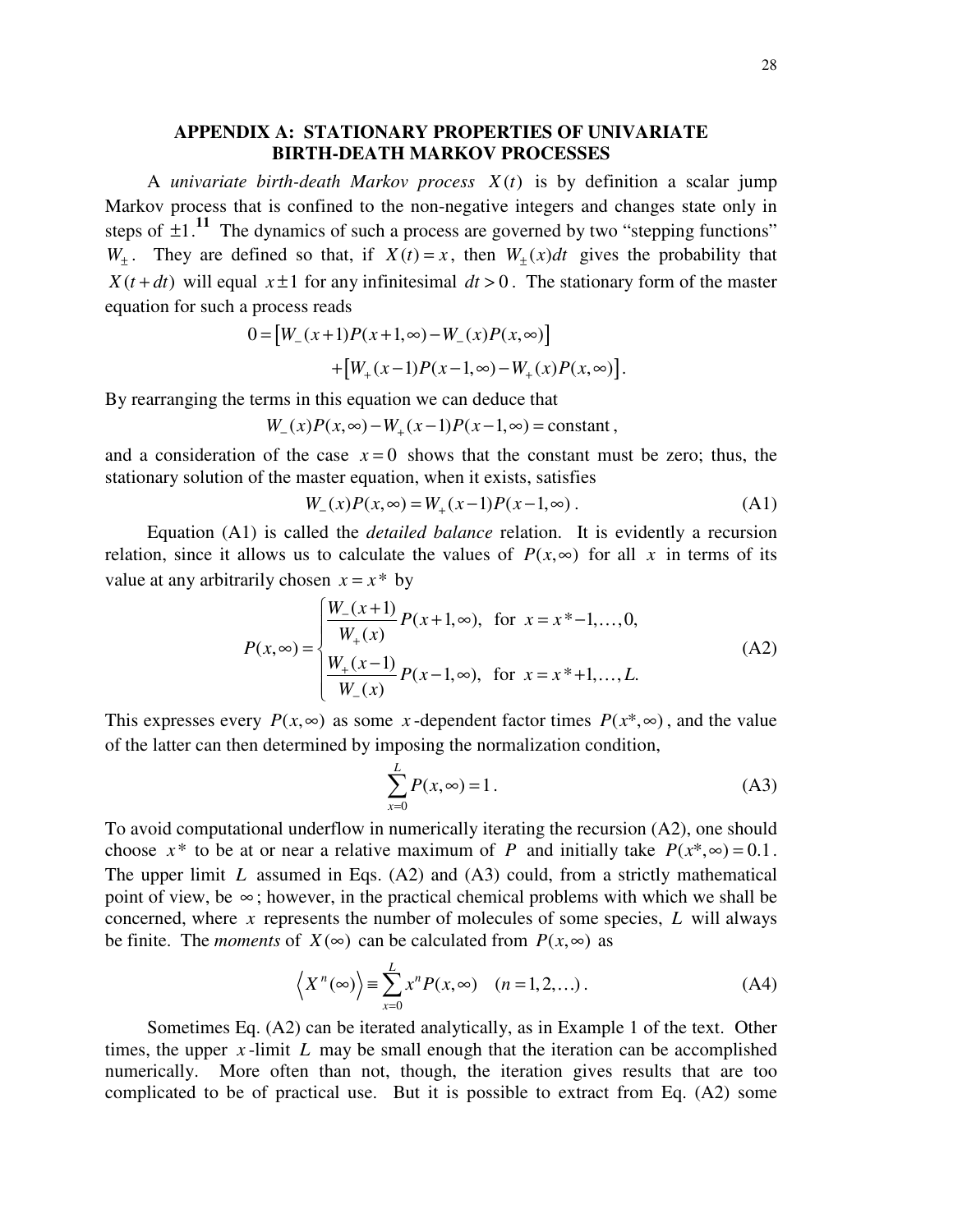relatively simple formulas that give the locations and widths of the relative maximums of  $P(x, \infty)$ , and in the case of unimodal distributions these often provide acceptable estimates of the mean and variance of  $X(\infty)$ .

A *relative maximum* of  $P(x, \infty)$  is called a *stable state* of  $X(t)$ . It can be proved from Eq. (A1) that a relative maximum of  $P(x, \infty)$  can always be computed as the greatest integer in a down-going root of the function **11**

$$
\alpha(x) \triangleq W_+(x-1) - W_-(x) \tag{A5}
$$

i.e.,  $\hat{x}$  (a non-negative integer) will a stable state of  $X(t)$  if and only if, for some  $\delta \in [0,1)$ ,

$$
\alpha(\hat{x} + \delta) = 0 \quad \text{and} \quad \alpha'(\hat{x} + \delta) < 0. \tag{A6}
$$

These defining conditions for a stable state  $\hat{x}$  can usually be approximated to  $\alpha(\hat{x}) = 0$ and  $\alpha'(\hat{x}) < 0$ . And if  $X(t)$  has *only one* stable state, we can usually put  $\langle X(\infty) \rangle \approx \hat{x}$ .

It can also be shown from Eq. (A2) that the *Gaussian variance* of stable state  $\hat{x}$ , which is defined as the variance of the Gaussian function  $G(x)$  that satisfies  $G(\hat{x}) = P(\hat{x}, \infty)$ ,  $G'(\hat{x}) = P'(\hat{x}, \infty) = 0$ , and  $G''(\hat{x}) = P''(\hat{x}, \infty)$ , is given by <sup>11</sup>

$$
\sigma_{\mathcal{G}}^2(\hat{x}) = \frac{W_{-}(\hat{x})}{-\alpha'(\hat{x})}.
$$
\n(A7)

In words,  $\sigma_G^2(\hat{x})$  is the variance of the "best Gaussian fit" to the peak in  $P(x, \infty)$  at  $x = \hat{x}$ . If *X*(*t*) has *only one* stable state  $\hat{x}$ , we can usually put  $var\{X(\infty)\} \approx \sigma_G^2$  $var\{X(\infty)\} \approx \sigma_G^2(\hat{x})$ .

It is also useful to have some idea of how large  $t - t_0$  needs to be in order for  $P(x,t|x_0,t_0)$  to be well approximated by  $P(x,\infty)$ , or equivalently, how long it takes  $X(t_0)$  to *relax* to  $X(\infty)$ . In cases where there is more than one stable state this relaxation time will be roughly the average time it takes the process to visit *all* of its stable states at least once, and that time (which may be quite long) will be difficult to compute in general. But if there is *only one* stable state, which is the case for the simple examples that we are considering here, the relaxation time will be of the order of the time it takes  $\langle X(t) \rangle$  to relax to  $\langle X(\infty) \rangle$ . We can estimate that time by reasoning as follows:

The time-evolution equation for the *mean* of a birth-death Markov process  $X(t)$ reads **11**

$$
\frac{d\left\langle X(t)\right\rangle}{dt}=\left\langle W_{+}\left(X(t)\right)-W_{-}\left(X(t)\right)\right\rangle \approx\left\langle \alpha\big(X(t)\big)\right\rangle,
$$

where the last step has invoked the definition (A4) together with the *assumption* that the values of  $X(t)$  are typically large compared to 1 (which is usually the case). Expanding  $\alpha(x)$  in a Taylor series about the stable state value  $\hat{x}$ , and assuming that we can confine our attention to a region around  $\hat{x}$  that is small enough that  $\alpha$  can be linearly approximated there, we get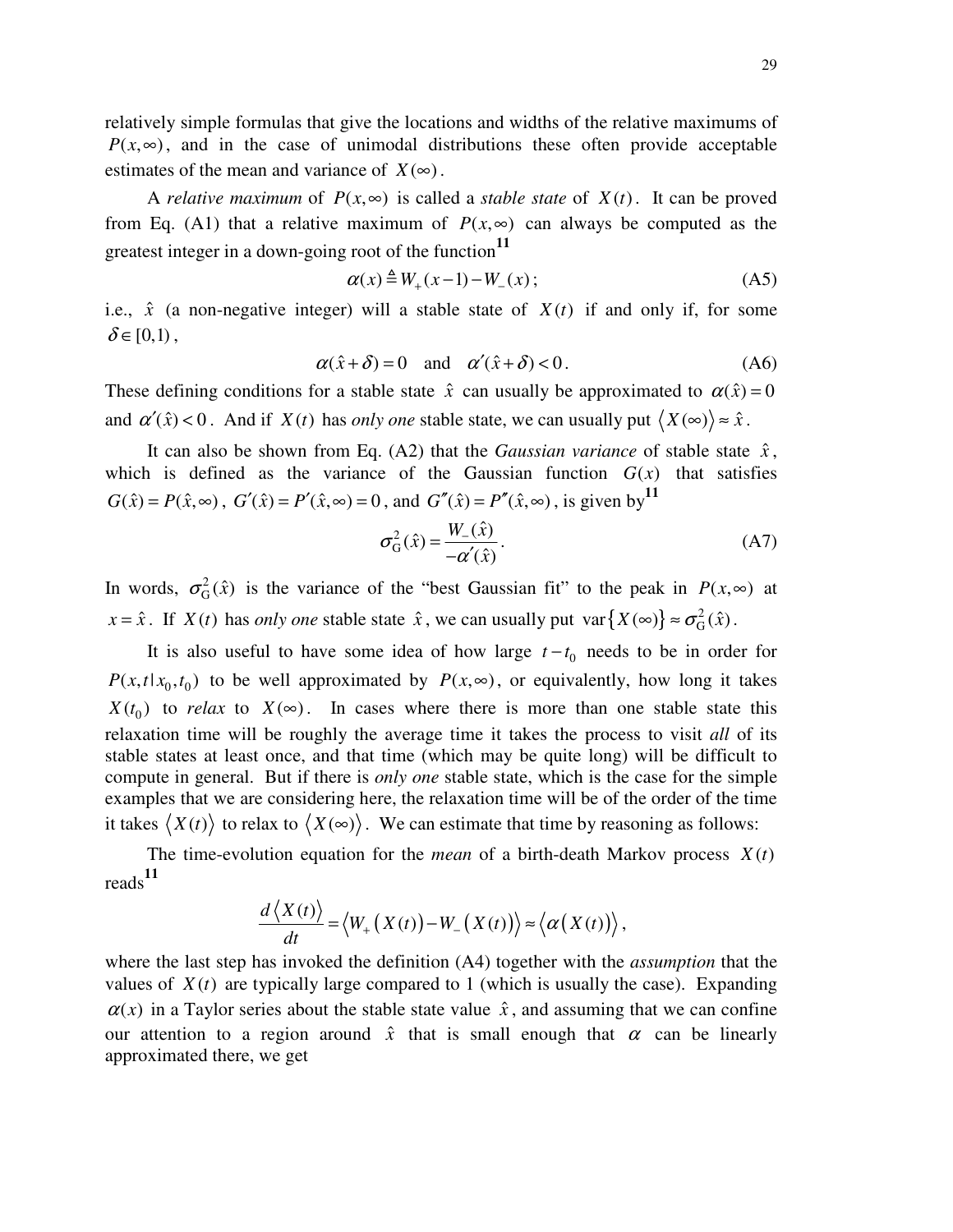$$
\frac{d\langle X(t)\rangle}{dt} \approx \langle \alpha(\hat{x}) + \alpha'(\hat{x})\big(X(t) - \hat{x}\big)\rangle = \alpha'(\hat{x})\big(\langle X(t)\rangle - \hat{x}\big).
$$

Putting  $u(t) = \langle X(t) \rangle - \hat{x}$ , we thus see that  $du(t)/dt \approx \alpha'(\hat{x})u(t)$ . The solution of this differential equation is  $u(t) \approx u(0) \exp(\alpha'(\hat{x})t)$ ; therefore,

$$
\langle X(t) \rangle \approx \hat{x} + (X(0) - \hat{x}) \exp(\alpha'(\hat{x})t).
$$

Recalling that  $\alpha'(\hat{x}) < 0$ , we thus conclude that  $\langle X(t) \rangle$  relaxes to  $\langle X(\infty) \rangle \approx \hat{x}$  in a time of order

$$
\hat{t} \approx \frac{1}{-\alpha'(\hat{x})} \,. \tag{A8}
$$

If there is *only one* stable state  $\hat{x}$ , this can usually be taken as a reasonable estimate of the time it takes for a birth-death process  $X(t)$  to relax to its stationary form  $X(\infty)$ .

To test the usefulness of formulas (A6)-(A8), let's see how closely they reproduce the exact results found in Sec. VIII.A for the reversible isomerization (17). Substituting Eqs. (20) into the definition (A4), we find that the birth-death process  $\hat{X}_1(t)$  has

$$
\alpha(x_1) = c_2 \left( x_1 - (x_1 - 1) \right) - c_1 x_1 = c_2 (x_1 + 1) - x_1 (c_1 + c_2).
$$
 (A9)

This linear function evidently has a single down-going root at  $x_1 = c_2(x_T + 1)/(c_1 + c_2)$ , so by Eq. (A6) the stable state of  $X_1(t)$  is

$$
\hat{x}_1 = \left[ \frac{c_2(x_1 + 1)}{(c_1 + c_2)} \right],
$$
\n(A10)

where the brackets signify "greatest integer in". In the usual case that  $x_T \gg 1$ , this value for  $\hat{x}_1$  evidently provides an excellent approximation to  $\langle \hat{X}_1(\infty) \rangle$  in Eq. (24a). From Eq. (A7) we compute

$$
\sigma_{\rm G}^2(\hat{x}) = \frac{c_1 \hat{x}_1}{c_1 + c_2} = \frac{c_1}{c_1 + c_2} \left[ \frac{c_2(x_{\rm T} + 1)}{(c_1 + c_2)} \right],\tag{A11}
$$

where the last step invokes Eq. (A10). In the case that  $x_T \gg 1$ , this value for  $\sigma_G^2(\hat{x})$ evidently provides an excellent approximation to  $var\{\hat{X}_1(\infty)\}\$ in Eq. (24b). And finally, substituting Eq. (A9) into Eq. (A8) gives

$$
\hat{t} \approx \frac{1}{c_1 + c_2},\tag{A12}
$$

which agrees exactly with the relaxation time estimate (28).

So if we had not been able to analytically solve the recursion relation (A2) to get the results (21)-(24), and the dynamical equations for  $\langle \hat{X}_1(t) \rangle$  and  $var \{ \hat{X}_1(t) \}$  to get the result (28), we could have obtained very good approximations to all those results by using the much simpler formulas (A6)-(A8).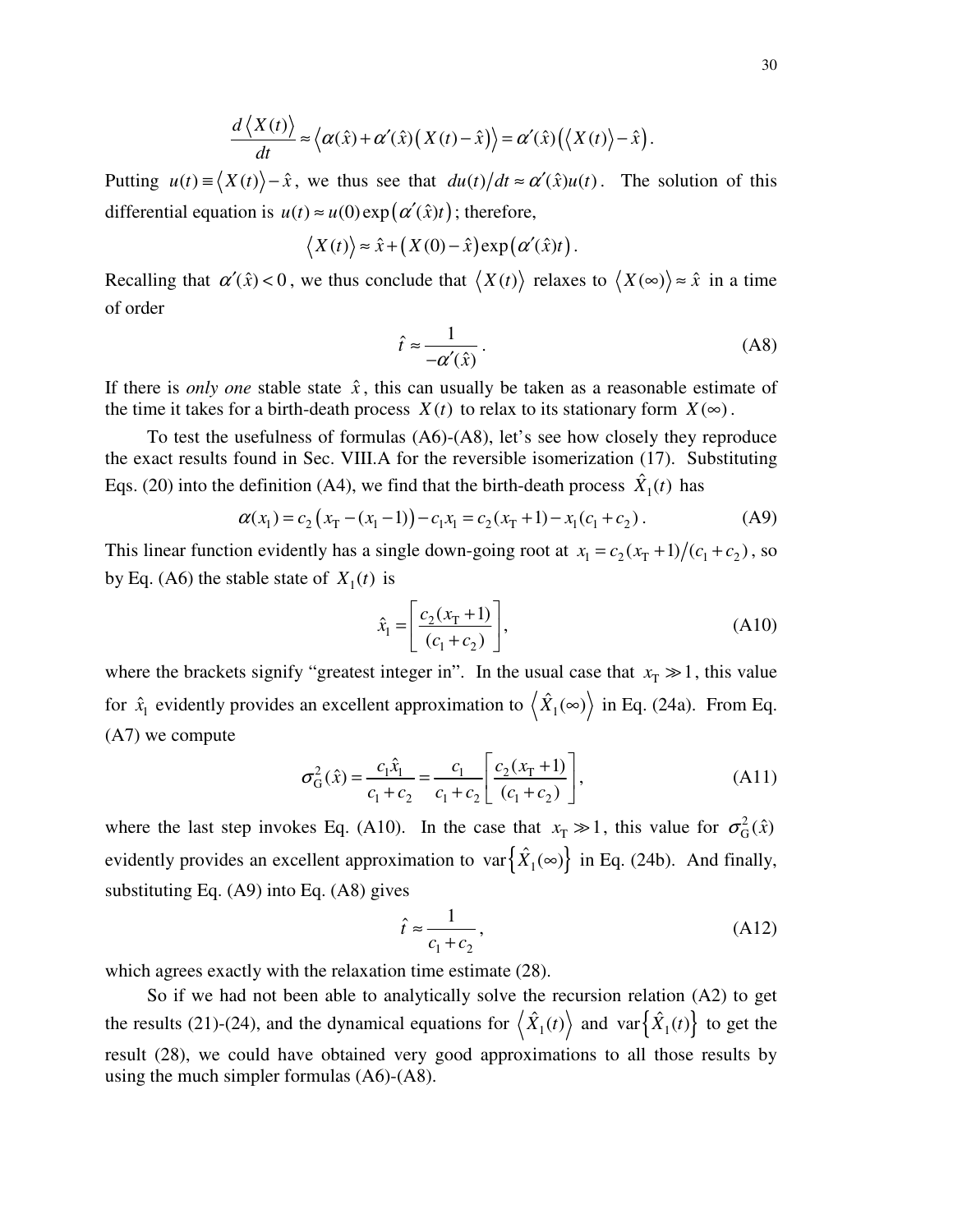### **APPENDIX B: THE STATIONARY MOMENT EQUATIONS**

The generic  $N$ -species,  $M$ -reaction stationary chemical master equation reads

$$
0 = \sum_{j=1}^{M} \left\{ a_j (x - v_j) P(x - v_j, \infty) - a_j (x) P(x, \infty) \right\},
$$
 (B1)

where  $x \equiv (x_1, ..., x_N)$  and  $v_j \equiv (v_{1j}, ..., v_{Nj})$ . The stationary average of any function of state *f* is

$$
\langle f(X(\infty)) \rangle \equiv \sum_{x} f(x) P(x, \infty), \tag{B2}
$$

where the summation extends over all values of all components of  $x$ . If we multiply Eq. (B1) by  $f(x)$  and then sum over *x* we get

$$
0 = \sum_{j=1}^{M} \sum_{x} f(x) a_j (x - v_j) P(x - v_j, \infty) - \sum_{j=1}^{M} \sum_{x} f(x) a_j (x) P(x, t).
$$

But since

$$
\sum_{x} f(x) a_j (x - v_j) P(x - v_j, \infty) = \sum_{x} f(x + v_j) a_j(x) P(x, \infty),
$$

this is

$$
0 = \sum_{j=1}^{M} \sum_{x} \Big[ f(x + v_j) - f(x) \Big] a_j(x) P(x, \infty),
$$

or, using Eq. (B2),

$$
0 = \sum_{j=1}^{M} \left\langle \left[ f\left(X(\infty) + \nu_j\right) - f\left(X(\infty)\right) \right] a_j \left(X(\infty)\right) \right\rangle. \tag{B3}
$$

Putting  $f(x) = x_i$  in Eq. (B3) gives

$$
0 = \sum_{j=1}^{M} \left\langle \left[ \left( X_i(\infty) + V_{ij} \right) - X_i(\infty) \right] a_j \left( X(\infty) \right) \right\rangle,
$$

whence

$$
0 = \sum_{j=1}^{M} \nu_{ij} \langle a_j (X(\infty)) \rangle \quad (i = 1, ..., N).
$$
 (B4)

And putting  $f(x) = x_i x_i'$  in Eq. (B3) gives

$$
0 = \sum_{j=1}^{M} \left\langle \left[ \left( X_i(\infty) + \nu_{ij} \right) \left( X_{i'}(\infty) + \nu_{i'j} \right) - X_i(\infty) X_{i'}(\infty) \right] a_j \left( X(\infty) \right) \right\rangle,
$$

whence

$$
0 = \sum_{j=1}^{M} \nu_{ij} \left\langle X_{i'}(\infty) a_j \left( X(\infty) \right) \right\rangle + \sum_{j=1}^{M} \nu_{ij} \left\langle X_i(\infty) a_j \left( X(\infty) \right) \right\rangle
$$
  
+ 
$$
\sum_{j=1}^{M} \nu_{ij} \nu_{i'j} \left\langle a_j \left( X(\infty) \right) \right\rangle \quad (i = 1, ..., N; i' = i, ..., N) . \tag{B5}
$$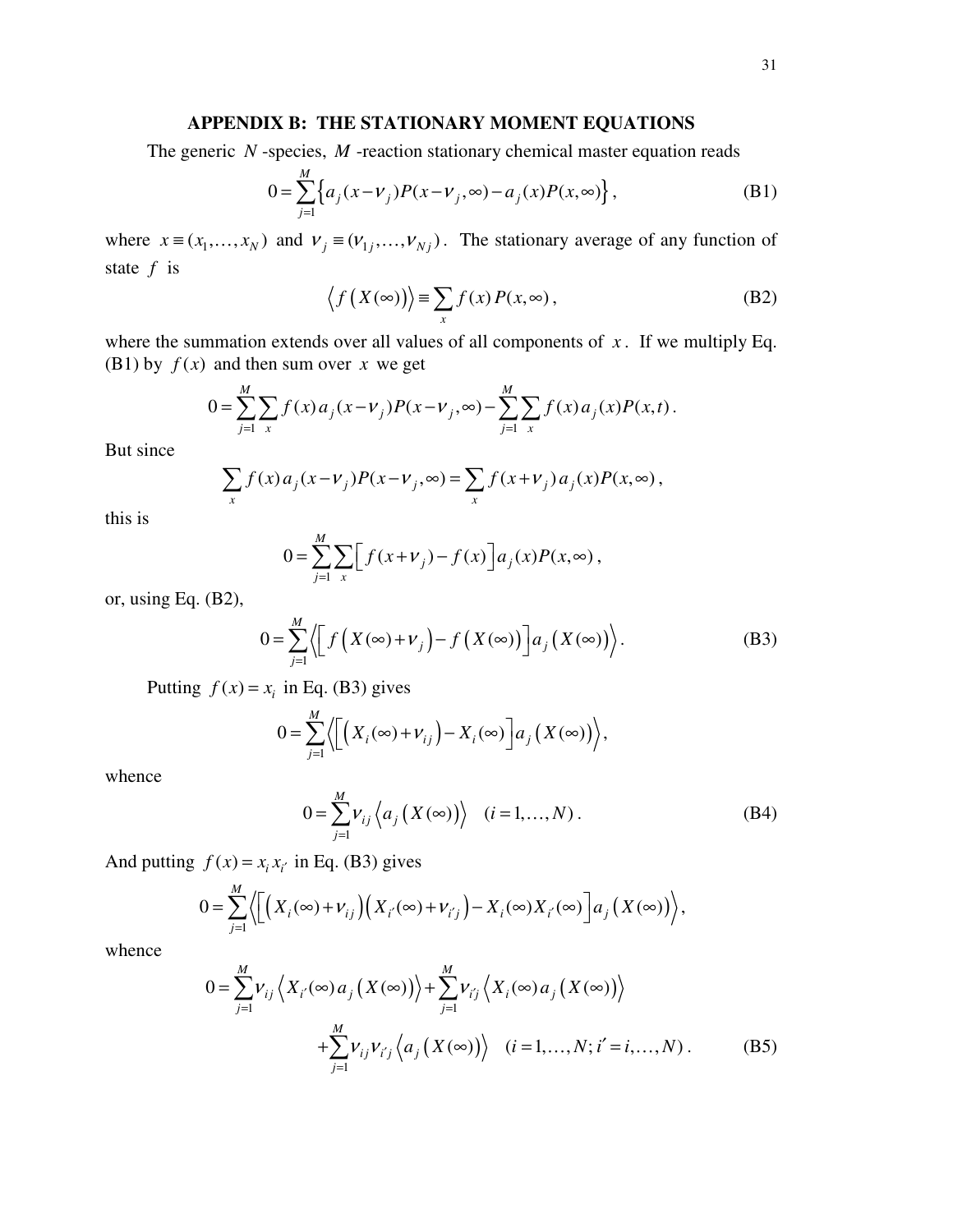If all the propensity functions are no more than linear in the state variables, meaning that none of the  $R_j$  reactions involves more than one reactant molecule, then the N equations (B4) can be solved for the *N* stationary first moments  $\langle X_i(\infty) \rangle$ , and the 1  $\frac{1}{2}N(N+1)$  equations (B5) can be solved for the  $\frac{1}{2}$  $\frac{1}{2}N(N+1)$  stationary second moments  $\langle X_i(\infty)X_i(\infty)\rangle$ . An example is provided by the reversible isomerization reaction defined in Eqs. (17) and (18): Equation (B4) gives, using the conservation relation (19),

$$
0 = \nu_{11} \langle a_1 (X(\infty)) \rangle + \nu_{21} \langle a_2 (X(\infty)) \rangle,
$$
  
=  $(-1) \langle c_1 X_1(\infty) \rangle + (+1) \langle c_2 (x_T - X_1(\infty)) \rangle,$   

$$
0 = c_2 x_T - (c_1 + c_2) \langle X_1(\infty) \rangle.
$$

This gives the exact result (24a) for  $\langle X_1(\infty) \rangle$ . And Eq. (B5) gives for  $i = i' = 1$ ,

$$
0 = 2\Big(\nu_{11}\Big\langle X_1(\infty)a_1(X(\infty))\Big\rangle + \nu_{12}\Big\langle X_1(\infty)a_2(X(\infty))\Big\rangle\Big) + \nu_{11}\nu_{11}\Big\langle a_1(X(\infty))\Big\rangle + \nu_{12}\nu_{12}\Big\langle a_2(X(\infty))\Big\rangle,
$$
  
= 2\Big((-1)\Big\langle X\_1(\infty)c\_1X\_1(\infty)\Big\rangle + (+1)\Big\langle X\_1(\infty)c\_2\Big(x\_T - X\_1(\infty)\Big)\Big\rangle\Big)   
+ (-1)^2\Big\langle c\_1X\_1(\infty)\Big\rangle + (+1)^2\Big\langle c\_2\Big(x\_T - X\_1(\infty)\Big)\Big\rangle,  
0 = -2(c\_1 + c\_2)\Big\langle X\_1^2(\infty)\Big\rangle + (2c\_2x\_T + c\_1 - c\_2)\Big\langle X\_1(\infty)\Big\rangle + c\_2x\_T.

Using the previously obtained result for  $\langle X_1(\infty) \rangle$  this last equation can be reduced to

$$
\left\langle X_1^2(\infty)\right\rangle = \left\langle X_1(\infty)\right\rangle^2 + \frac{c_1c_2x_T}{\left(c_1+c_2\right)^2},
$$

which gives the exact result (24b) for  $var{X_1(\infty)}$ .

More often, though, at least one reaction will be bimolecular, so its propensity function will be quadratic in the components of *X* . In that case, Eqs. (B4) will contain at least one second-order moment  $\langle X_i(\infty)X_i(\infty)\rangle$ , and Eqs. (B5) will contain at least one third-order moment  $\langle X_i(\infty)X_{i'}(\infty)X_{i'}(\infty)\rangle$ , and so on. The set of stationary moment equations will then be infinitely open-ended, and hence not solvable. Usually, the best we can do in such a situation is to make some sort of approximating assumption that closes the moment equations (B4) and (B5).

The crudest closure approximation is the *deterministic approximation*:

$$
\langle X_i^2(\infty)\rangle = \langle X_i(\infty)\rangle^2, \quad \forall i.
$$
 (B6)

This implies that var ${X_i(\infty)} = 0$  for all *i*, and hence that  $X_i(\infty)$  is a sure variable, with no fluctuations. The fact that  $cov\{X_i(\infty), X_{i'}(\infty)\}\)$  is bounded in absolute value by the product of  $\sqrt{\text{var}\{X_i(\infty)\}}$  and  $\sqrt{\text{var}\{X_{i'}(\infty)\}}$  means that, under the deterministic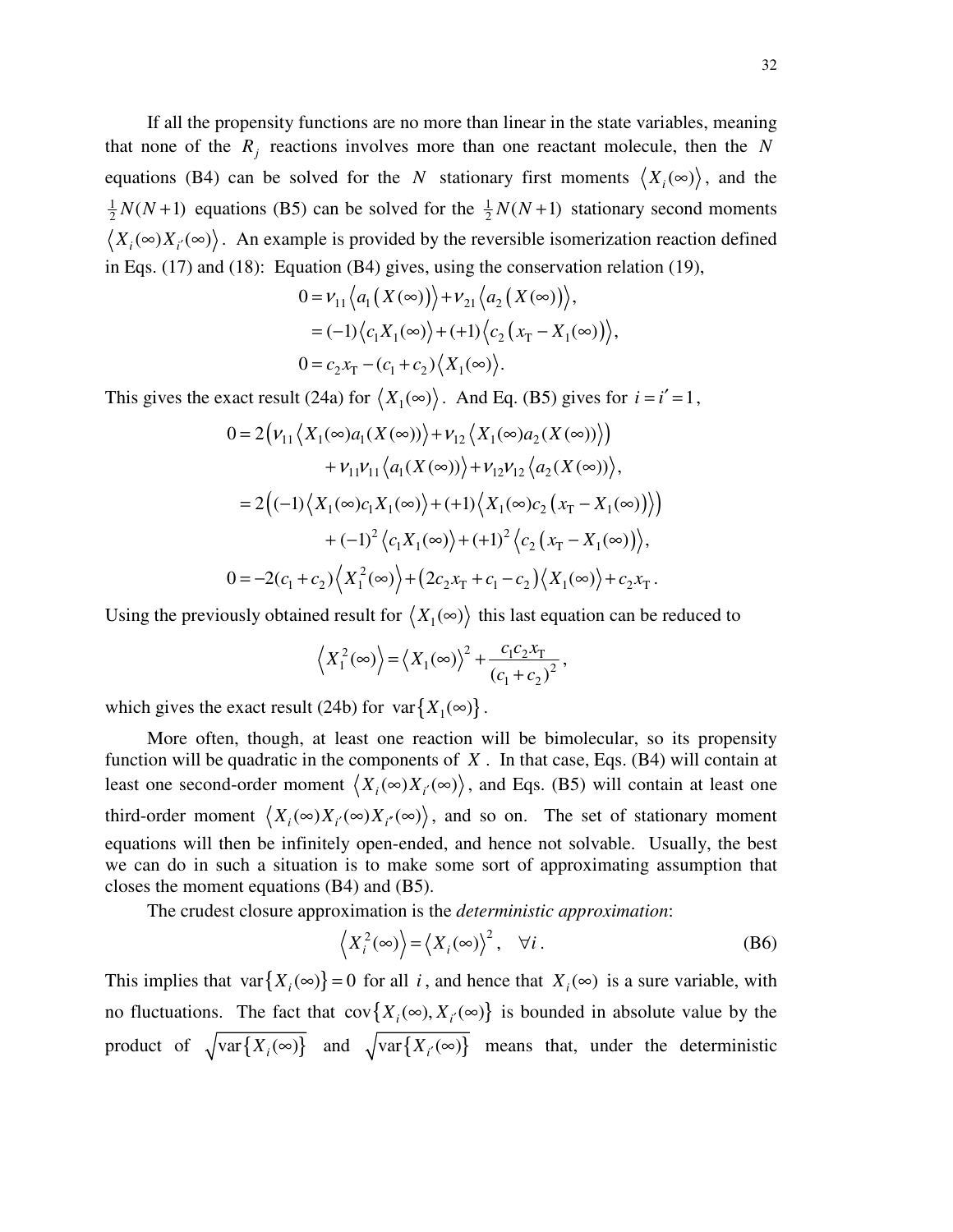approximation (B6), all the covariances vanish as well; thus,  $\langle X_i(\infty)X_i(\infty)\rangle$  $= \langle X_i(\infty) \rangle \langle X_i(\infty) \rangle$ . Equation (B4) thus simplifies to

$$
0 = \sum_{j=1}^{M} V_{ij} a_j (\langle X(\infty) \rangle) \quad (i = 1, ..., N).
$$
 (B7)

This says that the  $\langle X_i(\infty) \rangle$  are just the solutions of the standard *stationary reaction rate equation*. There is no need for Eqs. (B5) in this approximation, since (B6) has the effect of approximating all higher order moments as simple products of the first-order moments.

As crude as the deterministic approximation is, there are many circumstances in which it will be adequate. Usually this will happen if all the species populations are large compared to 1, which is not an uncommon situation in chemical kinetics. But circumstances can also arise in which the deterministic approximation will not be adequate, and in those cases a more sophisticated approximation strategy for closing the stationary moment equations must be used.

In the special case that  $X(\infty)$  is a scalar random variable whose probability density function has a *single peak*, which is to say a single stable stationary state, it is sometimes possible to approximate  $X(\infty)$  as a *normal* random variable,

$$
X(\infty) = \mathcal{N}(m, \sigma^2). \tag{B8}
$$

The mean *m* and variance  $\sigma^2$  are to be chosen to satisfy the first two moment equations (B4) and (B5). This is possible since, even though those two equations typically involve moments of  $X(\infty)$  higher than the second, for the *normal* random variable all moments are given explicitly in terms of the two parameters  $m$  and  $\sigma^2$ . In particular,

$$
\langle X(\infty) \rangle = m \,, \tag{B9a}
$$

$$
\langle X^2(\infty) \rangle = m^2 + \sigma^2, \tag{B9b}
$$

$$
\langle X^3(\infty) \rangle = m(m^2 + 3\sigma^2).
$$
 (B9c)

The strategy, then, is to substitute Eqs. (B9) into Eqs. (B4) and (B5), solve those two equations simultaneously for the two parameters  $m$  and  $\sigma^2$ , and finally evaluate the first two moments from Eqs. (B9a) and (B9b). Since the resulting two equations are nonlinear in the unknowns, a numerical solution procedure will usually be required. For obvious physical reasons we can accept only solutions with both *m* and  $\sigma^2$  non-negative; indeed, the entire approximation will be suspect if it is not also true that  $m - \sigma > 0$ .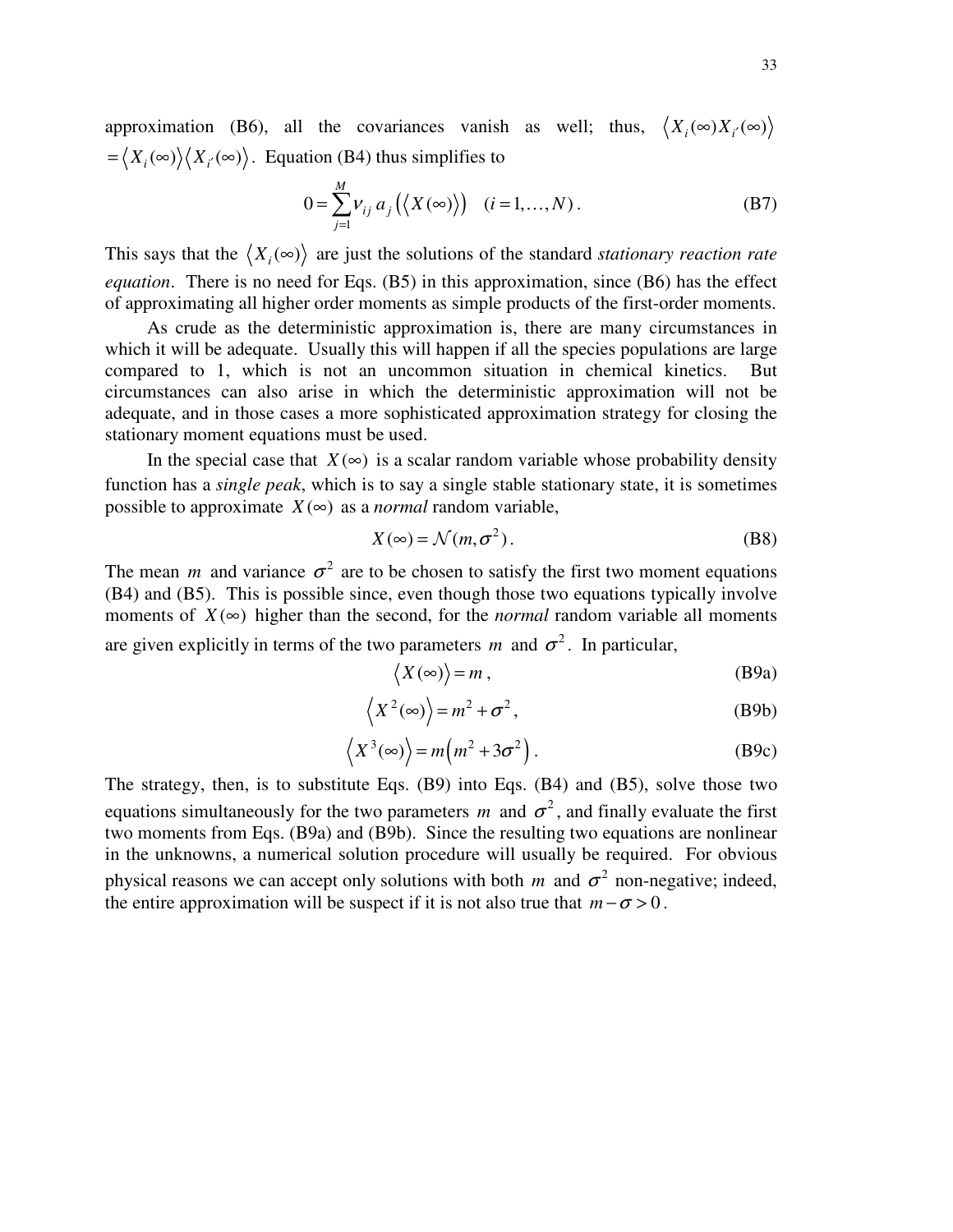#### **REFERENCES**

**<sup>1</sup>** D. T. Gillespie, *J. Comput. Phys.* **22**, 403 (1976); *J. Phys. Chem.* **81**, 2340 (1977); *Physica A* **188**, 404 (1992).

**2** E. L. Haseltine and J. B. Rawlings, *J. Chem. Phys.* **117**, 6959 (2002).

**3** C. V. Rao and A. P. Arkin, *J. Chem. Phys.* **118**, 4999 (2003).

**4** The concepts of temporal and ensemble averages in are discussed in some detail in F. Reif, *Fundamentals of Statistical and Thermal Physics* (McGraw-Hill, New York, 1965, see Sec. 15.14). Briefly, the argument is that for any *stable* process *Y*(*t*) and *sufficiently large T* and *N*, we can write the "temporal average" of  $Y(t)$  as

$$
\frac{1}{T}\int_0^T Y(t)dt \approx \frac{1}{T}\sum_{i=1}^N Y(t_{i-1})\left(\frac{T}{N}\right) \approx \frac{1}{N}\sum_{i=1}^N Y(\infty)_i.
$$

The first equality invokes a partitioning of the interval  $[0, T]$  into *N* subintervals of size *T*/*N* according to  $t_i = (T/N)i$  ( $i = 0,..., N$ ). The second equality follows from the fact that, when *T* is sufficiently large, the random variable  $Y(t)$  can be replaced almost everywhere by its asymptotic form  $Y(\infty)$ , so the values  $Y(t_{i-1})$  become, in aggregate, just *N* random samples of  $Y(\infty)$ . The final expression approximates, for sufficiently large *N*, the "ensemble average" of the random variable  $Y(\infty)$ ; that average can also be computed as  $\sum_{\text{all } y} \Pr \{ Y(\infty) = y \} y$ .

**<sup>5</sup>** M. Rathinam, L. R. Petzold, Y. Cao, D. T. Gillespie, *J. Chem. Phys.* **119**, 12784 (2003).

**<sup>6</sup>** D. T. Gillespie, *J. Chem. Phys.* **115**, 1716 (2001); D. T. Gillespie and L. R. Petzold, *J. Chem. Phys.* **119**, 8229 (2003).

**<sup>7</sup>** A. Arkin, J. Ross, and H. H. McAdams, *Genetics* **149**, 1633 (1998).

**8** That the components of a multivariate Markov process usually are not individually Markovian is widely recognized. For example, in Brownian motion the Brownian particle's velocity  $V(t)$  and position  $X(t)$  together form a bivariate Markov process  $(V(t), X(t))$ ; however,  $X(t)$  is not by itself a Markov process, and  $V(t)$  will be Markovian only if there is no position-dependent force field. It should therefore come as no surprise that our fast and slow processes  $X^f(t)$  and  $X^s(t)$ , which together form the Markov process  $X(t) = \left( X^f(t), X^s(t) \right)$ , are not individually Markovian. The reason can be understood heuristically as follows: Each of these two processes supplies to the other, through the connections indicated by Eqs. (3) and (4b), information about the other's past values that goes *beyond* what is conveyed by the other's present value. Since that information gets used in advancing the two processes in time, the processes by themselves are not "past-forgetting" in the Markov sense. More formally, a process will be Markovian if and only if it satisfies the Chapman-Kolmogorov condition – an integral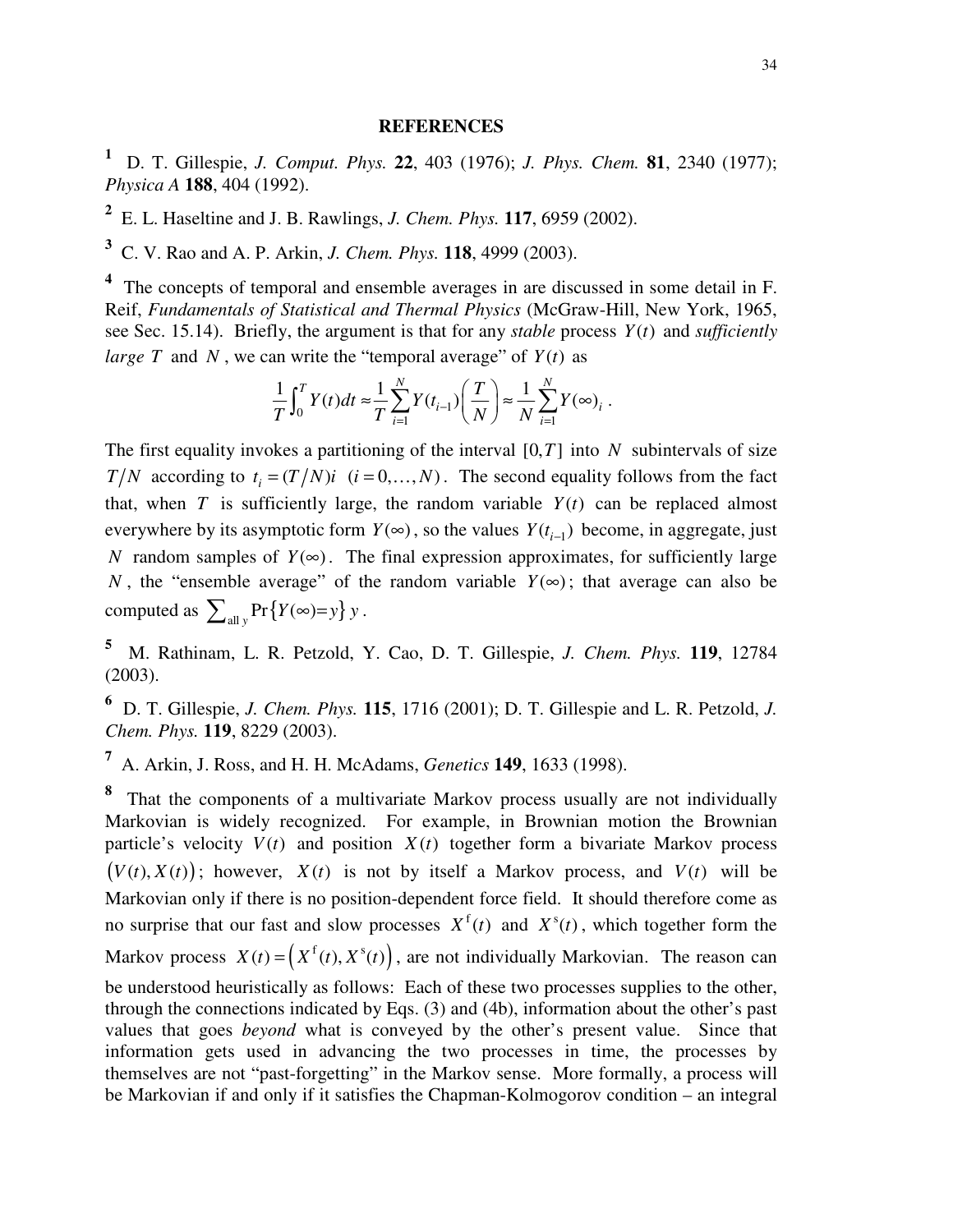relation of which the familiar master equation is a special differential form for processes of the jump type. It follows that a jump process cannot be Markovian unless it satisfies a canonical form master equation, like our Eq. (5).  $X^f(t)$  and  $X^s(t)$  separately do not satisfy such an equation, so they are not Markovian. References 2 and 3 take for their fast process the (real) fast process *conditioned* on the slow process. That process is shown in Ref. 3 to satisfy *its* Eq. (5) – an equation that *almost* has the canonical form of *our* Eq. (5), but not quite; it falls short in that the slow variables in the two propensity functions on the right hand side have different values. This implies that the fast process conditioned on the slow process is not Markovian. To carry out a proper analysis of a non-Markovian process on its own terms – i.e., without first "embedding" it in a larger Markov process and then analyzing that larger process – is horrendously difficult, largely because one must ensure the simultaneous satisfaction of infinitely many coupled integral equations; see D. Gillespie, W. Alltop, and J. Martin, *Chaos* **11**, 548 (2001).

**<sup>9</sup>** H. Kurata, H. El-Samad, T.-M. Yi, J. Khammash, and J. Doyle, "Feedback regulation of the heat shock response in E. coli", *Proc. 40 th IEEE Conf. on Decision and Control*, 2001.

**10** John Doyle, private communication.

**<sup>11</sup>** D. T. Gillespie, *Markov Processes: An Introduction for Physical Scientists* (Academic Press, San Diego, 1992). See especially Sec. 6.4 and Appendix D; in the latter it is shown that the "effective width" of a Gaussian peak is  $\sqrt{2\pi}$  times the standard deviation.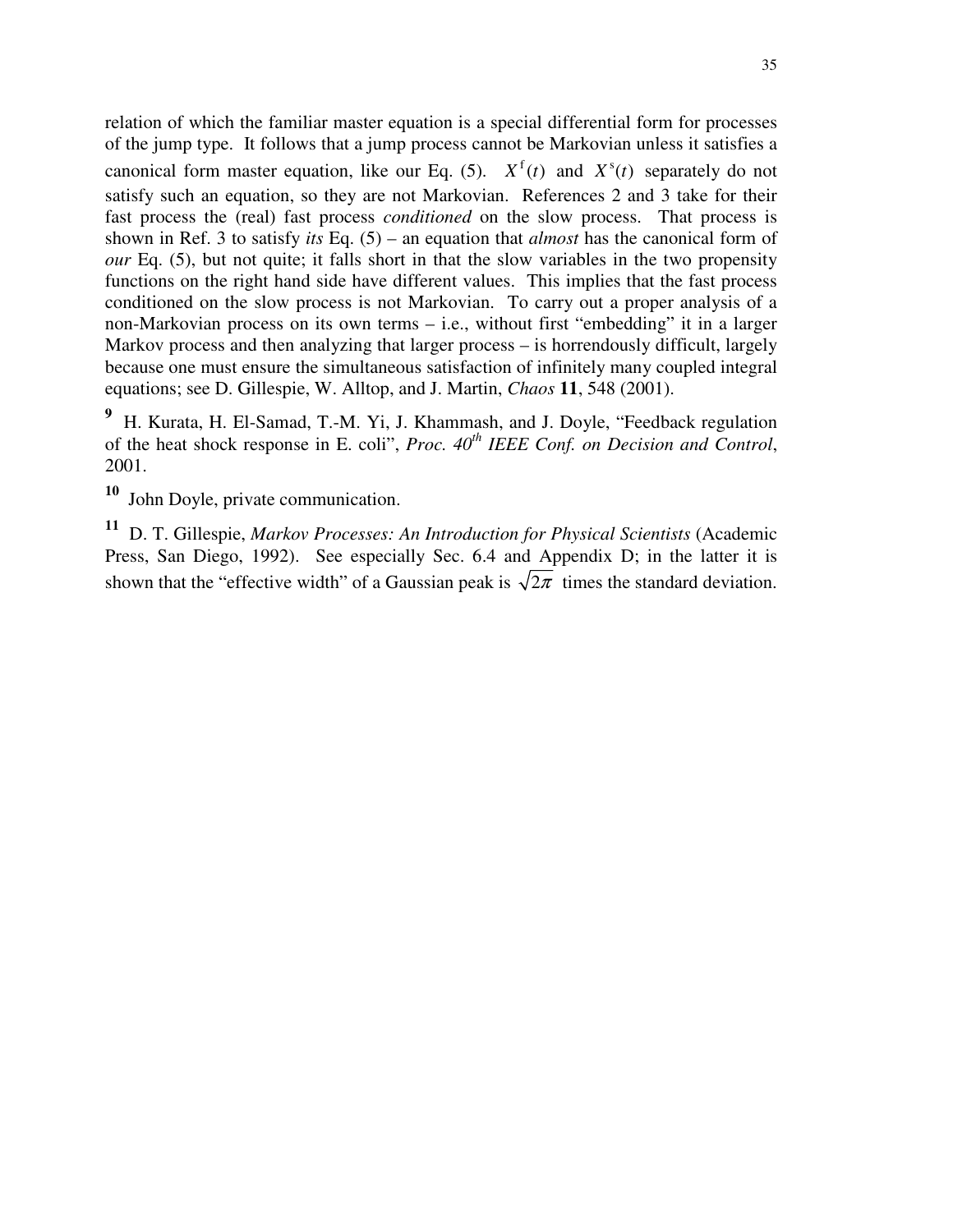### **FIGURE CAPTIONS**

**Fig. 1.** Results of simulating reactions (17) and (30) for the parameter values (34), made using (a) the exact SSA, and (b) the approximate Slow-Scale SSA. In both runs, points were plotted immediately after each firing of the slow reaction (30). The exact run in (a) had to simulate over 40 million reaction events, whereas the approximate run in (b) simulated only 521 reaction events.

**Fig. 2.** An exact SSA simulation of reactions (17) and (30) for parameter values (35), which values give an initial average  $S_2$  population of only 0.5. In (a), samplings of all three populations are plotted *immediately after* each firing of the slow reaction (30). More than 23 million reactions in all were simulated here. In (b) the  $S_2$  population for the same run is sampled *immediately before* each slow reaction, and in (c) the  $S_2$ population for the same run is sampled *at equal time intervals* of <sup>∆</sup>*t* =1.167 . The differences in the three  $X_2$  trajectories highlight the fact that  $R_3$  firing times are highly dependent on the  $S_2$  population. The equal-time-sampling trajectory (c) should be the most "typical."

**Fig. 3.** A simulation of reactions (17) and (30) for parameter values (35) made using the approximate Slow-Scale SSA. The points are plotted out just after each firing of the slow reaction (30), except that the  $X_1$  and  $X_2$  trajectories have been "relaxed" to a very short time after that. For reasons explained in the text, the  $X_2$  trajectory here matches the "typical" SSA  $X_2$  trajectory in Fig. 2c better than the either of the  $X_2$  trajectories in Figs. 2a or 2b.

**Fig. 4.** Plots of  $P(x_2, \infty | x_T)$ -versus- $x_2$  for the reversible dimerization reactions (36), using the parameter values (54). The *open circles* show the *exact* function, as computed numerically from the recursion relation (A2). The *solid* curve is the *normal* distribution with the same mean and variance as the exact curve. The *dashed* curve is the *binomial* distribution with the same mean and upper limit  $[x_T/2]$  as the exact curve. The distribution is actually defined on the interval [0,1000], but all three curves are *very* close to zero outside the peak area; however, a semi-log plot would reveal substantial differences among the three curves outside the peak in just *how* close to zero they are.

**Fig. 5.** Results of simulating reactions (36) and (55) for the parameter values (59), made using (a) the exact SSA, and (b) the approximate Slow-Scale SSA. In both runs, points were plotted immediately after the firing of *either* of the slow reactions (55). The exact run in (a) simulated  $2.483 \times 10^7$  reaction events in about 17 minutes, whereas the approximate run in (b) simulated 1,741 reaction events in a fraction of a second.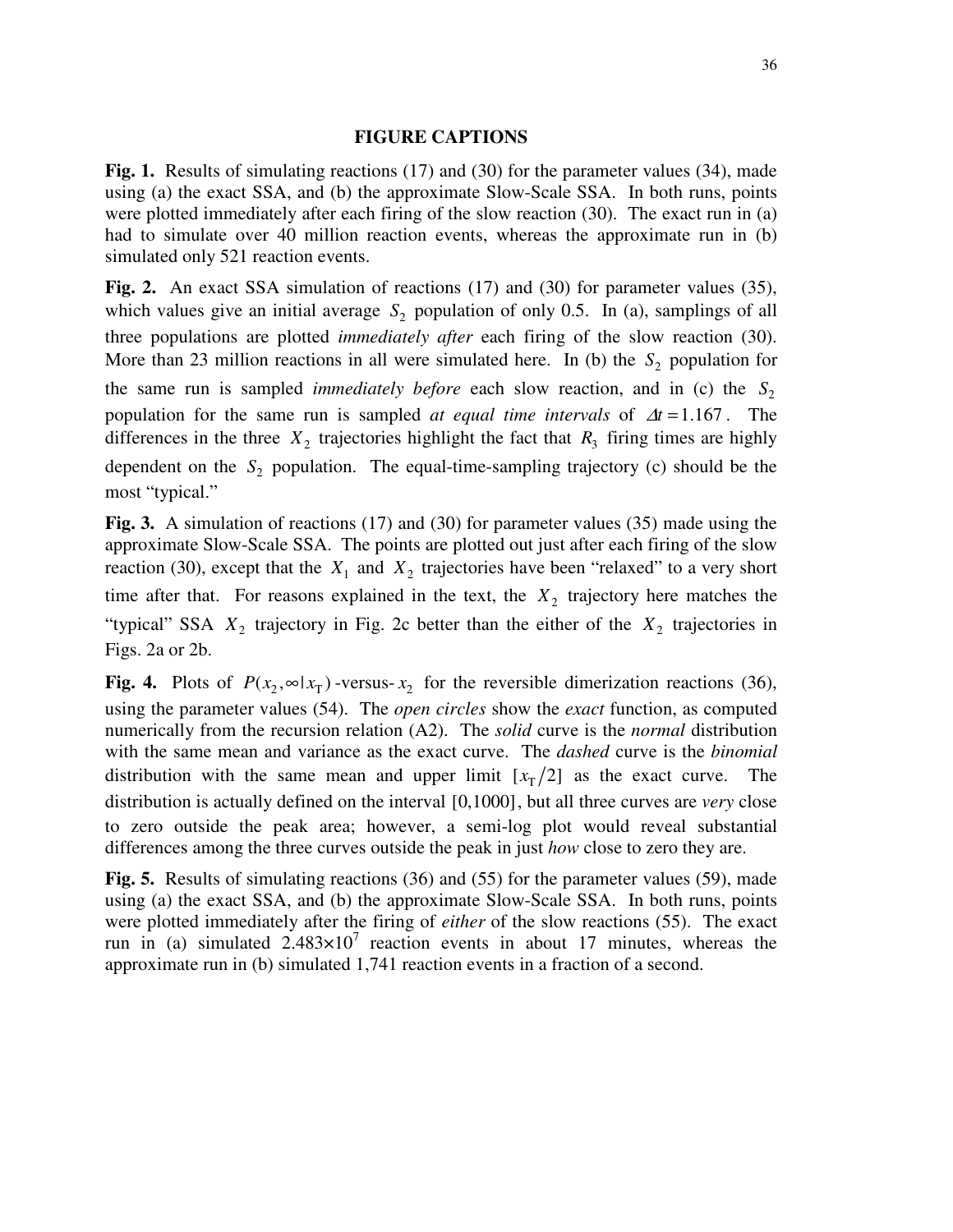

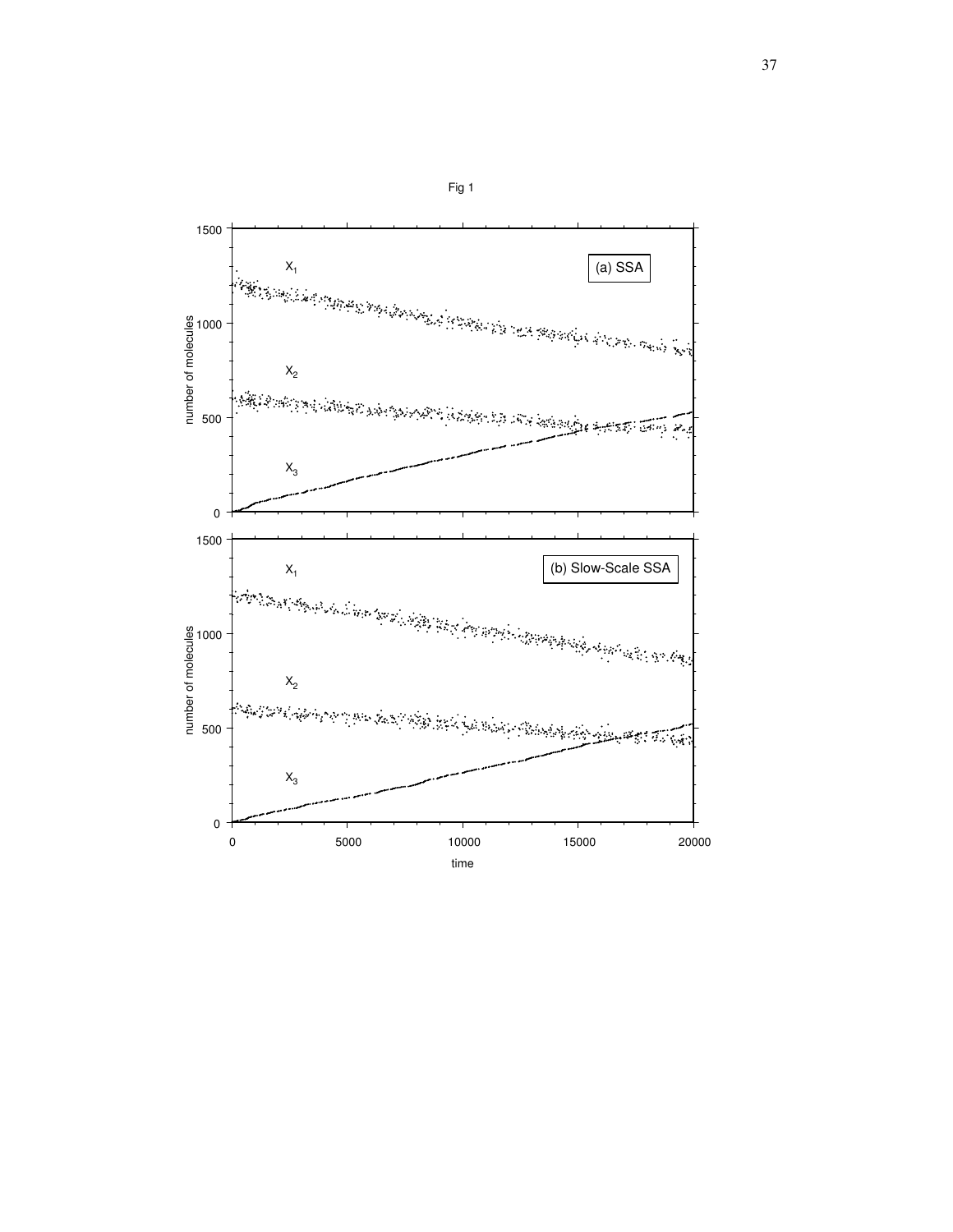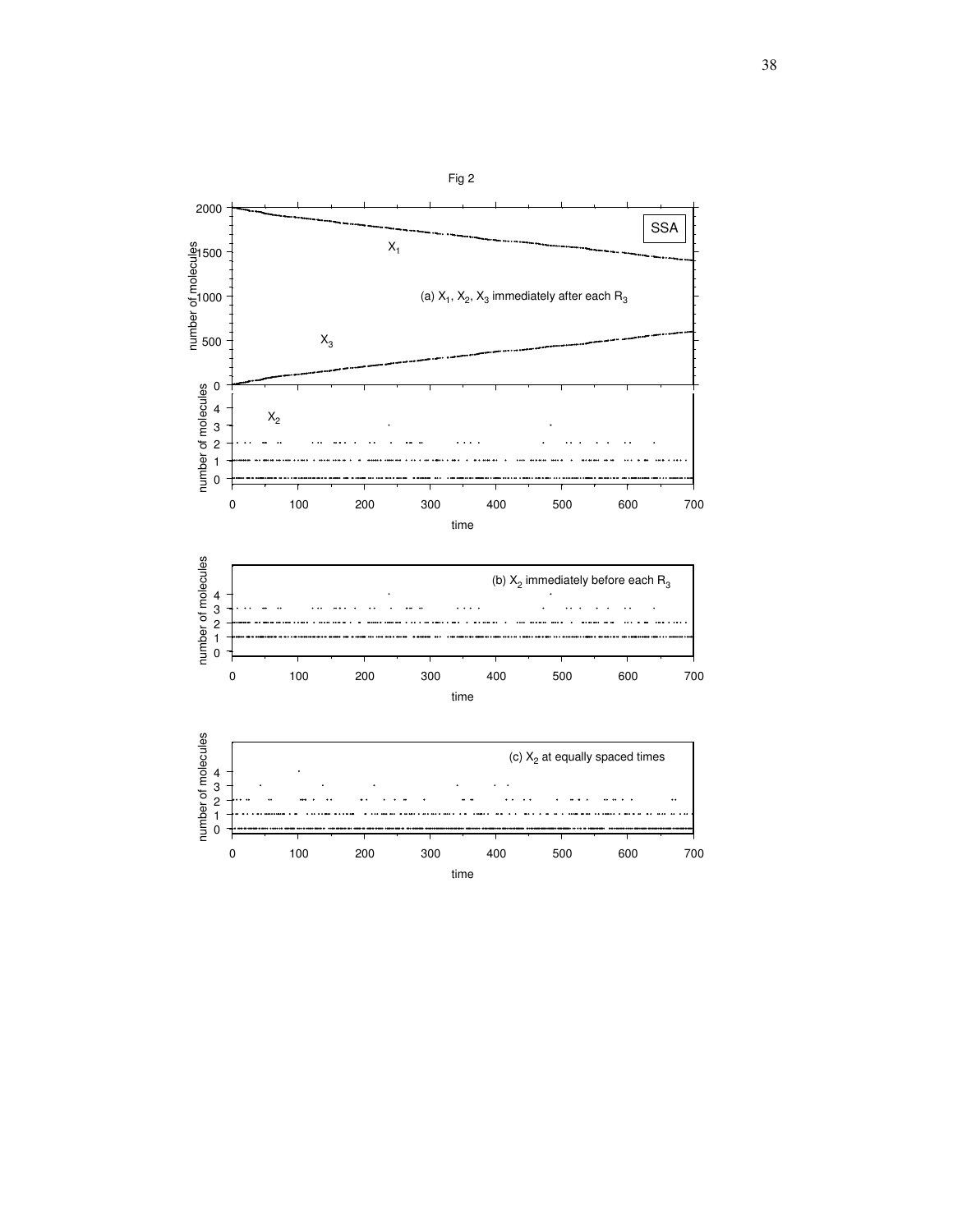

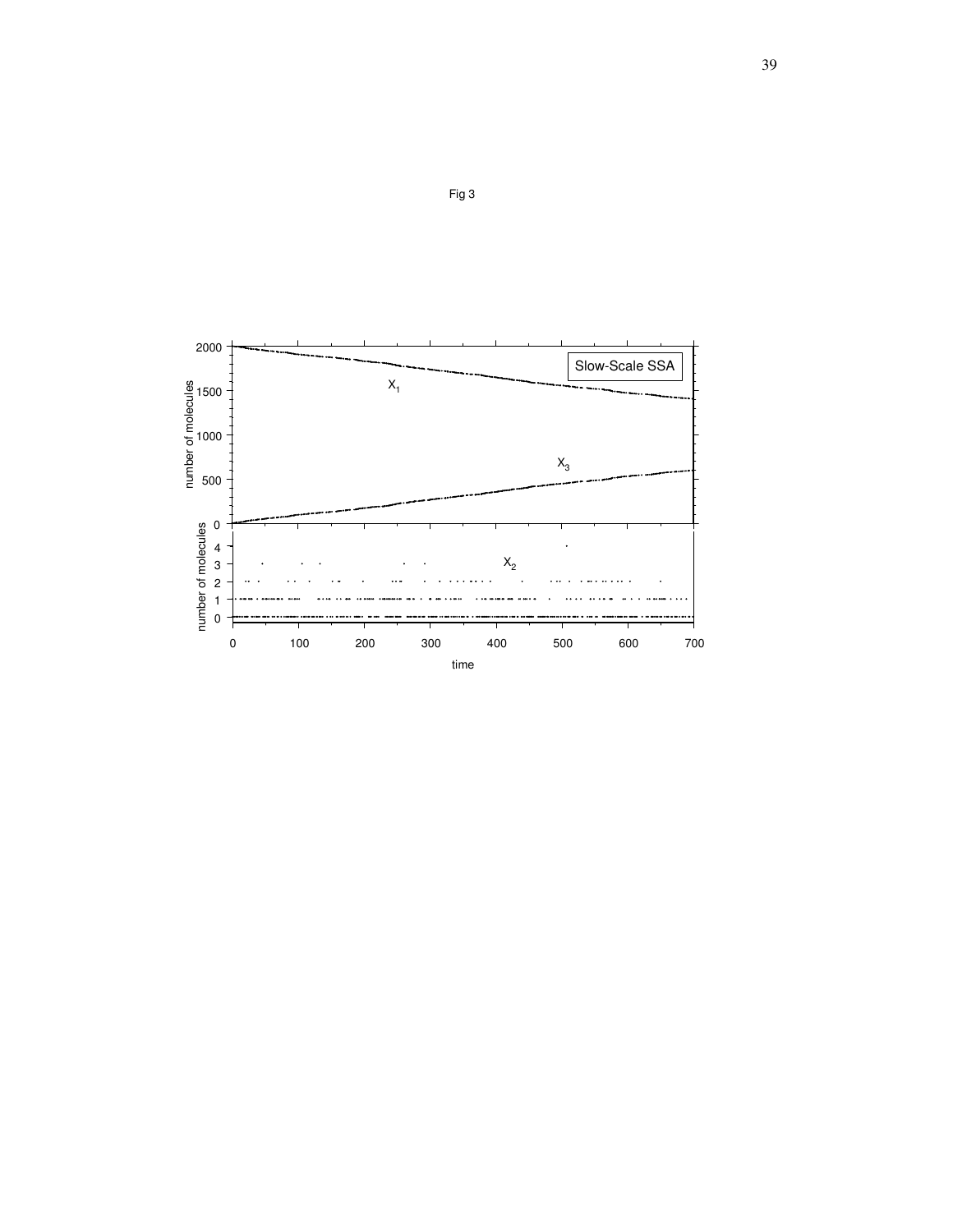

 $\hat{\mathcal{S}}$ 

Fig 4